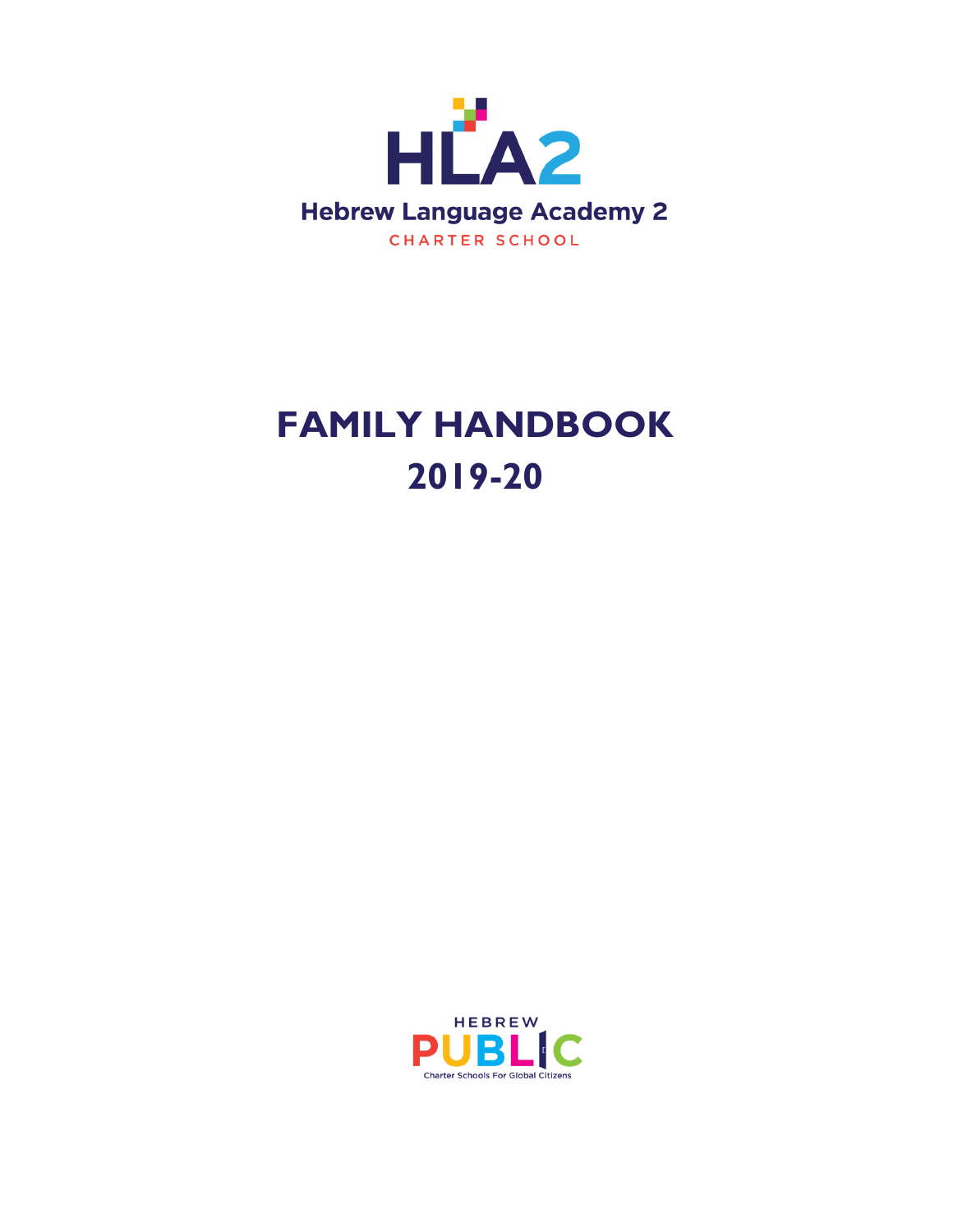# Dear Families,

Welcome to Hebrew Language Academy Charter School 2 (HLA2), a diverse, dual-language school rooted in the community! As the Head of school, it is my pleasure to welcome you. This handbook outlines the school's policies and procedures that we will follow throughout the year. Please take some time to review them.

Our goal is to provide an education that prepares your children for an ever-expanding world. As such, we not only provide high-quality instruction, but we aim to develop values such as empathy, social and civic responsibility, and global citizenship. Our robust program includes English, Math, Science, Social Studies (including Israel Studies), Modern Hebrew, Music, Art, Physical Education, and Social and Emotional Learning. We hold our students to a high level of academic expectation, rooted in the belief "Success for Every Student." We differentiate our instruction and employ best practices in education to meet each child's needs.

While the teachers, students, and staff work together each day, it is our families that round out our school community and continue to make HLA2 a special place for all. We encourage you to be active participants in the school's life. Becoming a member of our Parent Teacher Organization (PO or PTO), being a trip chaperone, or volunteering at some of our many events are just a few ways you can contribute. We are committed to engaging you and sharing the education experience with all of our families.

As part of our special global citizenship mission, we also help students become global citizens who learn important values. OLAM is the Hebrew word for "world," and we use it as an acronym to describe these values, which include:

- **Outstanding Problem-Solvers**
- **Lifelong Learners**
- **Aware Communicators**
- **Making a Difference**

We believe that children who develop these values will be able to succeed in high school, college, the workplace, and their communities, while making the world a better place!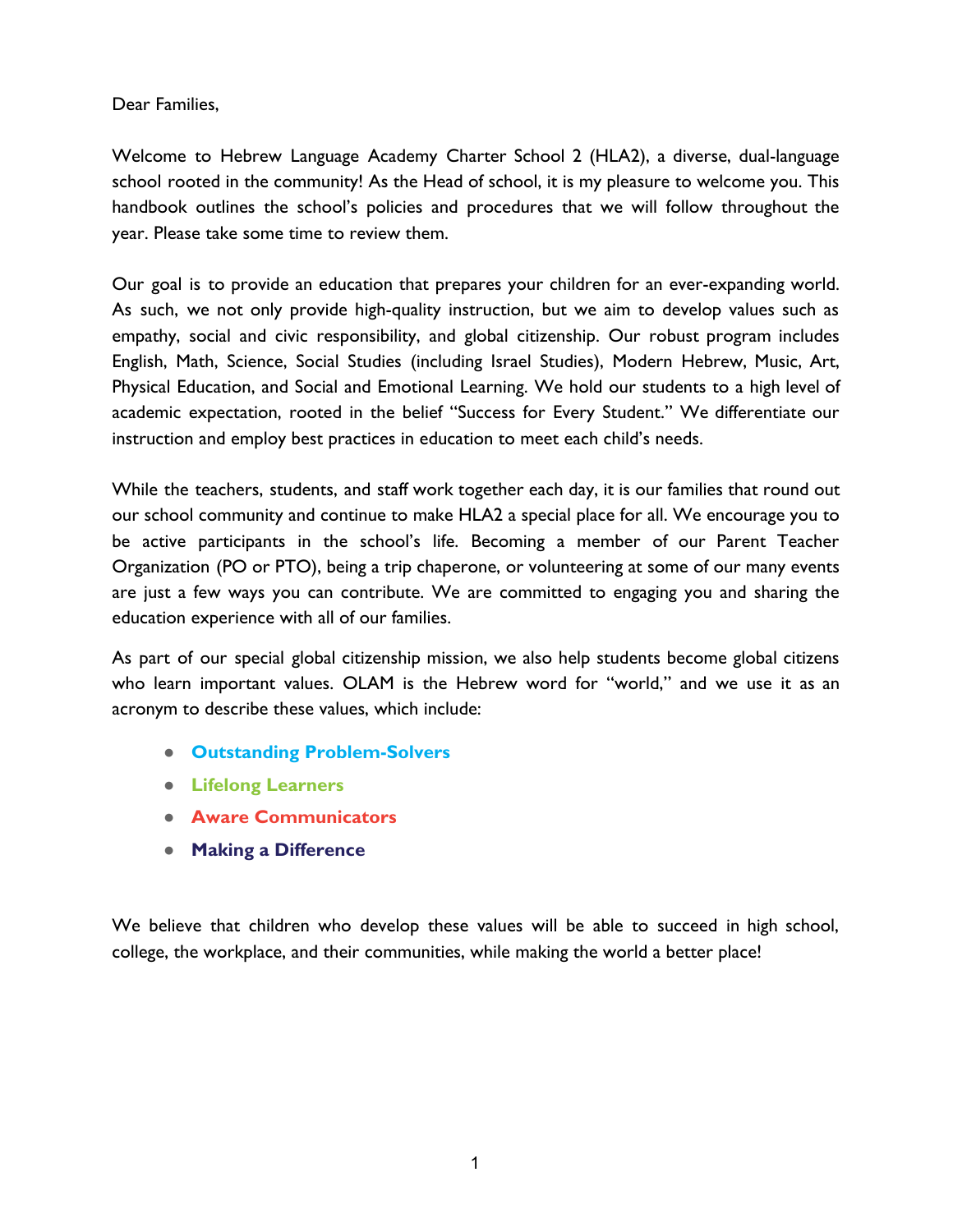

I encourage you to reach out to teachers, staff, and administration at any time. Our goal is to work with you to create the best opportunities for all. We are looking forward to a year full of exciting lessons, memorable experiences, and a shared love for learning by our entire school community. We can accomplish great things as partners in our journey with your children.

Educationally yours, Ashley Furan Head of School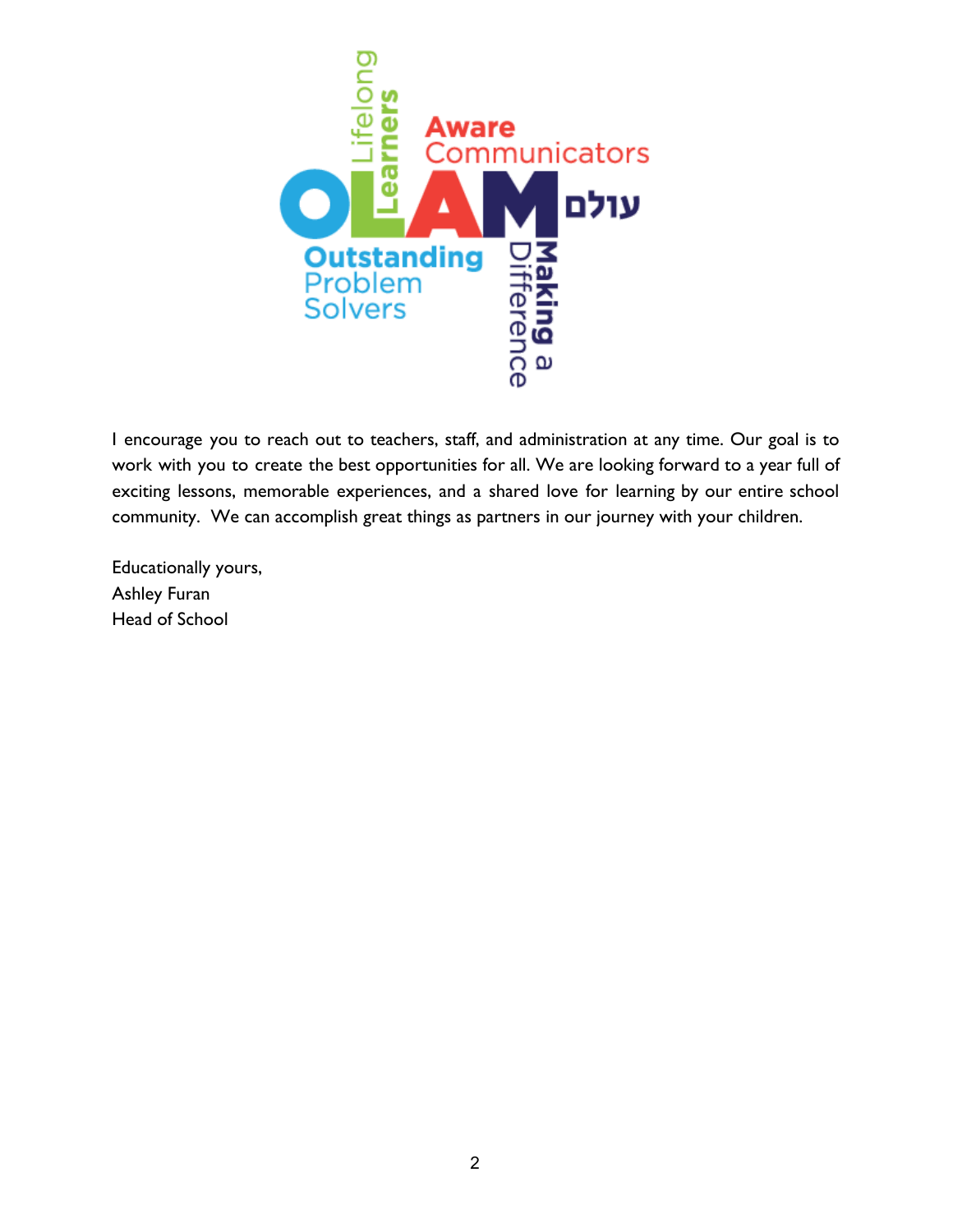# **Table of Contents**

## **Part I: About our School**

- A. School Overview
- B. Board of Trustees
- C. School Closings

# **Part II: Attendance & Transportation**

- A. Arrival and Lateness
- B. Attendance
- C. Early Pickup
- D. Late Pickup
- E. Long Term Absences
- F. Vacation
- G. Medical Absences
- H. Transportation

## **Part III: Program**

- A. Program Overview
- B. After-School Programs
- C. Homework
- D. School Supplies
- E. School Uniform Policy
- F. Promotion and Retention

# **Part IV: Community & Parent Relations**

- A. Communication
- B. Student Cell Phones
- C. Visitors to the School
- D. School Safety
- E. Transfer Plan
- F. Complaints
- G. Parent Satisfaction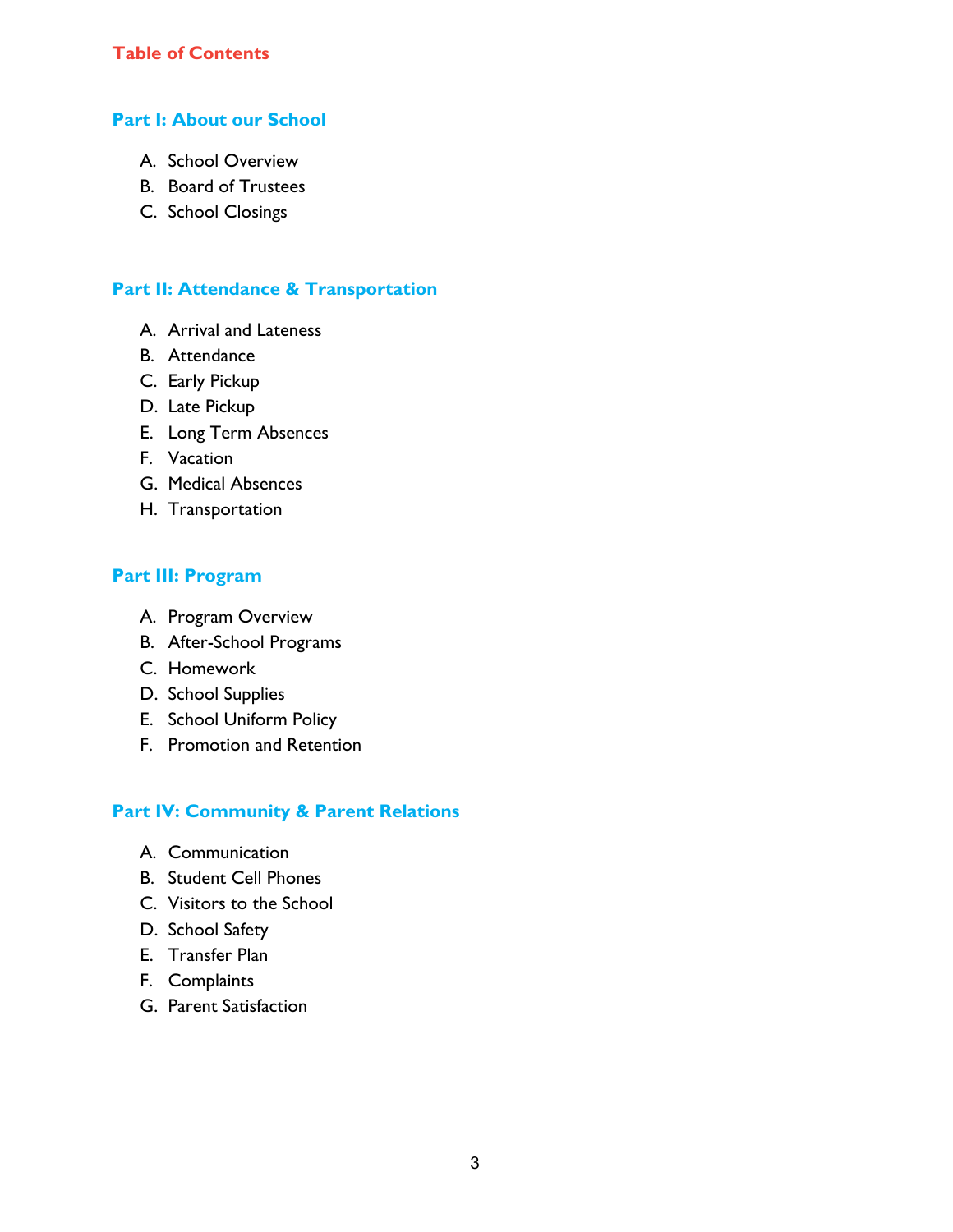# **Part V: Discipline Policies & Code of Conduct**

- A. Discipline Overview
- B. Code of Conduct
- C. Firearms Violations
- D. Levels of Suspension and Due Process Procedures
- E. Student Disciplinary Records
- F. Disciplinary Procedures for Students with Special Needs
- G. Prohibition on Corporal Punishment
- H. Searches

# **Part VI: Additional School Policies**

- A. Internet Usage, Email, and Social Media
- B. Dignity for All Students Act (DASA) Policy
- C. Health Policies and Procedures
- D. Emergency Procedures
- E. Distribution of Materials Unrelated to School
- F. Solicitation on School Property
- G. Family Education Rights and Privacy Act
- H. Notice of Intent to Disclose Student Information
- I. Freedom of Information Law
- J. Special Events
- K. School Meals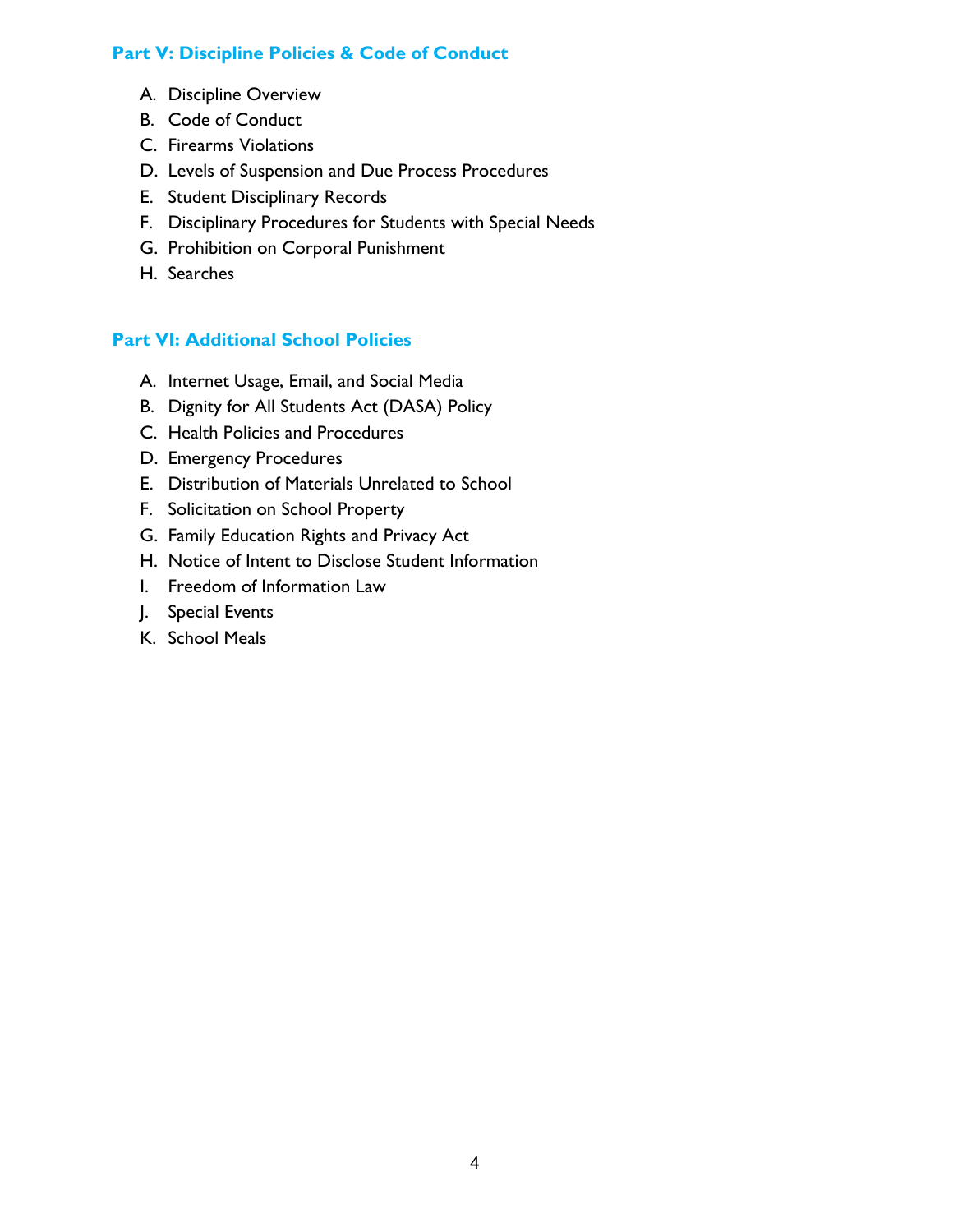# **Part I: About our School**

# **A. School Overview**

Hebrew Language Academy Charter School 2 (HLA2) provides its students with the academic and personal foundation necessary to successfully pursue advanced studies and achieve growth as ethical and informed global citizens. In order to accomplish this, HLA2 offers an academically rigorous K-3 curriculum, which includes intensive instruction in the Hebrew language. Students in a diverse student body will acquire a strong sense of social and civic responsibility through the integration of service-learning and community curriculum.

HLA2 is a "diverse-by-design" School and is committed to serving students from a wide range of racial, economic, and cultural backgrounds. We are also committed to serving students with special needs and those whose home language is other than English.

Our School is part of the Hebrew Public network of schools. Hebrew Public's mission is to lead a national movement of exceptional, diverse public charter schools that teach Modern Hebrew to children of all backgrounds and prepare them to be successful global citizens. "Global citizenship" education includes the development of students' skills in communication (including learning a foreign language), collaboration, and critical thinking. It also includes an emphasis on empathy and emotional intelligence.

In Hebrew Public network schools, including at our school, global citizenship education is supported through the daily study of Modern Hebrew, the comparative study of Israel and of students' local community, the use of small group instruction, and through our focus on diversity and inclusion.

Hebrew Public serves as the School's Charter Management Organization and is responsible for providing a wide range of services to the School under the oversight of the Board of Trustees.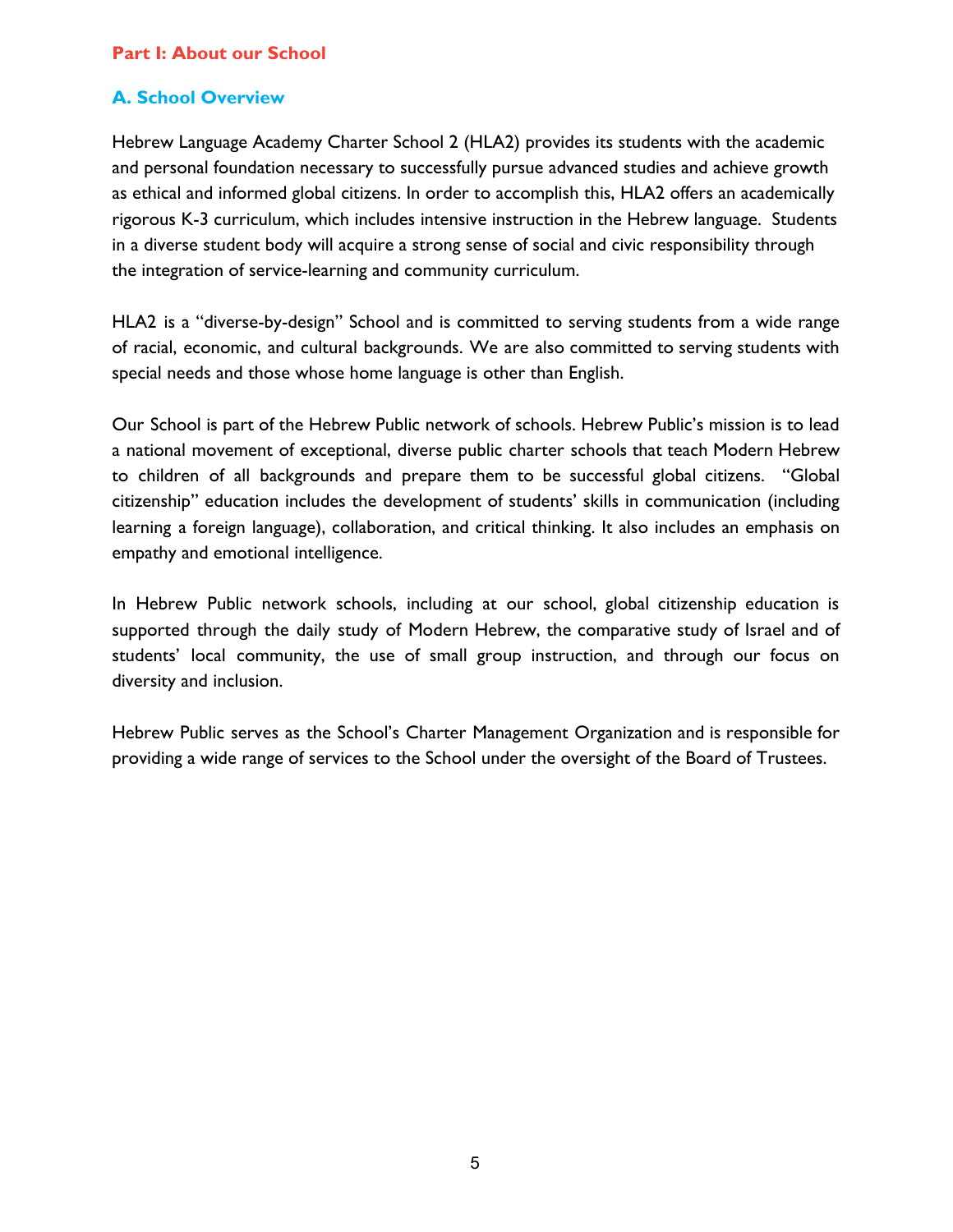# **B. Board of Trustees**

The School is governed by its Board of Trustees, which provides the School with strategic and fiduciary oversight, and help ensure its adherence to its mission and its charter.

All meetings of the Schools' Board of Trustees and all committees of the boards are open to the general public. A calendar of all scheduled board meetings is posted at the School and on the website as soon as it is available.

The Board is currently comprised of the following members:

**Adam Miller, Chair Susan Fox, Vice-Chair Stella Binkevich, Treasurer Alice Li Will Mack Mike Tobman Ella Zalkind**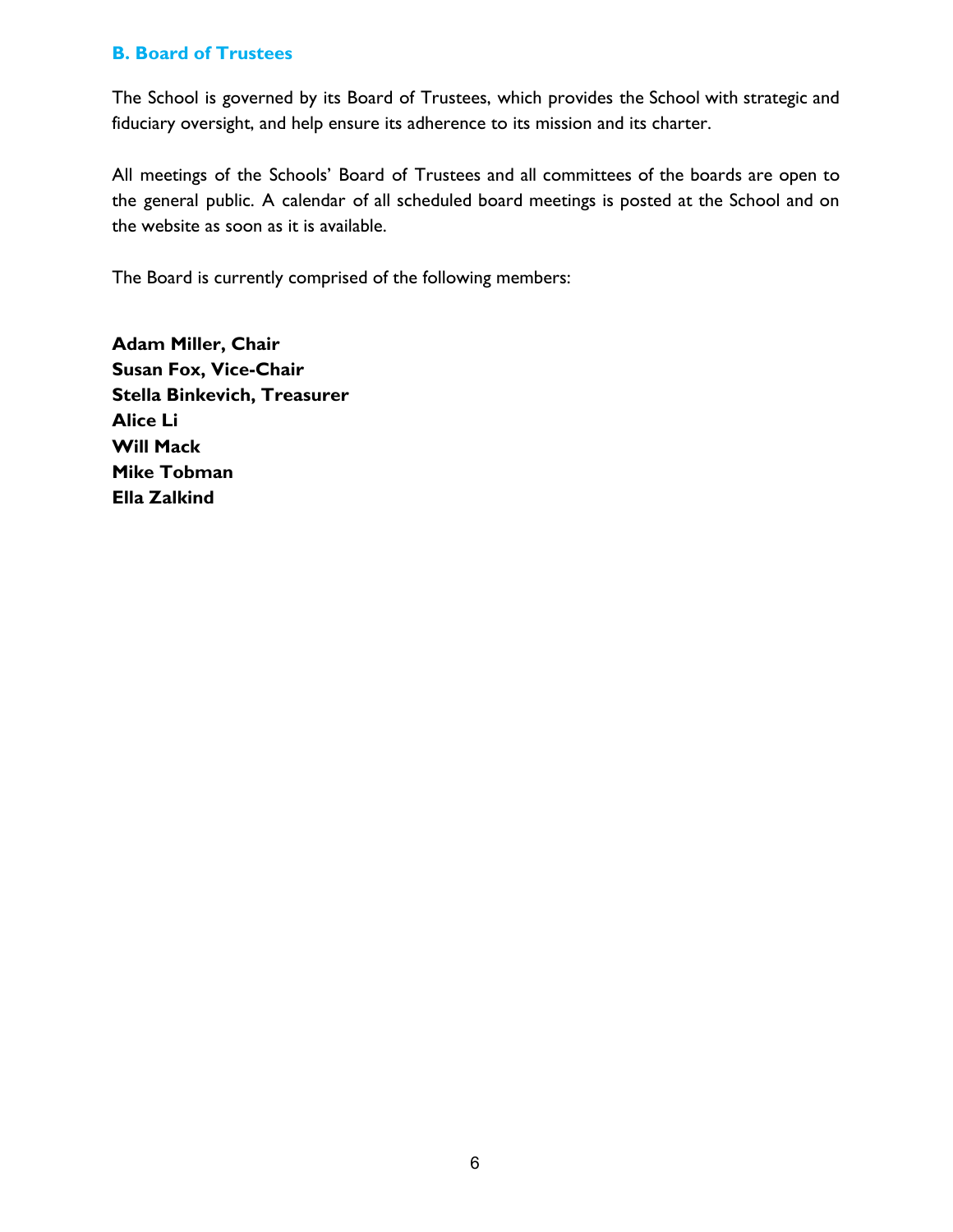# **C. School Closings**

## **Closing due to inclement weather**

The regular school schedule must be suspended during severe weather because of hazardous conditions. When there is an authorized school closing or delayed school opening, all field trips, after-school programs, and bus transportation will be canceled. **The school will follow the NYC Department of Education's policy for school closings and delays.** Please access the NYC Department of Education website [\(www.schools.nyc.gov\)](http://www.schools.nyc.gov/) for any updates regarding school closing during inclement weather.

## **Automated Message**

The school will send an automated message regarding any closings. The school will also use automated phone messages to contact guardians regarding important events such as workshops, class trips, or delays in busing. Please take the time to listen to these messages as they are directly related to your child's learning experience.

It is the responsibility of the guardian to monitor news reports via radio stations, television stations, and the 311 citywide telephone services regarding any school closings due to inclement weather or emergencies. Please access the following sources to receive up-to-date information about school closings and delays:

## **Radio Stations**

WINS (1010 AM), WCBS (880 AM), WABC (770 AM), WLIB (1190 AM), WADO (1280 AM), WBLS (107.5 FM), WNYE (91.5 FM).

## **Television Stations**

WCBS (Channel 2), WNBC (Channel 4), WNYW (Fox Channel 5), WABC (Channel 7), WNYE (Channel 25), Univision Channel 41, and NY1 (Channel 1).

## **Telephone Notification**

Please call the citywide telephone service at 311

## **Internet Notification**

Please access the NYC Department of Education website [\(www.schools.nyc.gov](http://www.schools.nyc.gov/)) for updates regarding school closing during inclement weather.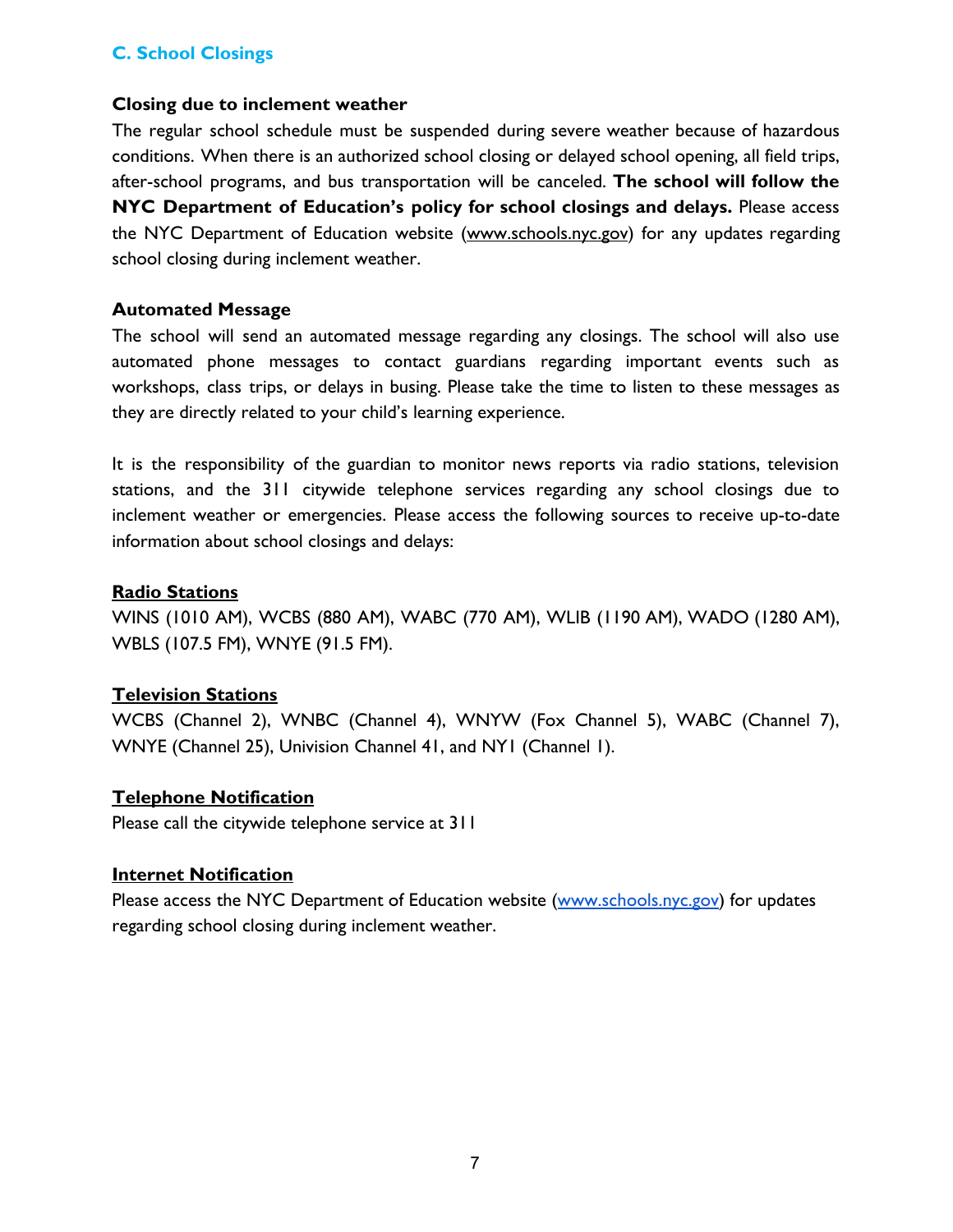# **Part II: Attendance & Transportation**

## **A. Arrival and Lateness**

Doors will open to students at 7:40 a.m. each day. Classes begin at 7:50 a.m. and students must be physically present in the classroom by this time. Students arriving later than the class start time will be considered late. A record is kept of all lateness. In determining lateness, yellow bus and major public transportation delays are taken into consideration. In the event of multiple incidents of lateness, a guardian conference will be requested by the school. In persistent cases of lateness, additional intervention may be sought by the school to help address the reasons for lateness. Prompt arrival at school is vitally important to ensure that instructional and social-emotional learning time is used fully and to minimize classroom disruptions due to late arrivals.

## **B. Attendance**

It is very important that your child comes to school every day and on time. Coming to school every day and on time raises self-esteem and results in your child succeeding both academically and socially. Research studies show that there is a direct correlation between good attendance, being on time, and good grades. **Our school has a target of at least 95% attendance for each student,** which means if your child is absent more than nine times in a school year, they are below our expected attendance rate.

If your child does not attend school for any reason, guardians should call the school by 9:00 a.m. so that we can note the absence to your child's teacher. If the school doesn't hear from you, calls home will be made. If your child is absent due to illness and being cared for by a physician during the period of absence, a note from the physician is required upon return. **Vacations during instructional time are not excused absences.**

The school has put in place procedures for the recording of attendance data so that we can ensure that all of our students are fully accounted for and receiving the support that they need to be successful. Teachers take attendance once per day by 8:15 a.m. and report it to the Head of school by 8:30 a.m. The main office then follows up on all absences in the event that a guardian has not contacted the school: (1) On the first day of absence, phone calls are made to guardian to determine the reason for the absence; (2) On the second day of absence, if there is still no response from the guardian, the school will request a phone conference concerning the child's attendance; (3) The guardian is contacted every day of the child's absence if necessary; and (4) All documentation of outreach efforts are kept in the main school office. Our goal with this process is to ensure the safety, well-being, and academic growth of all of our students.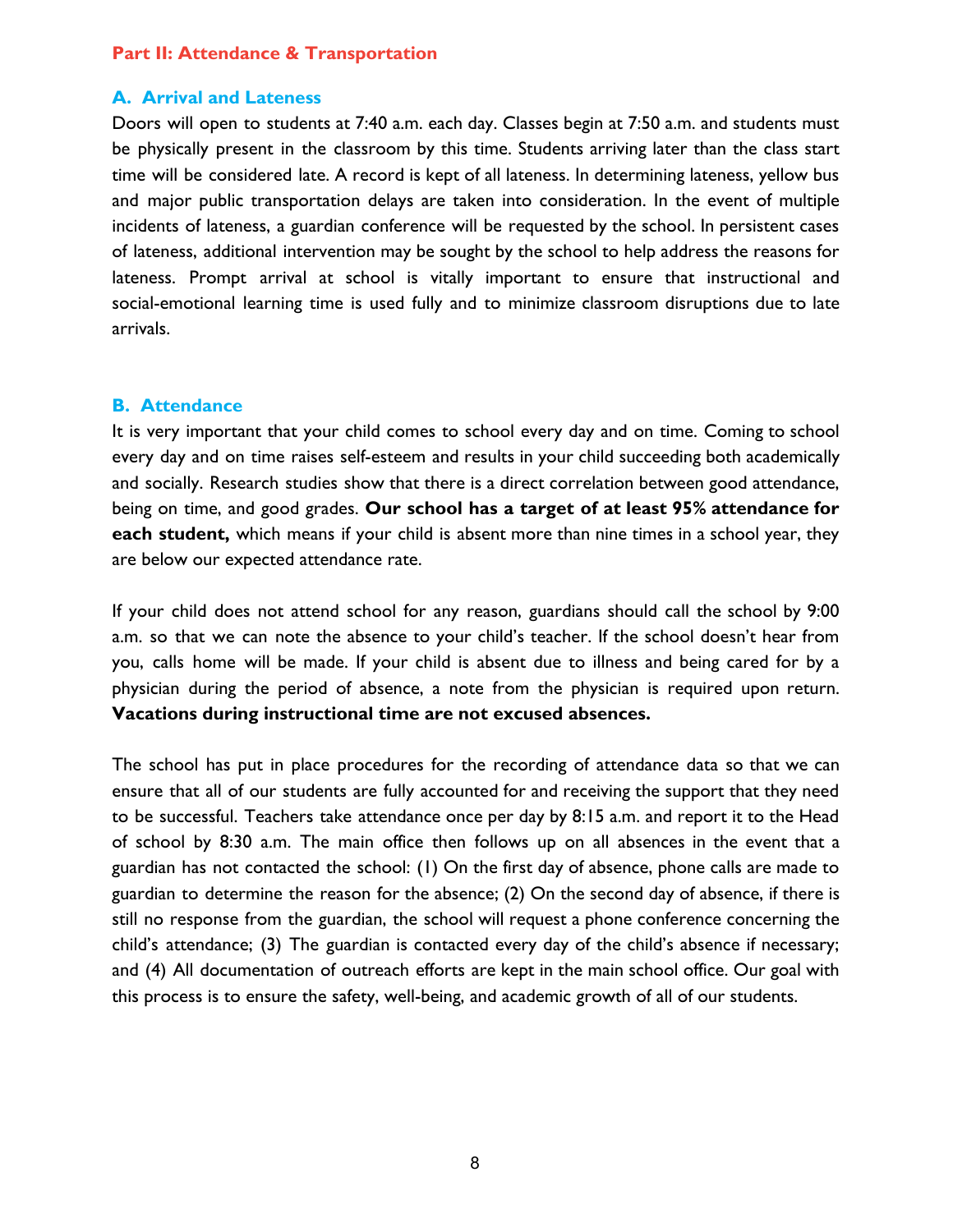Please note that all absences are counted toward student attendance rate for reporting as well as middle school applications. Religious Observance absences with documentation are the only exception to that. (Days absent before or after the holiday will NOT be excused). **Absences for any other reason will be considered an unexcused absence.** Students are also considered absent if they do not report to their assigned location for alternative instruction in the event of an out-of-school suspension.

## **C. Early Pickup**

The school discourages early pickup, as it takes away instructional time for students and can have a disruptive effect on classrooms. Early pickup is NOT permitted after 2:30 p.m., except in specific cases of student illness. Guardians must inform the office in advance to pick their children up early. Only guardians or other adults designated on the emergency card may sign a student out of school early. The adult must present proper identification and sign in with security and at the Main Office. The adult or guardian must sign the "sign out" book. **No guardian or adult is authorized to go to a classroom to pick up a child without approval from a school staff member.**

#### **D. Late Pickup**

Dismissal is at 3:30 p.m. daily. On a scheduled half-day of school, the school will have a 12:00 p.m. (noon) dismissal. It is important that families arrange for children to be picked up on time each day; each instance of late pickup places a burden on school staff members who have other responsibilities at the end of the school day. Patterns of late pickup will result in a conference with the family, and persistent cases may require additional intervention by school personnel.

#### **E. Long-Term Absences**

We recognize that at times students experience long-term absences due to extended illness or extenuating circumstances. We use the New York State process for documenting and ensuring support for students who experience long-term absences through "Form 407: Attendance Follow-up and Outreach Referral" (Form 407). The circumstances under which a Form 407 report is generated are:

(1) When a student has been absent for 10 consecutive days, 20 aggregate days over a 4 month period, or 8 consecutive days (if a Form 407 has already been submitted prior to the current absence);

(2) Any time a child is discharged due to "Address Unknown." A second Form 407 will be generated if, after 30 days, the issue has not been resolved;

(3) When a suspended student does not return following suspension;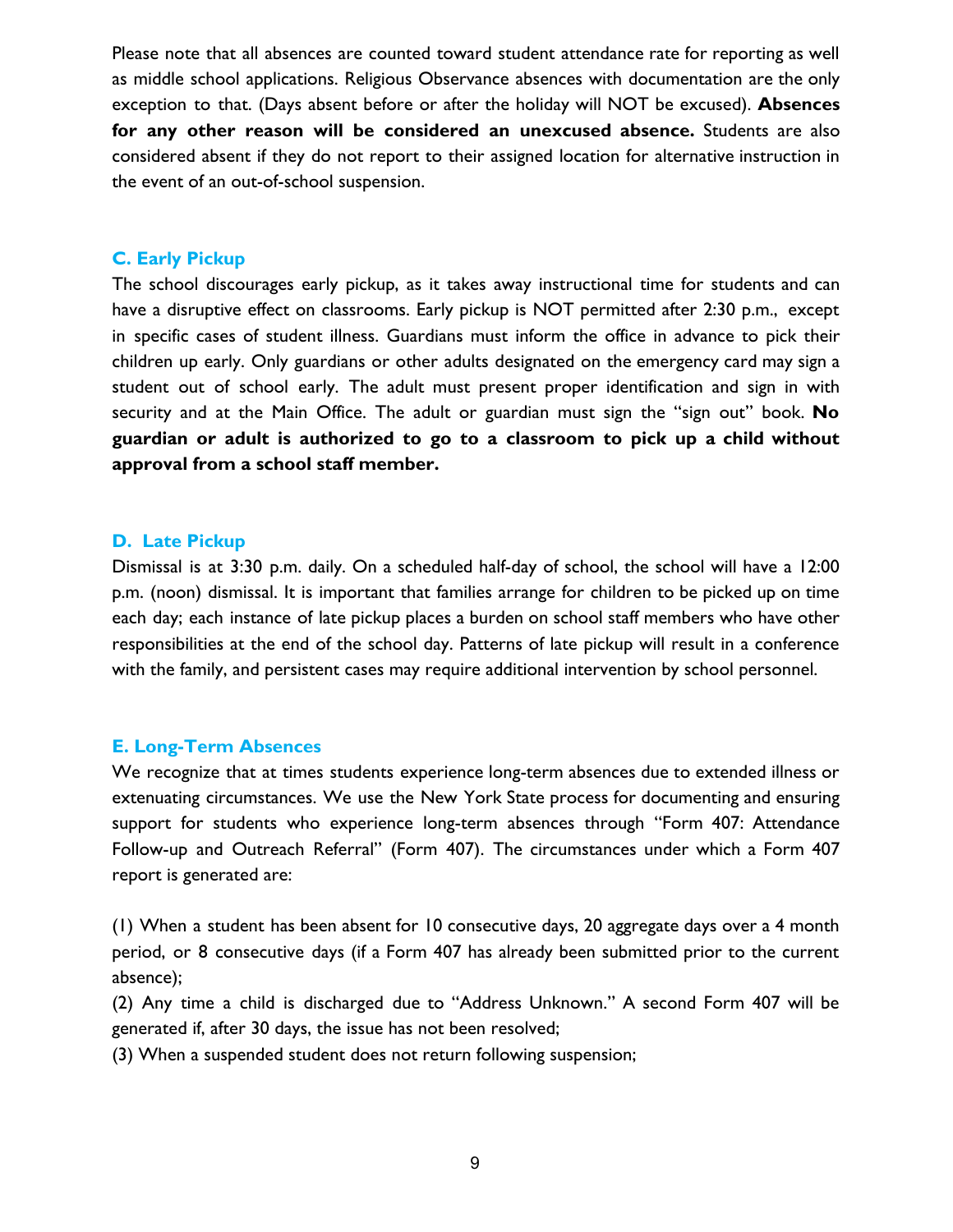- (4) When a district-assigned special education student does not enroll;
- (5) When a student has been excluded from school for lack of immunization; and
- (6) When the Head of School determines an investigation is required. Cases are followed up on by the Head of School or designee and monitored regularly.

## **F. Vacation**

While vacations are a valuable part of family life and student development, vacations during instructional time are highly discouraged and are not considered an excused absence. We ask that families plan their vacations around the school-year calendar, which is available at the school from the Main Office, and is also in this handbook.

# **G. Medical Absence**

If your child was absent due to illness and cared for by a physician during the period of **any** absence, a note from the physician is required upon return to school. Moreover, if your child is absent three or more days, it is required that you provide a physician's note. We do ask that you do your best to schedule doctor's appointments after school, on weekends, or during school vacations.

## **H. Transportation**

## Busing Eligibility:

The school will help facilitate the transportation process, but the New York City Department of Education Office of Pupil Transportation (OPT) determines who is eligible for transportation assistance and will notify guardians directly about student transportation. As a benchmark, students in grades K-3 are only eligible for full-fare transportation if the distance from their residence to school is 1 mile or more. If students in grades 3-6 live ½ mile to 1 mile from the school, they will receive a half-fare Metrocard and not be eligible for a school bus. Note that if your child does use the bus service, the following guideline applies:

● Your child must get on and off the bus at the same bus stop. The bus stop where your child is picked up in the morning must be the same bus stop that your child is dropped off at in the afternoon.

## Bus Behavior Expectations:

Safety is the main priority when students are riding the bus. In order to ensure that all bus riders arrive to and from school safely, we expect that students conduct themselves in accordance with the Department of Pupil Transportation Guidelines, as well as school student behavior expectations. We appreciate our families' partnership in communicating and reinforcing safe, positive behaviors on the bus.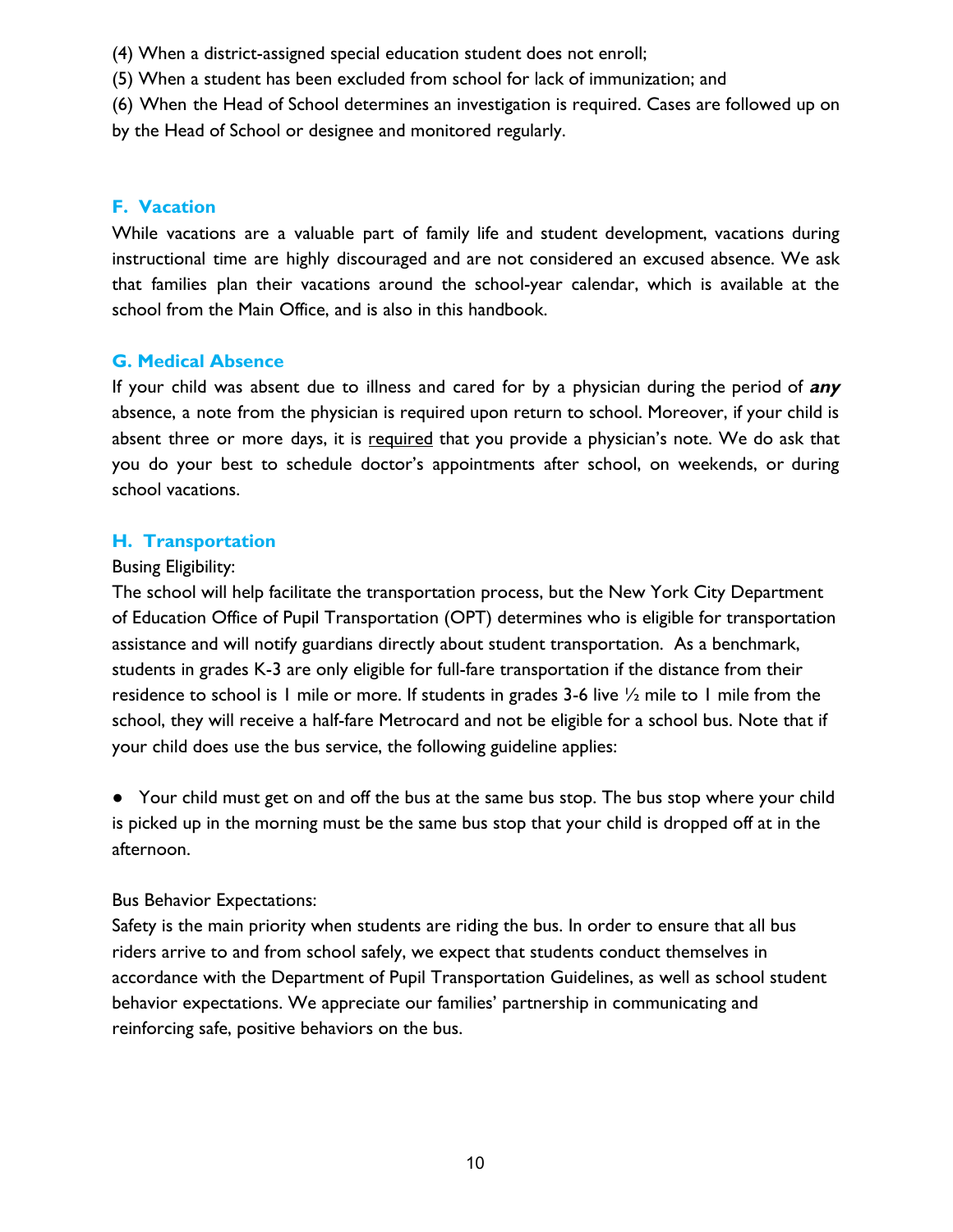- Follow all Department of Pupil Transportation rules and guidelines
- Follow the directions of bus drivers and bus matrons
- Remain seated with a seat belt buckled
- Speak at a low voice (voice level 1)
- Respect the personal space of all others riding the bus
- Demonstrate our OLAM values and be a Global Citizen when representing the school

We expect that all students will behave according to these rules and expectations. Students are subject to school-based consequences in addition to the loss of bus privileges. Riding the bus is a privilege, not a right.

When student misbehaviors are reported to school personnel, they will investigate all claims and provide students with an opportunity to respond. Decisions made about the length and severity of consequences assigned are done so as to maintain the dignity of all parties, while also ensuring that all students have the right physical and emotional safety on the bus.

| <b>Behaviors and</b><br><b>Student Code of</b>                                                                                          | <b>Range of Possible Consequences</b>            |                                                                                                         |                                                                                                 |                                                                                                                                                                           |
|-----------------------------------------------------------------------------------------------------------------------------------------|--------------------------------------------------|---------------------------------------------------------------------------------------------------------|-------------------------------------------------------------------------------------------------|---------------------------------------------------------------------------------------------------------------------------------------------------------------------------|
| <b>Conduct</b><br><b>Violations</b>                                                                                                     | <b>Ist Violation</b>                             | 2nd Violation                                                                                           | <b>3rd Violation</b>                                                                            | 4th or More                                                                                                                                                               |
| <b>Violation of</b><br>Groups 1-2 of<br>the Student<br>Code of<br><b>Conduct</b><br>(Disruptive/<br>Disrespectful<br><b>Behaviors</b> ) | - Written<br>Warning to<br>student and<br>parent | - 2nd Written<br>Notice to<br>student and<br>parent<br>or<br>- Suspension<br>from the bus for<br>I week | - Suspension<br>from the bus for<br>I week<br>or<br>- Suspension<br>from the bus for<br>2 weeks | - Suspension from the<br>bus for 2 weeks<br>or<br>- Suspension from the<br>bus for more than 2<br>weeks<br>or<br>- Bus privileges revoked<br>for 2019-2020 school<br>year |
| <b>Violation of</b><br>Groups 3-4 of<br>the Student<br>Code of<br><b>Conduct</b><br><i>(Severely</i><br>Disruptive, Unsafe,             | - Written<br>Warning to<br>student and<br>parent | - Written<br>Warning to<br>student and<br>parent<br>or                                                  | - Suspension<br>from the bus for<br>l week<br>or<br>- Suspension<br>from the bus for<br>2 weeks | - Bus privileges revoked<br>for 2019-2020 school<br>year                                                                                                                  |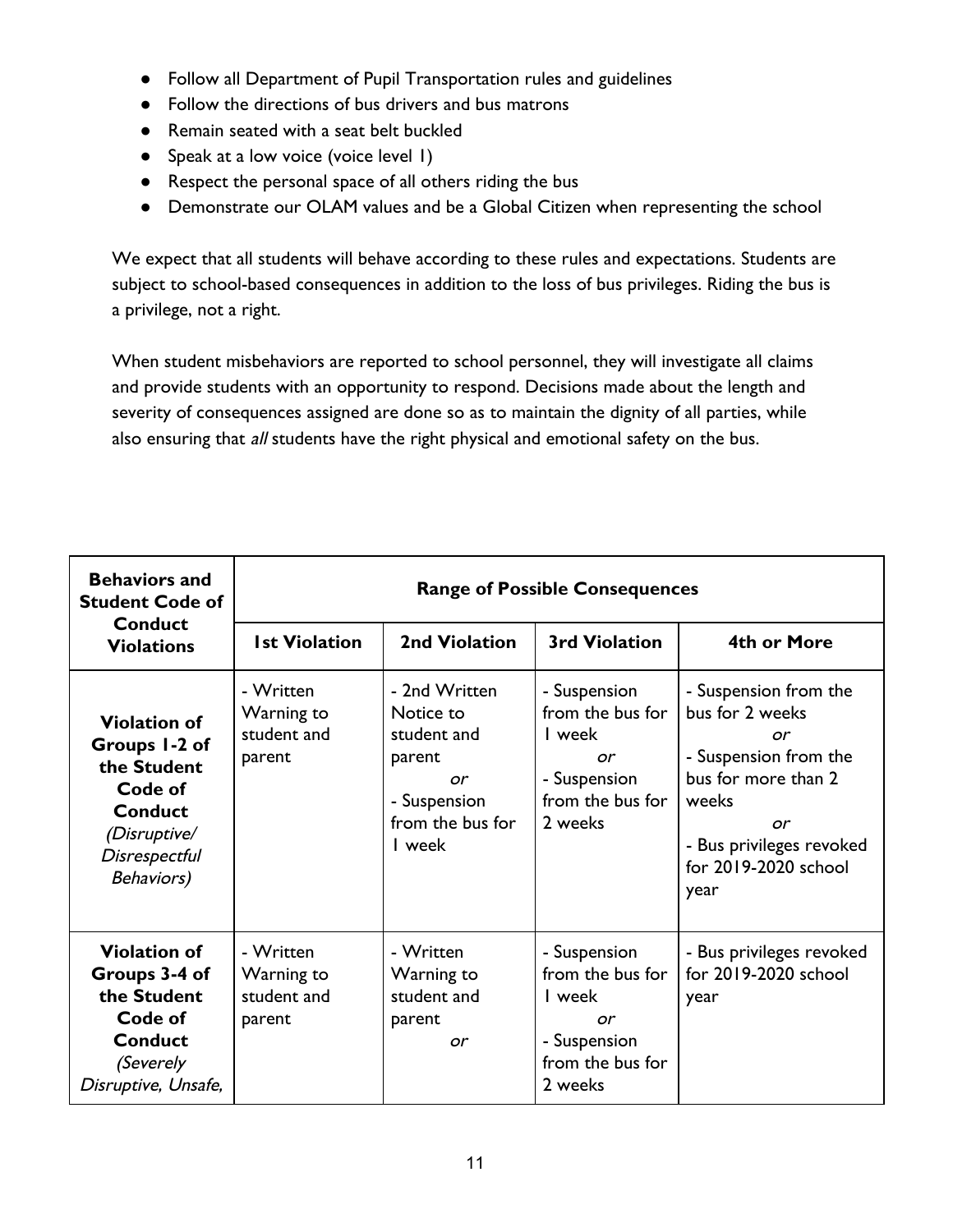| or continued<br>disruptive<br>behaviors) |                  | - Suspension<br>from the bus for<br>I week | or<br>- Suspension<br>from the bus<br>between 3-4<br>weeks |     |
|------------------------------------------|------------------|--------------------------------------------|------------------------------------------------------------|-----|
| <b>Violation of</b>                      | - Written        | - Suspension                               | - Suspension                                               |     |
| Groups 5-6 of                            | Warning and      | from the bus for                           | from the bus                                               |     |
| the Student                              | Suspension from  | 2 weeks                                    | between 3-4                                                |     |
| Code of                                  | the bus for I    | or                                         | weeks                                                      |     |
| Conduct                                  | week             | - Suspension                               | or                                                         |     |
| (Extremely                               | or               | from the bus for                           | - Bus privileges                                           |     |
| Disruptive, unsafe,                      | - Suspension     | more than 2                                | revoked for                                                | N/A |
| or illegal behavior,                     | from the bus for | weeks                                      | 2019-2020                                                  |     |
| or repeat                                | 2 weeks          | or                                         | school year                                                |     |
| violations of                            |                  | - Suspension                               |                                                            |     |
| Student Code of                          |                  | from the bus                               |                                                            |     |
| Conduct groups                           |                  | between 3-4                                |                                                            |     |
| l-4)                                     |                  | weeks                                      |                                                            |     |

Bus Evacuations:

Bus evacuation drills are held twice a year as practice for emergency conditions on a school bus. Children are instructed in safety procedures for the bus and while waiting at bus stops.

Transportation for Special Education Students:

State education law mandates that the city provide transportation for students whose special needs require it. Students receiving special education services that are mandated to receive specialized transportation on their most recent Individualized Education Program (IEP) are placed on bus routes to and from the school they attend. In addition, guardians may request additional medical accommodations based on their child's individual needs, which may also affect the type of vehicle or route on which the student is placed. The type of transportation provided is determined by the student's IEP. A student with special needs eligibility for transportation is determined solely by the requirements of their IEP.

All of our students deserve to have a safe and peaceful ride to and from school. We appreciate our families' partnership in communicating this to their children!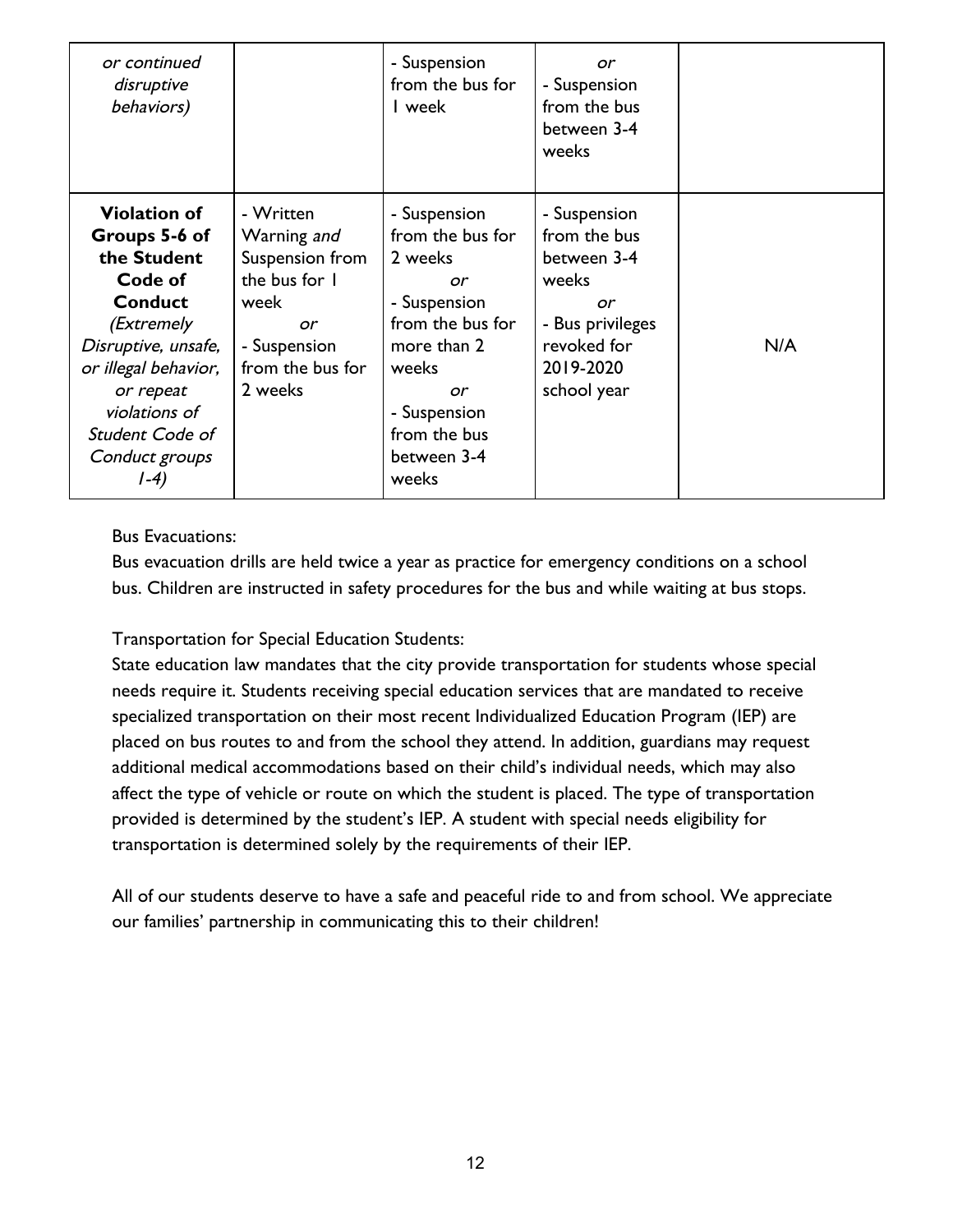## **Part III: Program**

# **A. Program and Subjects Overview**

Our school provides students with a rich program of study, including English Language Arts, Math, Modern Hebrew, Social Studies, Science, Israel Studies, Physical Education, Music, Art, and Service Learning. We have a significant focus on social and emotional learning. We also provide services designed to meet the needs of students with disabilities and students who are English language learners.

Our program is adapted to meet each student's learning needs. Instruction in Math, English Language Arts, and Modern Hebrew includes a mix of whole class, small group, and individualized learning. All students take the NWEA MAP (Measures of Academic Progress) assessment three times per year; MAP results are used to help develop each student's specific learning path in these core subjects.

Below are descriptions of specific subject and program areas at the school.

#### **English Language Arts (ELA)**

Our ELA program focuses on developing students who have a love of reading, are analytic readers and writers, and can express themselves creatively and argumentatively through their writing.

#### Grades K-2 ELA and Social Studies

In Kindergarten through 2nd grade, students study literacy through Wilson [Fundations](http://www.wilsonlanguage.com/programs/fundations/), Readers and Writers Workshop, and guided reading. Students gain foundational skills through the Wilson Fundations program, which provides research-based materials and strategies for reading, spelling, and handwriting. Students work in small groups based on their current skill levels in their guided reading groups. Students also use [Compass](https://www.edgenuity.com/edgenuity-and-compass/) Learning, a web-based program that creates a personalized learning path for each student.

Starting in 2nd grade students begin Close Reading for Meaning. The Close Reading for Meaning approach gives students the tools to understand both the literal and deeper meaning of any nonfiction or fiction text, examine craft and structure, and develop evidence-based ideas.

For K-2 Social Studies, students complete multi-week, interdisciplinary, project-based learning units that allow students to explore their community as well as dive deep into historical content.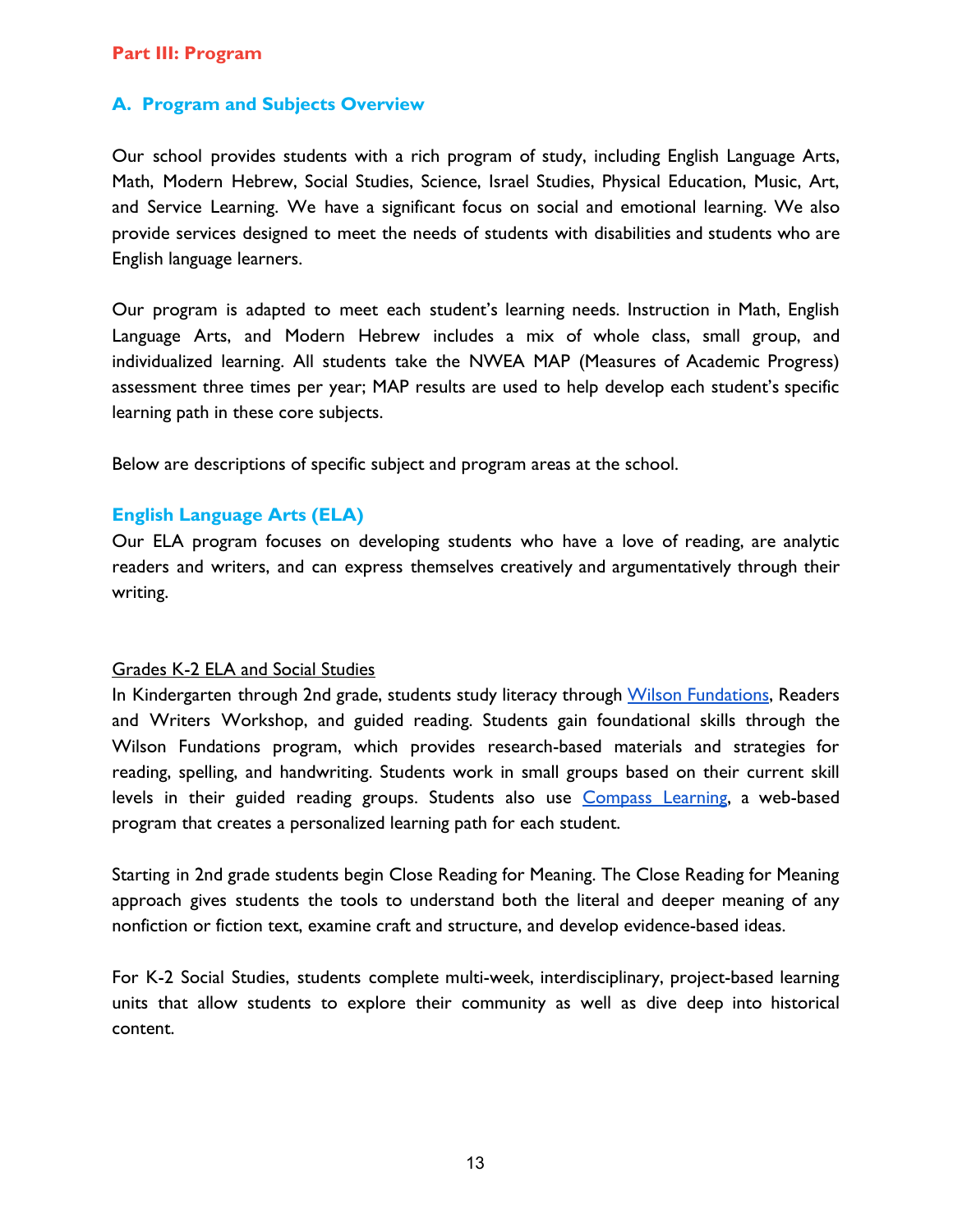## Grades 3-8

In grades 3-8 students study literacy through Expeditionary Learning, Close Reading for Meaning, and guided reading. Students work on analytical reading and argumentative writing through Expeditionary Learning, which engages students with compelling, real-world content and builds equitable and inclusive learning opportunities for all students. Students read passages of text, analyze the texts, and respond to critical thinking prompts. The Expeditionary Learning units are interdisciplinary, combining literary, historical content, and current events in robust projects, readings, and writing assignments. Through this interdisciplinary approach standards come alive for students by connecting learning to real-world issues and needs.

The Close Reading for Meaning approach gives students the tools to understand both the literal and deeper meaning of any nonfiction or fiction text, examine craft and structure, and develop evidence-based ideas. Students work in small groups based on their current skill levels in their guided reading groups. Additionally, during group time, students use [Compass](https://www.edgenuity.com/edgenuity-and-compass/) Learning, a web-based program that creates a personalized learning path for each student.

# **Mathematics**

Our mathematics program focuses on creating young mathematicians who are problem solvers, have a solid foundation in number fluency, and can explain and justify their thinking as well as critique the reasoning of others.

## Grades K-4

The study of mathematics consists of the rigorous Eureka Math program, also known as Engage NY. Eureka Math is aligned with the New York State Learning Standards, where the mathematical progressions are carefully sequenced into modules. In grades K-4, students study Math through A Story of Units that focuses on place value, fluency with addition and subtraction, fractions, and understanding multiplication and division. The curriculum modules are marked by an in-depth focus on fewer topics. They entail rigorous classroom reasoning, extensive problem sets, and high expectations for mastery. The Mathematical Practices are incorporated within each module.

Students also engage in Story Problems where they make sense of and grapple with word problems. Students are able to explain their thinking, approach, and strategy in solving the problem both through a model and verbally.

[Compass](https://www.edgenuity.com/edgenuity-and-compass/) Learning is used to support math instruction. Compass Learning is a web-based individualized curriculum that generates a personalized learning path tailored to each student and differentiates below and above grade level based on the student's individual mathematics needs.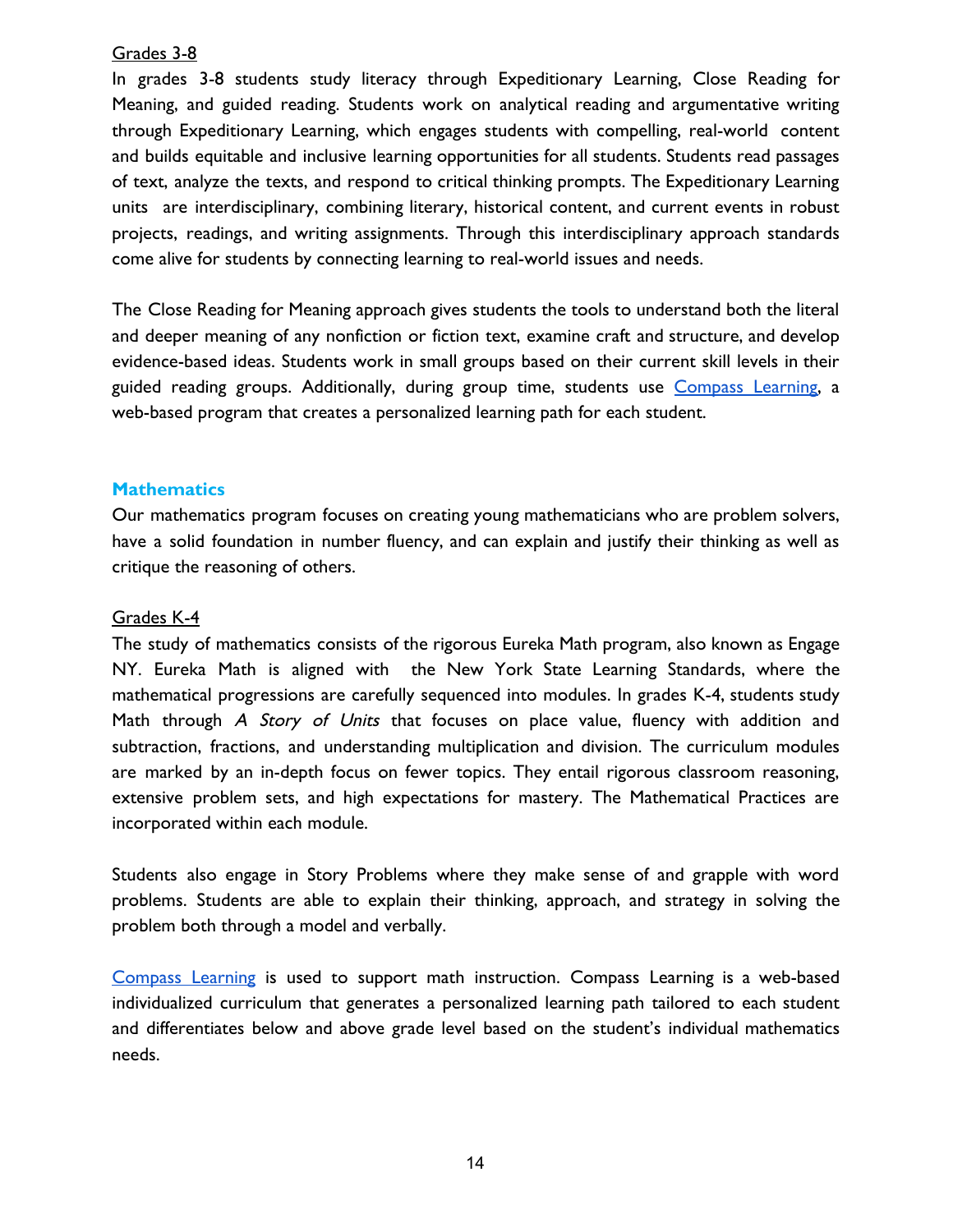# Grades 5 & higher

In 5th grade, students learn about Eureka Math, (Engage NY) and A Story of Units curriculum. These subjects are taught through the development of fluency with addition and subtraction of fractions, understanding multiplication and division of fractions and developing an understanding of operations with decimals in preparation for the 6-8 curriculum.

In grades 6-8, students study Math through Eureka Math, A Story of Ratios curriculum. The course of study begins with 6th-grade connecting ratios and rates to whole number multiplication and division and using concepts of ratio and rate to solve problems; as well as Pre-Algebra through writing, interpreting, and using expressions and equations. In 7th grade, students further explore and develop an understanding of proportional relationships and continue the development of Pre-Algebra through operations with rational numbers and working with expressions and linear equations. Eighth grade focuses on formulating and reasoning about expressions and equations, solving linear equations and systems of linear equations, and grasping the concept of functions.

# **Modern Hebrew**

Our school is part of a growing movement of linguistically diverse public charter schools, teaching languages as varied as Modern Hebrew, Greek, Mandarin, French, and Arabic. At our school, Modern Hebrew is taught through the Proficiency-based Approach, which is considered the gold standard in foreign language instruction. This approach emphasizes the development of a meaningful communication ability in the language.

Modern Hebrew is usually taught by native speakers, who only speak to their students in Hebrew. In just a short time, students are able to understand Hebrew and respond in simple sentences. As their skills grow, they are introduced to more complex topics and are able to communicate in Hebrew in more sophisticated ways. Students engage in meaningful interactions in the language, developing their speaking and comprehension skills. As they reach a basic level of Hebrew speaking and listening skills they are introduced to reading and writing skills.

Similarly to enrichment provided in math and ELA, Hebrew teachers provide enrichment in Hebrew to students based on student data. Additional opportunities for students to engage in Hebrew throughout the day are provided during lunch, recess, morning meetings, and transitions. We also offer some after-school activities in Hebrew, and are exploring a possible pilot program to provide Hebrew lessons to interested guardians (based on a program developed this year by our sister school, Hatikvah International, in New Jersey).

As students learn Modern Hebrew, they also have the opportunity to learn about the culture and history of Israel, which provides a link to other subjects such as social studies, science, and the arts.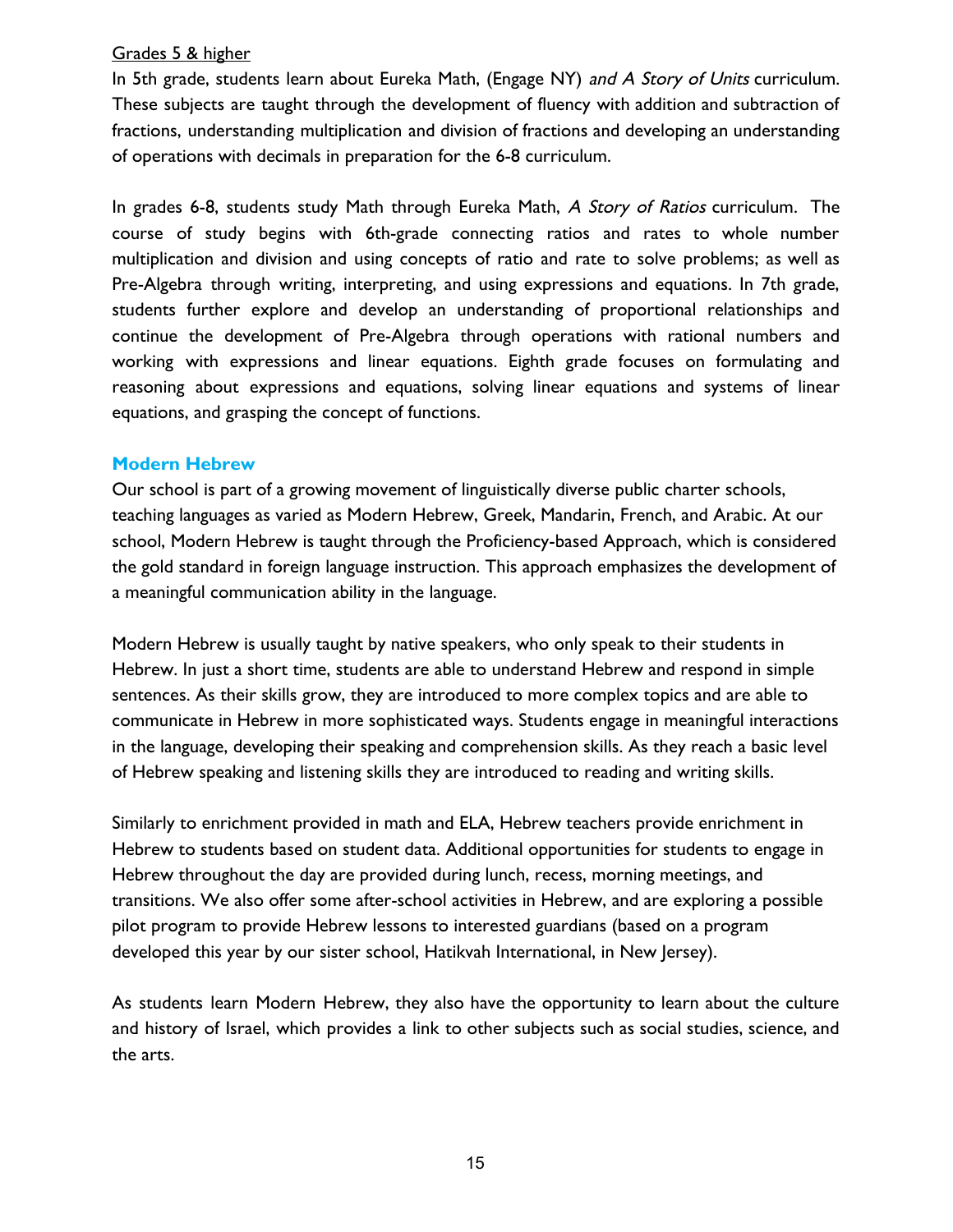## **Social Studies**

#### Social Studies, grades K-4

In the early grades, Social Studies is taught through project-based learning (grades K-2) and through the interdisciplinary Expeditionary Learning units (grades 3-4). See the Humanities section above for more details.

## Social Studies, grades 5 and higher

The MyWorld social studies curriculum, published by Pearson and taught across grades 5-6, uses a variety of integrated learning experiences to activate prior knowledge and help students understand "big ideas" as they relate to essential questions. Learning comes alive through storytelling, literacy instruction, and flexible resources. Stories from our world engage students and help develop thoughtful, literate citizens. Lessons apply inquiry processes, provide reading and writing and involve collaboration and communication skills. Blending learning experiences includes an interactive student work-text and digital courseware. The curriculum is aligned with the New York standards for Social Studies and the Common Core.

In 7th and 8th grade students study American History. Teachers use resources from Success Academy's Middle school History curriculum, The Gilder Lehrman Institute of American History, and the Facing History and Ourselves program to foster an inquiry-based approach to history. Students evaluate the content of primary and secondary sources and study the source of historical evidence to consider how the context, audience, purpose, and period influenced individuals and societies through time. In addition, students read critically, drawing upon evidence to construct convincing arguments and then express those arguments clearly both orally and in writing.

#### **Science**

Science [Dimensions](http://www.hmhco.com/shop/education-curriculum/science/science-dimensions) is the program used for K-8 science. This program is aligned with the transition of the New York State Science Learning Standards to th[e](https://www.nextgenscience.org/) Next [Generation](https://www.nextgenscience.org/) Science [Standards](https://www.nextgenscience.org/). The Next Generation Science Standards consist of three distinct and equally important dimensions to learning science that build a cohesive understanding of the subject. The three dimensions are:

• Practices that describe behaviors that scientists engage in as they investigate and build models and theories about the natural world and the key set of engineering practices that engineers use as they design and build models and systems.

• Crosscutting Concepts have application across all domains of science, linking the different domains of the subject. They include patterns, similarity, and diversity; cause and effect; scale, proportion, and quantity; systems and system models; energy and matter; structure and function; stability and change.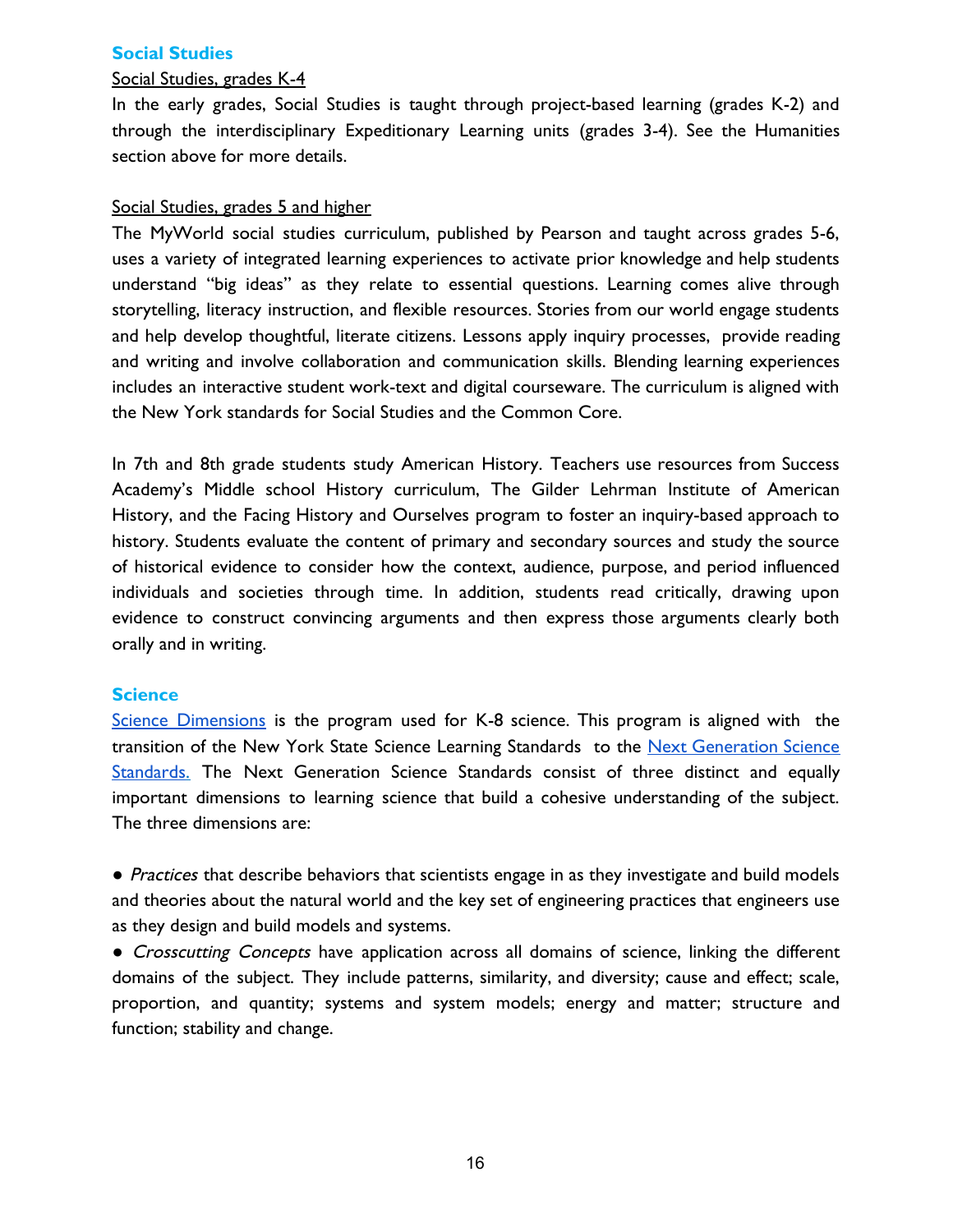● *Disciplinary Core Ideas* focuses on K-12 science curriculum, instruction, and assessments on the most important aspects of science.

Science Dimensions was created with a "digital-first" mentality. This program provides an authentic approach to increasing student achievement in science and preparing teachers for engineering instruction using technology.

## **Israel Studies**

Israel Studies will be implemented during Hebrew classes and specials regularly. Israel will be celebrated through school events, special workshops, and guest speakers. Students participate in hands-on experiences related to the history and geography of Israel throughout the school year, including in specially designed lessons that teach Israel in a comparative perspective.

There is a yearly school-wide Israel Day celebration that is thematically organized, where staff and students come together to learn about Israel in an experiential way and to enjoy Israeli food, dance, songs, and other activities related to the culture, geography, and history of Israel. Israel is also woven into other subjects throughout the year and students have the opportunity to meet with visiting Israelis artists in residence. All Hebrew Public eighth-graders will have the opportunity to apply to participate in the Capstone trip to Israel as a culminating experience of their studies.

# **The Arts**

To access the full potential of arts education, the school provides focused instruction on particular art subjects and the integration of arts education in the broader curriculum. Wherever possible, Hebrew language instruction is integrated into our music and arts education.

# **Physical Education (PE)**

Our physical education program helps students develop physical and athletic skills while excelling on an individual level and as members of a team. While students exercise, they collaborate, make friends, have fun, and improve their self-esteem. Teamwork is a critical component of Physical Education (PE) and is developed through both partner and group activities. In PE class, students develop valuable global citizenship skills including empathy, respect, inclusivity, kindness, and more.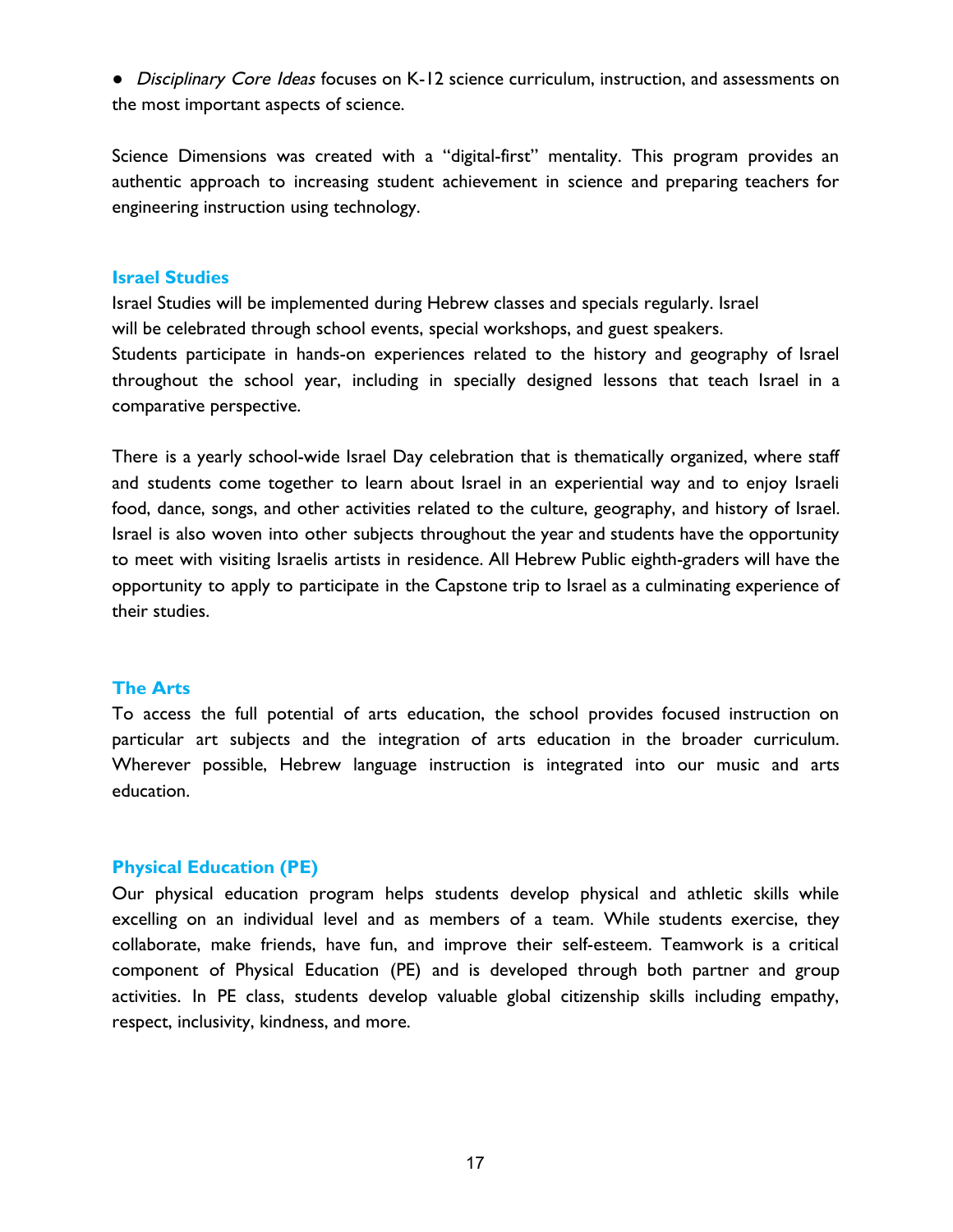# **Service Learning**

The school coordinates school-wide service-learning projects to promote our students' empowerment in helping the world around them and being good global citizens. Students participate in school-wide activities.

# **Social and Emotional Learning - Overview and Responsive Classroom**

Integral to Hebrew Public's Mission of developing global citizens is the guiding principle of developing the whole child. Hebrew Public educators encourage the student's social/emotional development by implementing a welcoming, inclusive, and understanding school community. We achieve this through fostering staff mindsets and capacity to respond to student behaviors compassionately, restoratively, and equitably.

Social and Emotional Learning is the process through which children and adults acquire and apply the knowledge, attitudes, and skills necessary to understand and manage emotions, set and achieve positive goals, feel and show empathy for others, establish and maintain positive relationships, and make responsible decisions.

- Self-awareness
- Self-management
- Social awareness
- Responsible decision-making
- **Relationship skills**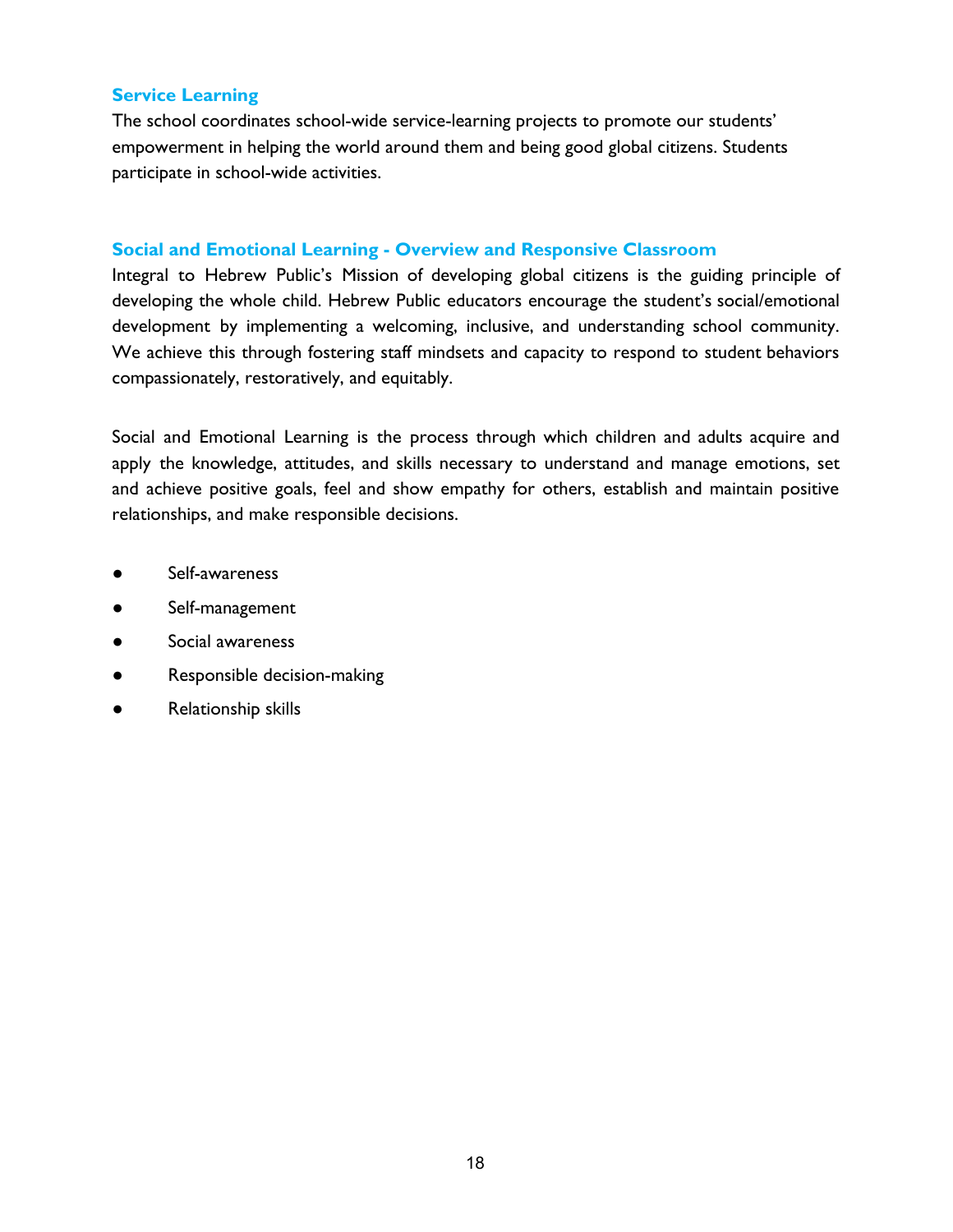# **Responsive Classroom: Our Approach to SEL**

Our goal is to support the development of emotional skills in a variety of ways. In addition to social and emotional learning opportunities being integrated into classroom instruction, HLA2 provides students with differentiated support (advisory, mentoring); experiential learning opportunities, and involvement of students as collaborators in their learning.

Responsive Classroom is a school-wide approach to how we build positive, engaging learning communities with our children.

# Morning Meeting and Advisory

Morning Meeting (K-4) and Advisory (5-8) are dedicated blocks of time each day to help students and staff build relationships and create a strong school/classroom culture. Students practice SEL skills and competencies through engaging activities, games, and sharing.

## Interactive Modeling

Staff members utilize the method of Interactive Modeling. It teaches routines and procedures by positively stating expectations on the learner through practice, feedback, and internalization.

## Positive Response to Behavior

The Responsive Classroom approach to discipline keeps the focus on learning while addressing student behaviors to make sure that all students feel safe physically and emotionally. This includes:

- Proactively teaching positive behavior and investing students in community rules
- Stop the misbehavior and reestablish positive behavior as quickly as possible
- Maintaining children's dignity
- Developing children's self-control and self-regulation skills
- Helping children recognize and fix any harm caused by their mistakes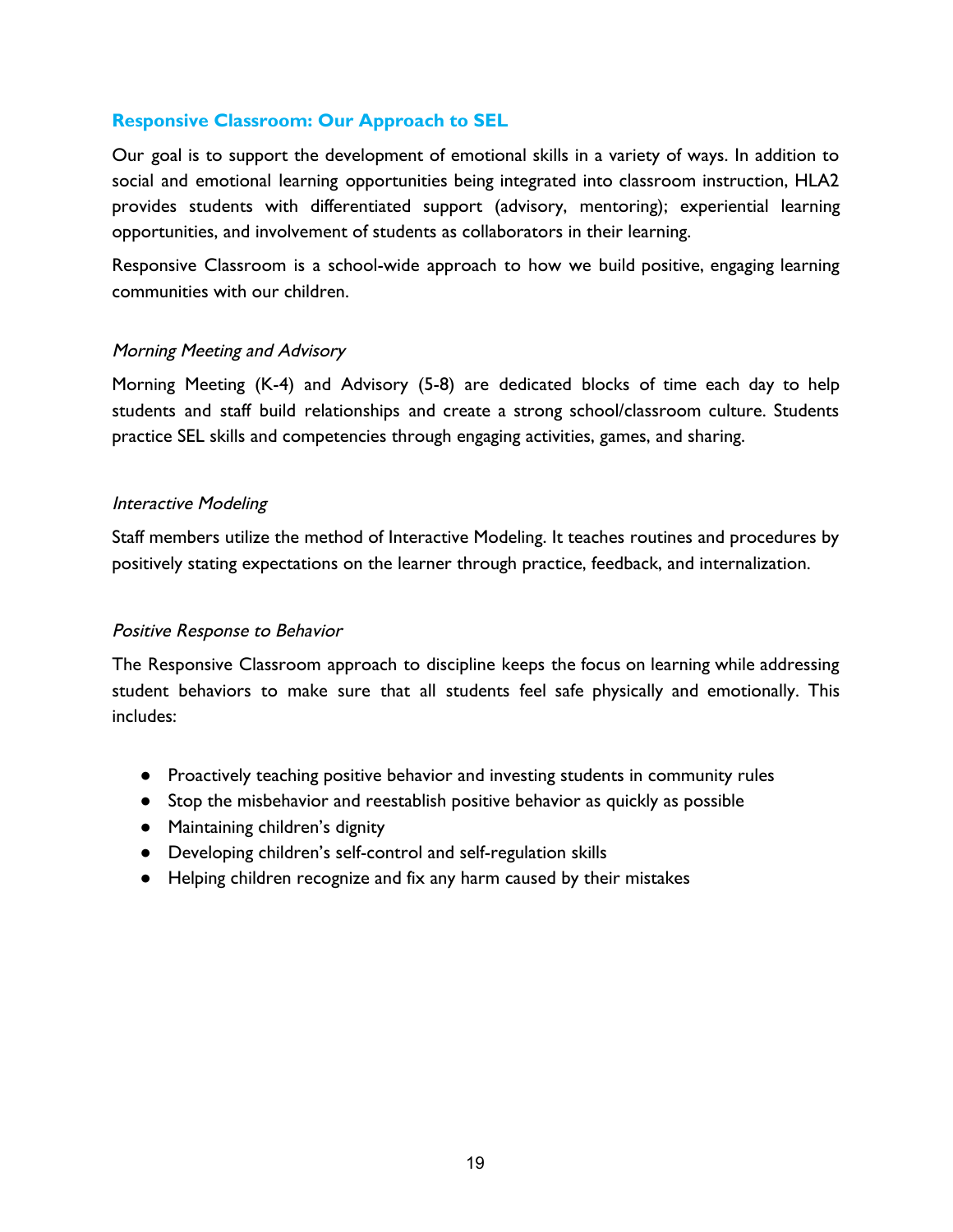## **Special Education Services**

The school seeks to serve all students in the least restrictive learning environment possible. We use an inclusion model for educating our students with special needs to ensure regular interaction among all students. Special education students are served outside of the classroom only when appropriate services cannot be provided in the regular classroom setting. Our teachers and support staff are mindful to ensure a positive learning and emotional environment for all our students, and to ensure that every student develops a sense of belonging with fellow students, teachers, and support staff.

The school's continuum of special education services includes related service supports, the Integrated Co-Teaching model (ICT), and Special Education Teacher Support Services (SETSS). The ICT model involves a general education teacher and a special education teacher jointly providing instruction to a class that includes both students and students without disabilities to meet the diverse learning needs of all children in a class. In the SETSS program, the teacher, through small group instruction, ensures that a student receives individualized accommodations and modifications to support instruction within the classroom. The amount and frequency of support a student receives in each of these programs is stated in the student's Individualized Education Program (IEP).

In addition to academic support, we also offer related service supports for students who qualify for them. Based on the specific requirements of their IEPs, students receive speech and language therapy, occupational therapy, physical therapy, and counseling within the school building. These related services support students in advancing appropriately toward their individual annual goals.

## **Services for English Language Learners**

ESOL (English for Speakers of Other Languages) is a program designed specifically to improve the language proficiency of students whose native language is not English. In addition to receiving academic instruction in reading, writing, speaking, and listening, the program strives to develop an appreciation of diverse cultures and languages. English language learners receive their language arts instruction from ESOL-certified teachers.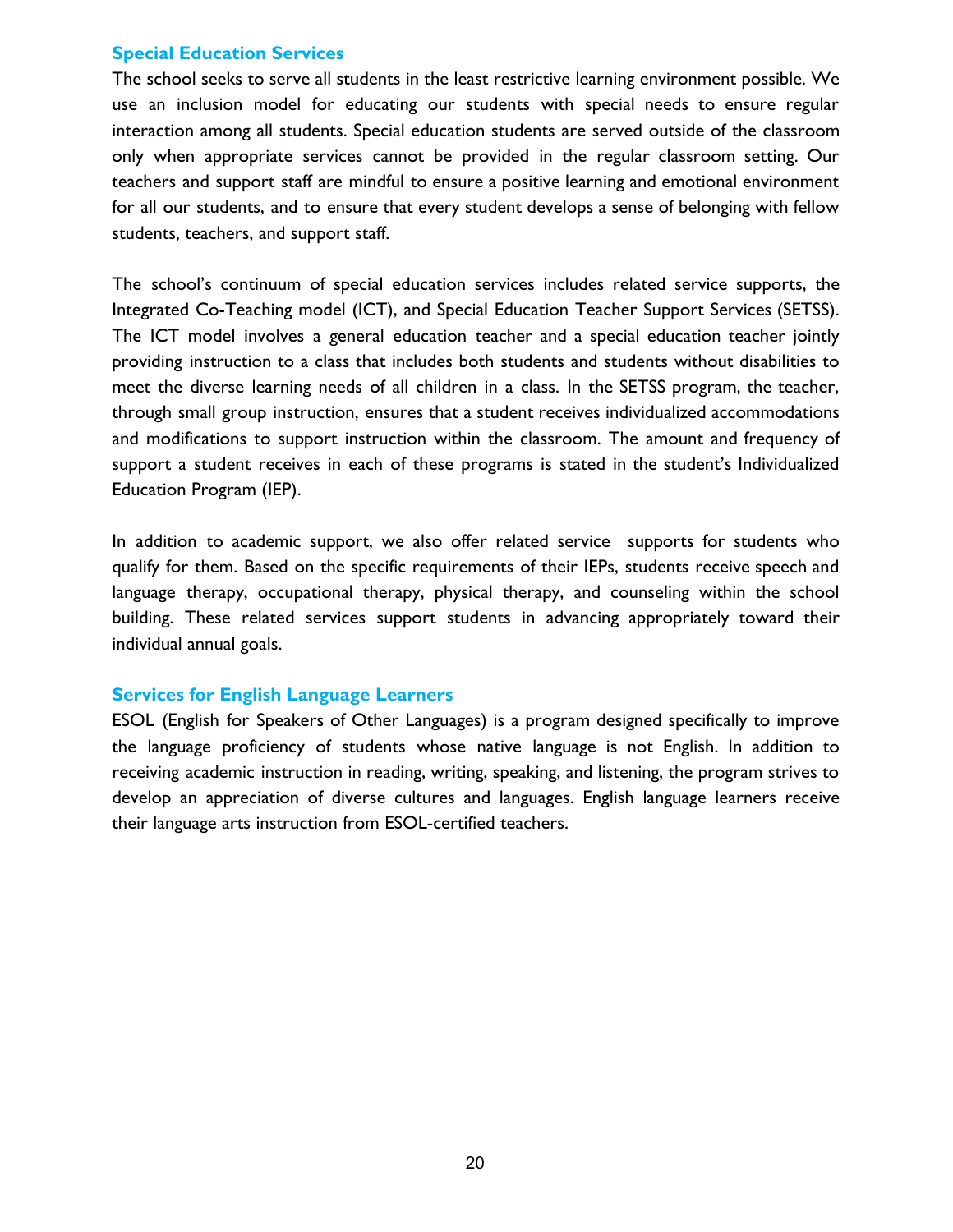# **B. After-School Programs**

Every school offers a variety of enriching after-school activities grounded in our mission and the values of OLAM.

All schools offer chess one day per week with an instructor from NY Chess & Games.

Partners with NY Chess and Games to provide chess instruction (K-3) one day per week 3:30-4:30. HLA2 also partners with a variety of after school programs that are available at an additional cost to families:

YouCan Center

Happy House Community Cultural Center

Marks JCH of Bensonhurst

# **C. Homework**

Homework is a partnership between teachers, guardians, and students. We strive to create assignments that are meaningful to the students' daily activities. Your child will understand why they are completing certain tasks, as they will relate to the instruction they have already received. The amount of homework and expectations for submission develop as students move up through the grades. Teachers will share specific homework policies with students and families at the beginning of each school year.

# **Please read to your child or make sure that your child reads every single day!**

# **D. School Supplies**

A supply list is sent home in August and posted on the school website. Please review it and have your child bring all supplies on the first day of school. These supplies are compiled across the school. We are grateful for your partnership in supporting our school community.

# **E. School Uniform Policy**

**Philosophy:** Students are expected to dress in a manner that is supportive of a positive learning environment and one that is free of distractions. The school has developed a uniform policy to help build a sense of school pride, promote a positive educational environment, help students resist inappropriate peer pressure, and concentrate on academics.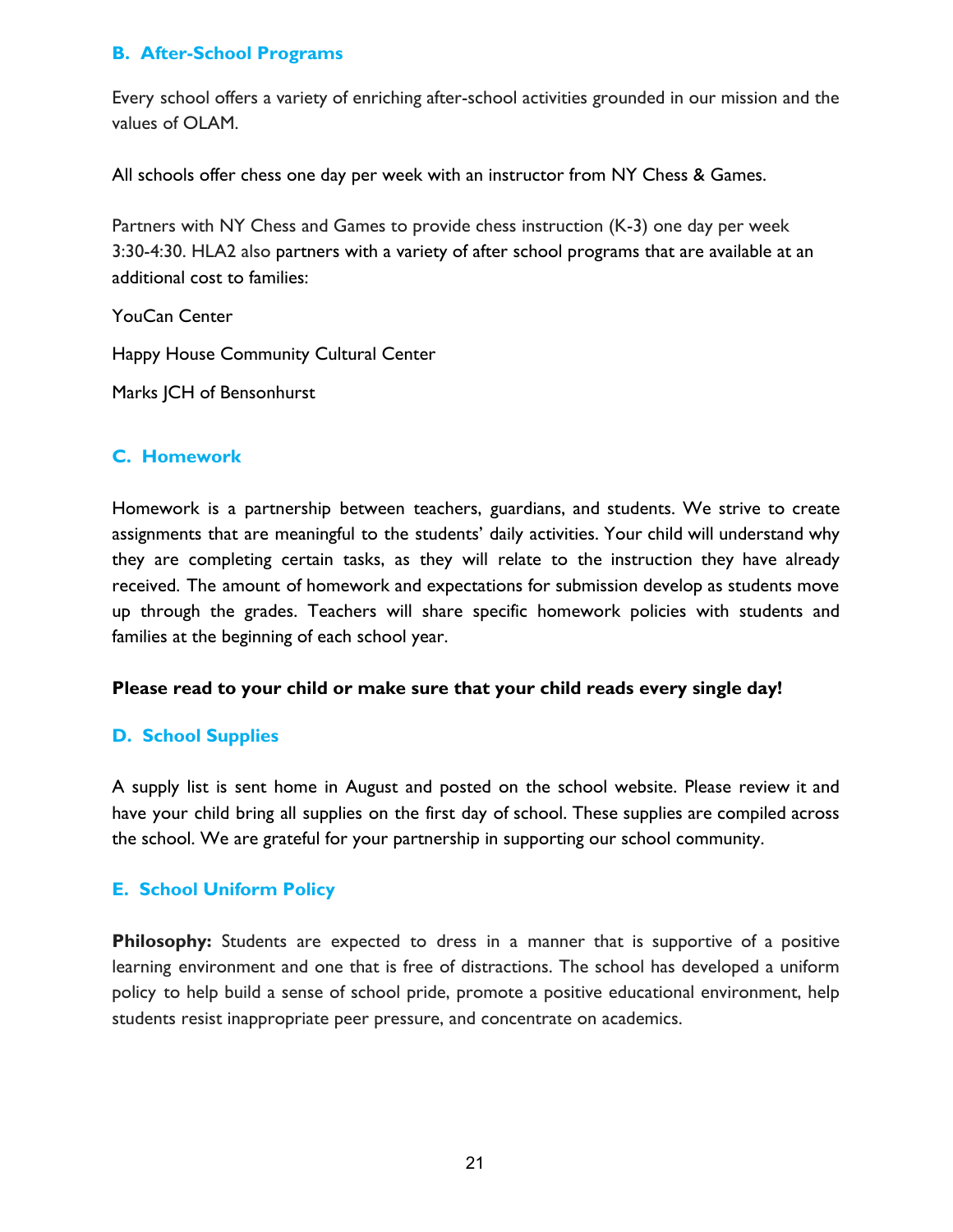- All students should be able to dress comfortably and engage in academics without fear of discipline or discrimination.
- Student uniform policies should not create barriers related to student attendance.
- School staff should focus on creating an environment of high academic expectations.
- All students are treated equitably regardless of gender, race, ethnicity, religion, cultural observance, or household income.

**Apparel Library**: If you have articles of clothing from your child's past year at the school which no longer fit but are still in good condition, please send them to our Apparel Library. The clothing will be available for families of students who are unable to purchase the uniform for the coming year. Any leftover stock will be on hand for the Fall Semester for students who may need a change of clothing while at school.

**Change of Clothes:** Children in grades K, 1, and 2 must have an extra set of clothes in school that is in accordance with the uniform policy. Please label each item with your child's first and last name.

**Accessories, Jackets/Coats:** No purses, bags, or string bags are allowed in our learning spaces and must be kept in a student's cubby or locker. For Physical Education classes, no jewelry is allowed. Student backpacks must stay in cubbies or lockers all day. All jackets/coats must be placed in each student's cubby or locker. No jackets/coats are permitted during instructional time.

# **Uniform Policy: Grades K-2**

**Bottoms:** Blue pants (no denim or jeans) or blue uniform style shorts (no cargo shorts) with a belt; dress, jumper (not plaid), or skirt (no denim or jeans); sock/tight color and pattern is optional. All shorts/skirts must be appropriately sized, fitted and not baggy or excessively tight. Shorts must be worn under a skirt/dress/jumper, including on gym day. They must be free of slits, holes and tears. The length must be no shorter than right above the knee when standing.

**Tops:** White, light blue or navy blue shirt (a button-down or polo shirt) either short or long sleeve. In cold weather, a navy sweater may also be worn. All shirts must be appropriately sized, fitted, cover the midriff area, have sleeves that cover the shoulder, and not be baggy or excessively tight. No tank tops of any kind are permitted. Bra straps must not be visible. Low-cut shirts are not permitted. We prefer that students wear collared or polo shirts. Inappropriate graphics and language are not permitted.

**Foot Apparel:** Dress shoes or sneakers. No flip-flops or backless/strapless sandals are allowed due to safety reasons.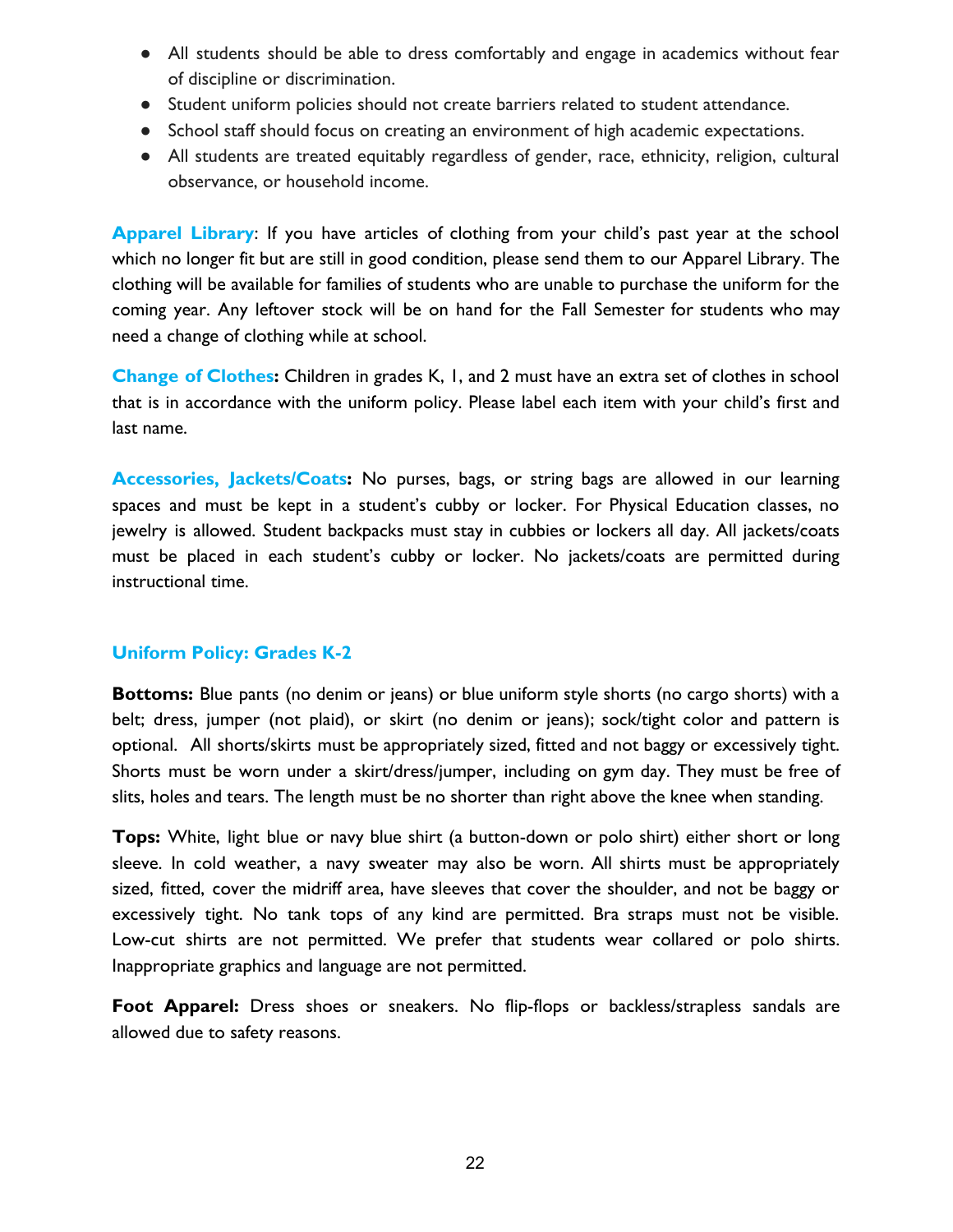**Sweaters:** No garments with hoods are permitted. An appropriate, non-hooded sweater should be provided for cold weather days.

Jackets/Coats: All jackets/coats must be in each student's cubby. No jackets/coats are permitted during instructional time.

# **F. Promotion and Retention**

When a child experiences difficulties gaining understanding in subject material, we will do whatever it takes to help them make gains. This can include meetings with you, providing extra help, and, if needed, recommending the child for additional services. If your child cannot meet certain key benchmarks of progress, retention (repeating a grade) may be a remedy.

All students are held to promotional criteria. In making determinations about a student's academic readiness for promotion, school staff look at a wide range of sources, including work samples, anecdotal records, teacher assessments and observations, attendance, social development, state assessments, and benchmark assessments.

Students who score at the 25th percentile or lower on the winter MAP are considered not on a path to meeting promotion standards (*Promotion in Doubt*), at which time families are notified in writing of possible retention and students are strongly encouraged to attend summer school. A school committee consisting of teachers, school leaders, and a social worker will meet to help plan support for these students. If students do not demonstrate improvement by the end of the school year as demonstrated on the spring MAP, the committee will review the student's progress to determine possible retention for the following school year. Special Education (IEP) students who have modified promotion criteria in their IEP will have this included as part of the committee's student-by-student review. Guardians will be notified of retention decisions in June.

# **Part IV: Community & Guardian Relations**

# **A. Communication**

Communication between home and school is essential to support and encourage your child's success. We encourage parents and guardians to be actively engaged as partners with teachers in your child's learning. Among the specific ways the school communicates with parents and guardians are:

- Scheduled meetings with teachers or other school staff
- Email communication with teachers or other school staff
- "Backpack" guardian notifications
- Head of School Newsletter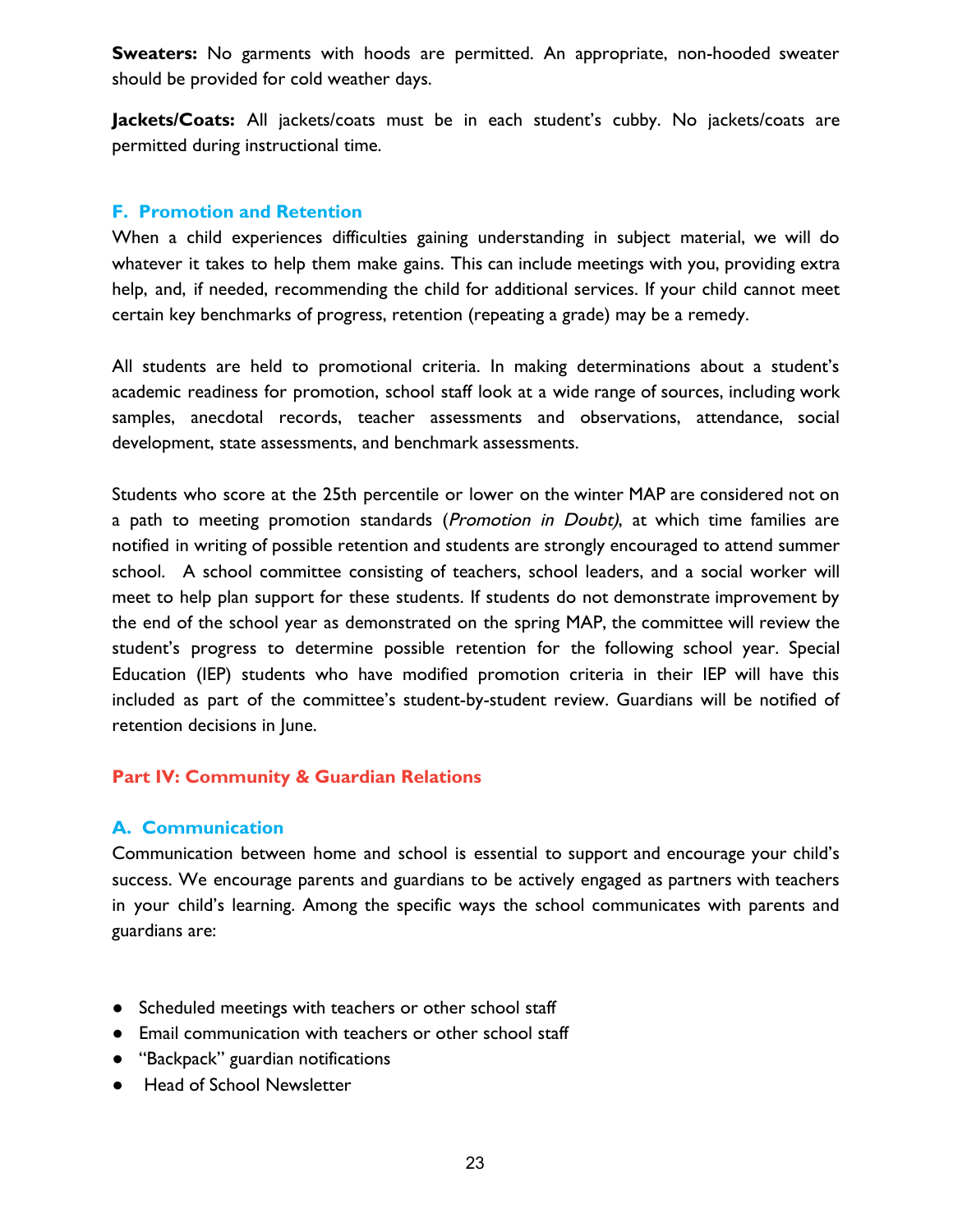- Automated Message service to inform about events and school closings, etc.
- School website: <https://hla2.org/home/>
- Parent Teacher Organization (PO or PTO) meetings and activities
- Individual parent/guardian conferences with teachers to review your child's progress two times per year

We are committed to being responsive to student and family concerns. It is always our goal to start at the classroom level with the teacher first. If the teacher cannot resolve the issue with the child or the parent, then please bring your concern to our Main Office by calling: 718-682-5610. If an issue can't be resolved, the Head of School will assist you in bringing the matter to Hebrew Public.

# **B. Student Cell Phones**

We understand that cell phones have become a near-constant feature of our existence. At the same time, their use during school and school activities and on the school bus can be significantly disruptive. Because of this, the school has the following policy on student cell phones that is aligned with city-wide procedures and guidelines:

1. Students may bring cellphones to school but they must be silenced or turned off upon entry to school. They may not be used at any point throughout the day unless permission is specifically granted by a school staff member. schools may restrict access to cell phones throughout the day and may collect cell phones and secure them safely in an area only accessible by school staff.

2. Students needing to contact family members during school hours should notify their teacher or any adult in the building, who will help determine the necessity for the contact and the best means to do so. school staff will be trained to ensure students are able to contact family members when needed.

3. On the bus, students should only use cell phones to contact family members.

4. If students use cell phones during the school day, the devices will be confiscated for guardian pickup. They will be available for pickup by a guardian between the hours of 8-9 a.m. or 3-4 p.m. Guardians will be notified that the phone has been collected.

# **C. Visitors to the School**

To maintain safety and security, only authorized visitors are allowed in the school. All visitors must be announced, sign in at the security desk, and show valid identification. All visitors must enter the Main Office and explain the purpose of their visit for approval by the Head of School or the Head of school's designee. All visitors must sign in with the appropriate registry book once the purpose of their visit is identified. Unless the staff has planned visits in their schedules,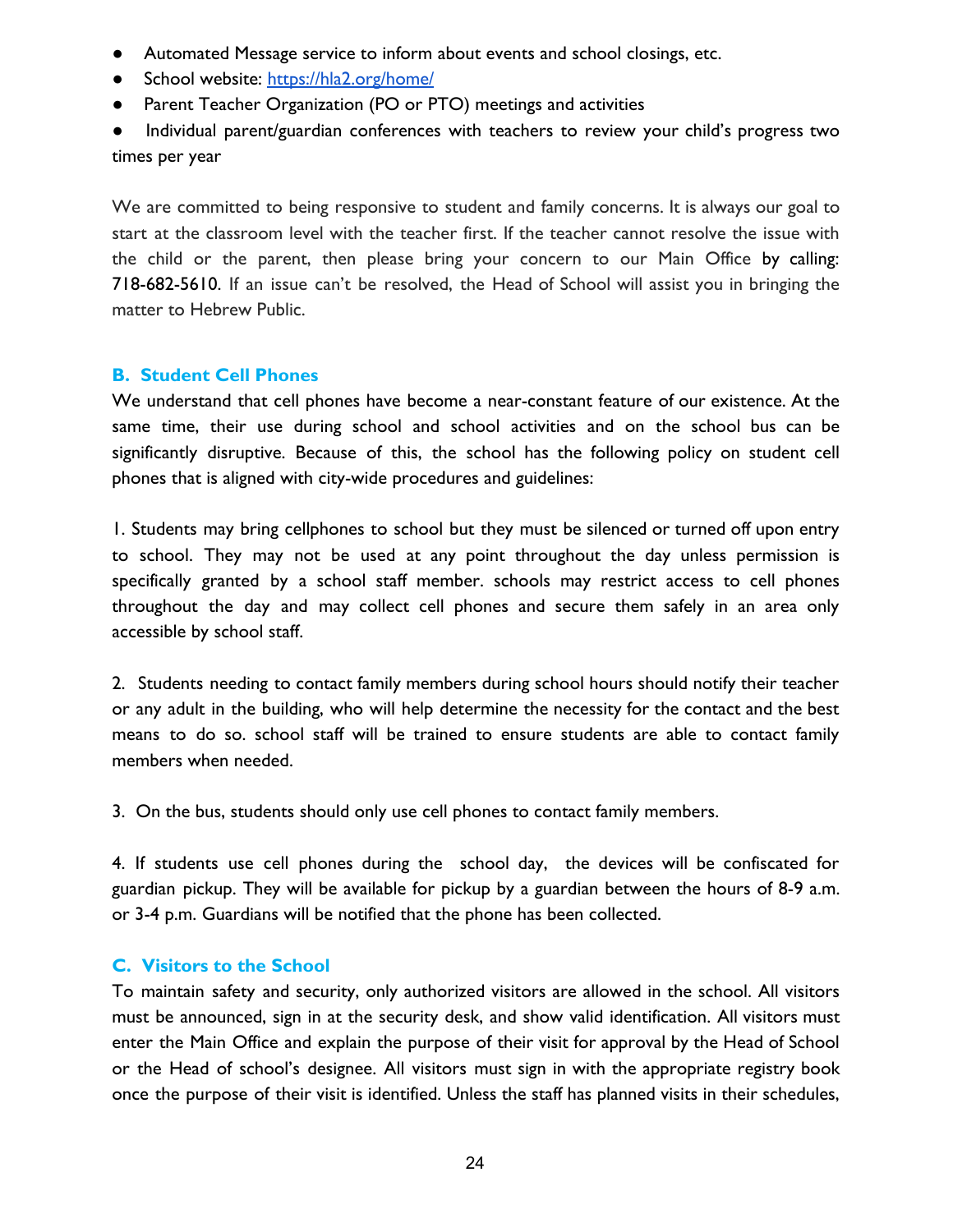the presence of visitors may cause unwarranted disruption in student learning and school activities. The school will inform guardians from time to time throughout the year of special classroom and school-wide events where we will invite families to visit

# **D. School Safety**

The maintenance of safety and good order is the collective responsibility of all school staff, guardians, students, and agencies such as the NYPD and the NYCDOE Division of Safety. To help ensure safety, the school has the following policies and practices:

## **Security**

The school has full-time security personnel. We request that visitors and family members be respectful of security personnel and follow their directions.

# **Personal Belongings**

In the interest of safety and security, the school reserves the right to search all bags and containers brought onto school premises, at any time. Please note that no child should bring toys or electronic games to use at school or on the bus. Students who bring these items to school are subject to having the teacher take them to be returned directly to the guardian at the end of the school day. Repeated behavior of bringing these items to school will result in disciplinary action for students. The school is not responsible for breakage, loss, or theft of such personal belongings in school or on the school bus.

## **Fire Drill/Evacuation Procedures**

The school conducts fire and other emergency drills in accordance with applicable state and local laws. All staff and students are expected to participate in such drills, as building and safety personnel require. Fire Drills are held eight (8) times during the school year.

## **No Smoking**

There is no smoking on school property in accordance with State Law.

## **Safety Plan**

The school has filed the school safety plan with the NYS Education Department. A public copy is on file in the Main Office.

# **Safety Reminder**

We encourage you to remind your child of safety tips for interacting with strangers, including but not limited to the following:

- 1. Students should never go home with strangers.
- 2. Students should not talk to strangers.
- 3. Students should not take things from strangers.
- 4. Young students should be escorted to and from school.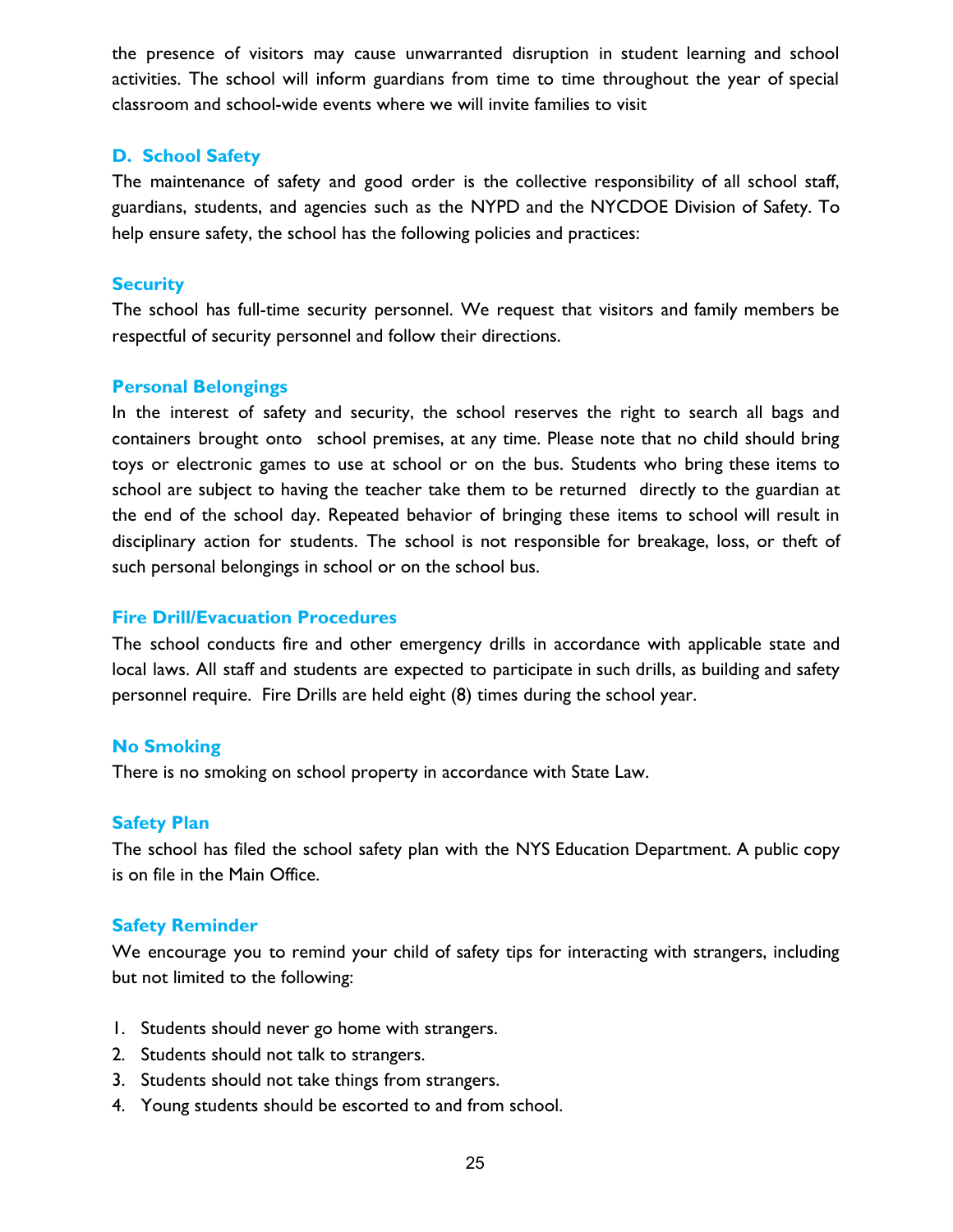## **E. Transfer Plan**

Our school is a public school of choice, for both application and withdrawal. At any time, a guardian may wish to transfer their child to a different school. A guardian wishing to withdraw his/her child from the school will be asked to complete a Request for Student Withdrawal Form. school personnel will offer to meet with the family and discuss their reasons for withdrawing from the school as well as to seek solutions to any concerns that arise from these discussions. If the guardians still wish to transfer their child to another school, school staff will make every reasonable effort to help the student find a school that better serves the family's desires. The school will ensure the timely transfer of any necessary school records to the student's new school.

## **F. Complaints**

Charter schools are publicly funded schools that are open to all students through a non-discriminatory admissions lottery. Each charter school is governed by a not-for-profit Board of Trustees that may include educators, community members, and leaders from the private sector. Charters have freedom to establish their own policies, design their own educational programs, and manage their human and financial resources.

The [N](http://www.p12.nysed.gov/psc/law.html)YS [Charter](http://www.p12.nysed.gov/psc/law.html) Schools Act provides that a guardian (as well as any other individual) who believes that a charter school has violated a term of its charter or the law may complain formally to the school and seek relief.

**If you believe that our school has violated a term of its charter or has violated applicable law, please follow the steps below.**

#### **Step 1: Familiarize yourself with the school's guidelines and policies.**

Begin by familiarizing yourself with the school's policies, guidelines, and reference materials. Such items include, but are not limited to, this handbook and school-issued memorandums. Determine whether or not the school's actions related to your complaint fall within the school's policies.

#### **Step 2: Reach out to your child's classroom teacher.**

If the concern can be addressed by the classroom teacher, this is an important step in resolving your complaint.

## **Step 3: Reach out to the appropriate leadership team member(s).**

If your concern is not addressed to your satisfaction by the teacher, reach out to the leadership team member that oversees the area of your concern by visiting the staff directory on the school's website.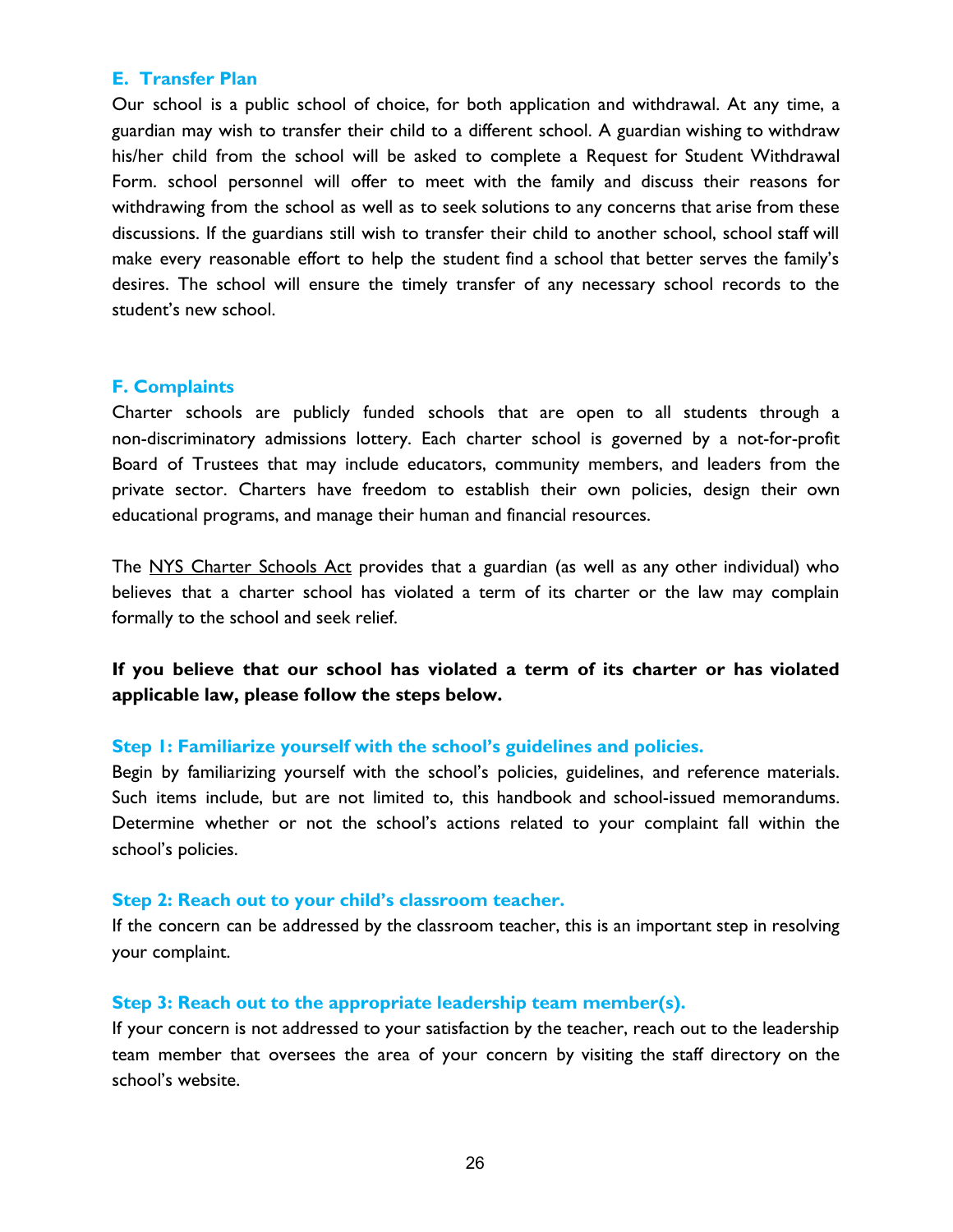If your concern is not resolved by reaching out to the appropriate team member, please proceed to Step 4.

## **Step 4: Reach out to the Main Office directly**

If your concern is not addressed adequately by the individuals above, please reach out to the Head of School.

## **Step 5: Reach out to the Chief Schools Officer of Hebrew Public**

If you are unsatisfied with the Head of School's decision or handling of a situation, reach out to Emily Fernandez, Chief Schools Officer for Hebrew Public, the school's Charter Management Organization at issues@hebrewpublic.org.

## **Step 6: Appeal to the School's Board of Trustees**

If after contacting the Chief Schools Officer you are still not satisfied with the outcome or decision pertaining to the complaint, you may appeal to the school's Board of Trustees in writing. Please direct all concerns to issues@hebrewpublic.org. The Board of Trustees meets publicly on a regular basis and will respond in a timely fashion to acknowledge the receipt of the complaint and indicate the next steps in their addressing of the concern.

## **Step 7: Appeal to the New York State Board of Regents**

If after going through the above steps, you are still not satisfied with the complaint outcome, you may contact the New York State Board of Regents as a final escalation point using this contact information:

Charter School Office New York State Education Department 89 Washington Avenue, Room 5N Mezzanine Albany, New York 12234 Phone: 518- 474-1762

Or via email to [CharterSchools@nysed.gov](mailto:CharterSchools@nysed.gov) (Subject line should include the name of the school and the word "Complaint")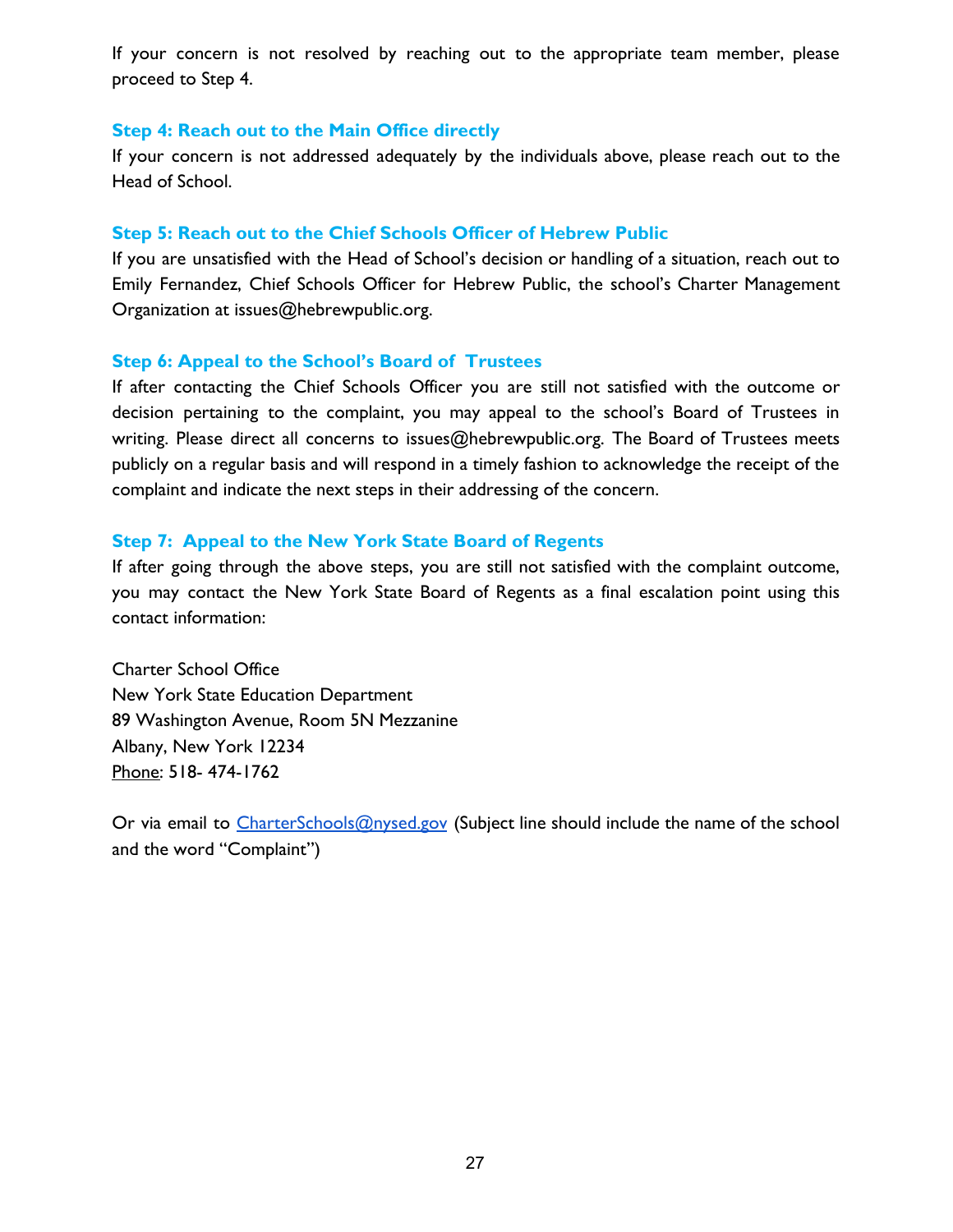# **G. Parent Satisfaction**

We encourage regular and frequent feedback from guardians so that we can make ongoing enhancements to the school's learning environment. You may contact the Main Office at any time to discuss any of your concerns. If you would like to meet with the Head of school, please contact our Main Office to schedule a meeting. Please communicate directly with your child's teacher about his or her instructional program. Parents also have the opportunity to provide feedback in the NYC Learning Environment Survey.

# **Part V: Discipline Policies & Code of Conduct**

# **A. Discipline Overview**

Hebrew Public Charter schools set high standards for student behavior. All students have rights, and responsibilities – to classmates, teachers, and school. When behavior concerns are recognized, the guidelines below provide objective guidance that the schools will use as their approach to these concerns. Hebrew Public staff have a shared commitment to:

- Ensuring the right of all students to learn in a safe environment;
- Using and participating in consistent, school-wide prevention and intervention, focusing on instruction and restorative practices;
- Promoting shared responsibility throughout the school by means of problem-solving and collaborative conversations;
- Acknowledging and honoring individual student's identities and developmental needs;
- Seeking to model, teach, and reinforce students' and adults' social-emotional learning (self-management, self-awareness, social awareness, relationship skills, and responsible decision making) and;
- Involving a cooperative and collaborative effort among students, guardians, and staff.

# **Restorative Approach to Discipline:**

Hebrew Public works with staff, students, and families to take a restorative approach to discipline. This allows students the opportunity to reflect on their actions and repair harm to the school community. Restorative interventions may be an alternative to punitive consequences or may be assigned in conjunction with a punitive consequence(s).

Examples of Restorative practices:

- One-on-one conference with staff
- Written reflections
- Service learning projects
- Peace circles
- Peer conferencing
- Community meetings
- Ongoing small group interventions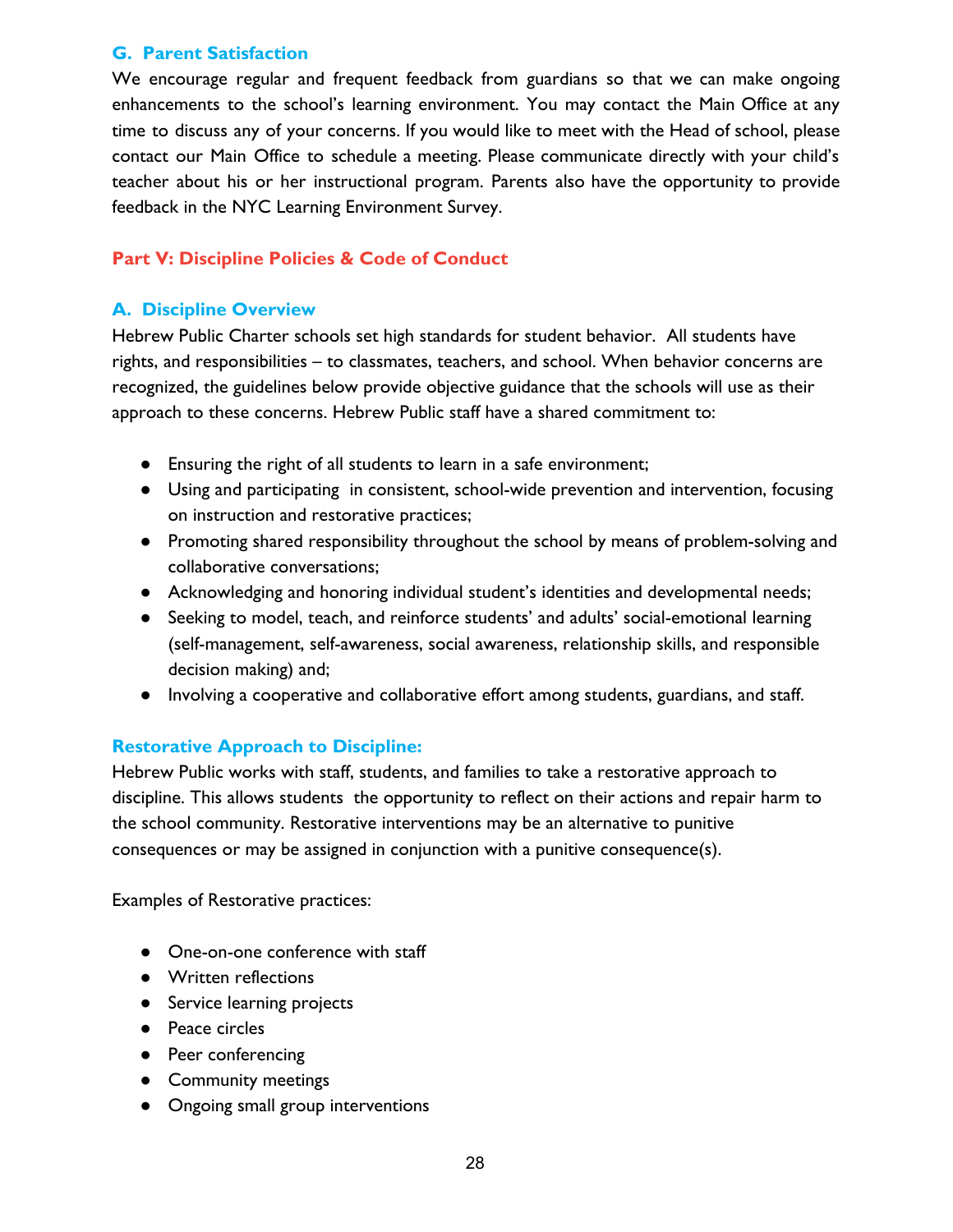# **Assignment of Consequences based on Code of Conduct Violations:**

When interventions or restorative approaches to student behaviors are attempted and the student's behaviors affect the safety or learning environment of others, additional consequences may be assigned by school personnel. Assigning consequences is the least desired option for Hebrew Public but may be necessary based on the severity or repetition of behaviors outlined in the Code of Conduct.

# **In determining the appropriate consequence, school personnel will take the following steps:**

- **Redirect** student behavior if possible to de-escalate the student and the exhibited behavior.
- **Intervene** to minimize disruption, potentially dangerous behaviors, resolve conflict, and minimize the loss of instructional time.
- **Gather information** from students, staff, and others who potentially witnessed behavior(s). (This may include the use of internal security footage and/or footage or evidence provided to staff through electronic means). When potentially dangerous behaviors (Level 5 or 6) are reported, the designated staff member may begin gathering information by removing students from their designated educational setting.
- **Objectively analyze** all of the information gathered, while factoring in information such as the student's age, the context in which the incident occurred, intent, services received by the student and any additional relevant or extenuating circumstances.
- **● Determine** the appropriate consequence based on information gathered regarding the reported incident, as well as previous consequences assigned for similar or repetitive behaviors.
- **Communicate** the findings of the information gathered and inform the student and family of the assigned consequence (please see appeals process below).

# **Definition of Consequences:**

- Reprimand. A documented verbal warning to students followed up by parent notification
- Parent Conference. A conference about behavior with an administrator, parent or guardian, and possibly the student.
- Loss of Privilege. Loss of the ability to participation and/or attendance at any extracurricular activity/event or field trip that isn't academically required/related.
- Extracurricular Activity Suspension. Suspension from extracurriculars, including rehearsals, contests, and/or performances. In addition to these consequences, students are also subject to school discipline.
- Community Repair. An alternative to punitive consequences. The dean may assign the student to repair harm to the school community through a service-oriented approach.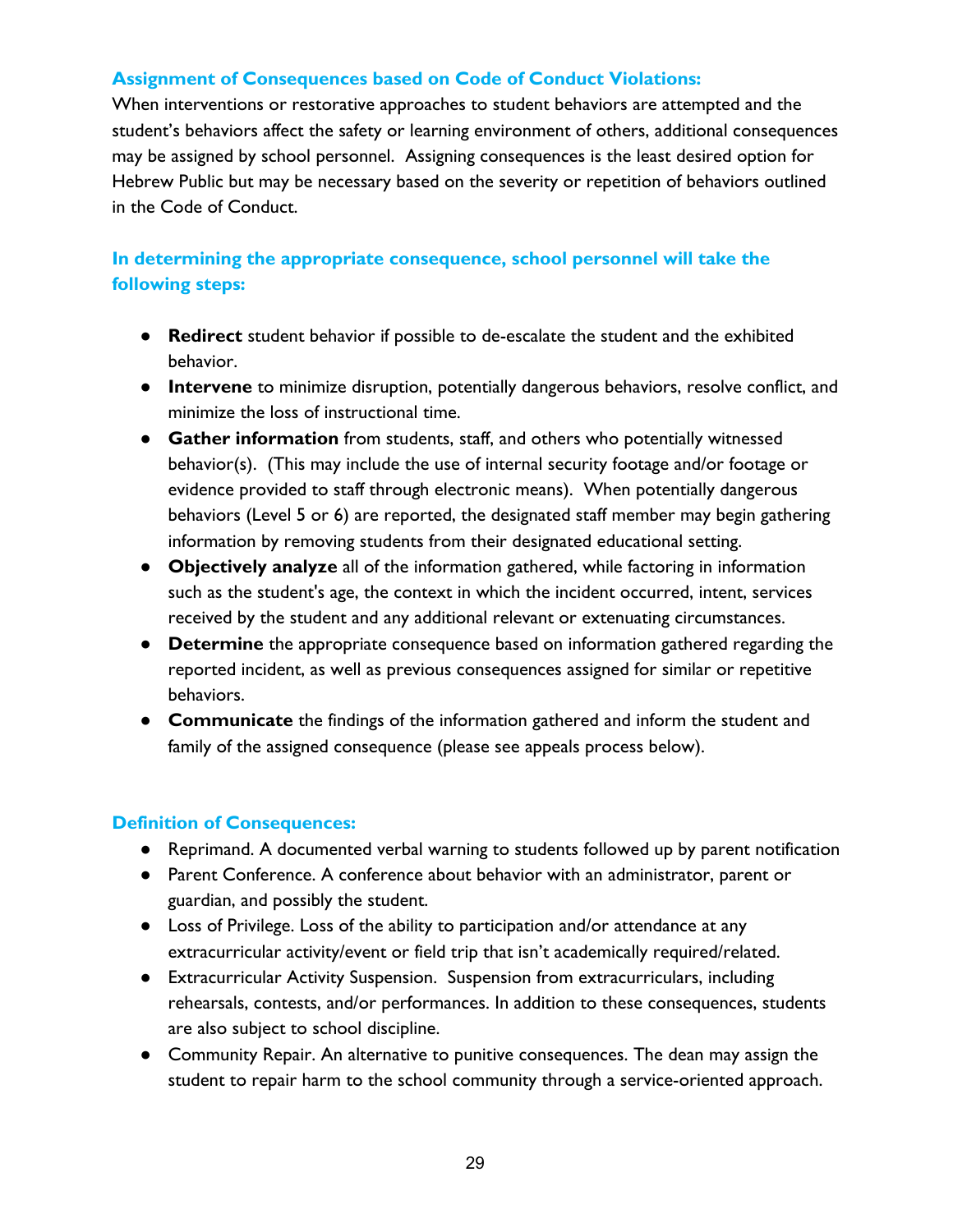- Intervention plan. An intervention plan will be created as a result of an assessment of a student's behavioral concerns and/or behavioral patterns. This plan will be created via a multi-disciplinary team in conjunction with the student and the student's parent/guardian(s). The intervention plan will include identification of current and previous strengths, specific concerns that impede educational progress, multi-tiered systems of support and interventions, goals, and progress monitoring.
- Community Repair. An alternative to punitive consequences. The designated staff member may assign the student to repair harm to the school community through a service-oriented approach.
- Detention. An assignment of 30-45 minutes in a supervised area before or after school or during lunch or recess period.
- Suspension. A short-term suspension refers to an in-school removal or out-of-school removal of a student for disciplinary reasons for a period of five or fewer days.
- Long-term Suspension & Expulsion. A long-term suspension refers to the removal of a student from school for disciplinary reasons for a period of more than five days. Expulsion refers to the permanent removal of a student from school for disciplinary reasons.

# **B. Code of Conduct**

The school has adopted a Code of Conduct that is described in detail below. It includes four levels of violations and a range of potential consequences for these different levels. Please note that while the list of violations is reasonably comprehensive, it is not exhaustive. In other words, the school reserves the right to address under this Code student misbehavior that is of a level of seriousness equivalent to those in the Code, even where not specifically listed.

A disciplinary violation can be addressed under the school's Code of Conduct while the student is:

- at school and/or on school grounds
- participating in school-sponsored activities
- walking to or from school or a school-sponsored activity
- walking to or from or waiting for school transportation
- riding on school transportation (for example, the school bus)
- riding on public transportation while on the way to or from school or to or from a school-sponsored activity

The school may also impose consequences under this Code of Conduct for student behavior that, while occurring outside of school, has a substantial impact on other students or staff or members of the school community.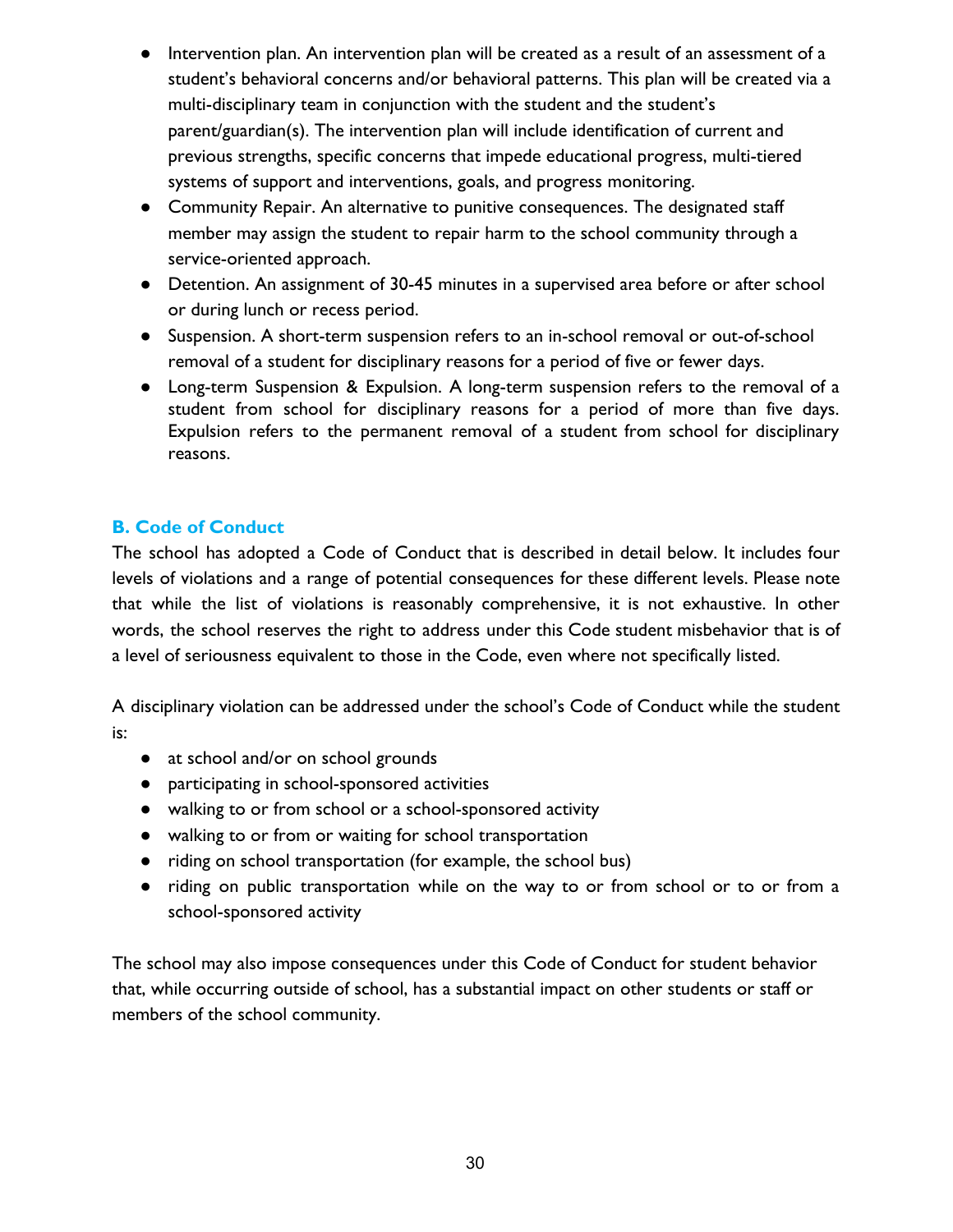# **Level 1**

| <b>Infraction</b>                                                                                                                             | <b>Range of interventions</b><br>and/or consequences             |
|-----------------------------------------------------------------------------------------------------------------------------------------------|------------------------------------------------------------------|
| 1-A Excessive noise in the hall or building causing<br>interruption to the learning or others                                                 | • Parent Conference<br>Loss of Privilege                         |
| 1-B Leaving the classroom without permission                                                                                                  | <b>Extracurricular Activity</b><br>Suspension.                   |
| I-C Engaging in any behavior that is disruptive to the<br>orderly process of classroom instruction                                            | <b>Community Repair</b><br><b>Intervention Plan</b><br>Detention |
| I-D Loitering, or occupying an unauthorized place in the<br>school or on school grounds                                                       |                                                                  |
| 1-E Failing to attend class without a valid excuse                                                                                            |                                                                  |
| 1-F Persistent tardiness to school or class (3 or more<br>incidents per semester)                                                             |                                                                  |
| 1-G Use of the school's network for the purpose of<br>accessing non-educational materials,<br>such as games and other inappropriate materials |                                                                  |
| 1-H Posting or distributing unauthorized written materials<br>on school grounds                                                               |                                                                  |

| M<br>ı<br>c<br>×<br>٧ |
|-----------------------|
|-----------------------|

| Infraction                                                                                               | <b>Range of interventions</b><br>and/or consequences      |
|----------------------------------------------------------------------------------------------------------|-----------------------------------------------------------|
| 2-A Leaving the school without permission                                                                | • Parent Conference<br><b>Loss of Privilege</b>           |
| 2-B Plagiarizing, cheating and/or copying the work of<br>another student or other source                 | <b>Extracurricular Activity</b><br>Suspension.            |
| 2-C Initiating or participating in any unacceptable minor<br>physical actions (horseplay, play-fighting) | <b>Community Repair</b><br>Intervention Plan<br>Detention |
| 2-D Failing to abide by school rules and regulations not<br>otherwise listed (Uniform violations, etc.)  | Suspension (In-School)                                    |
| 2-E Use of profane, obscene, indecent, immoral, or<br>offensive language or gestures                     |                                                           |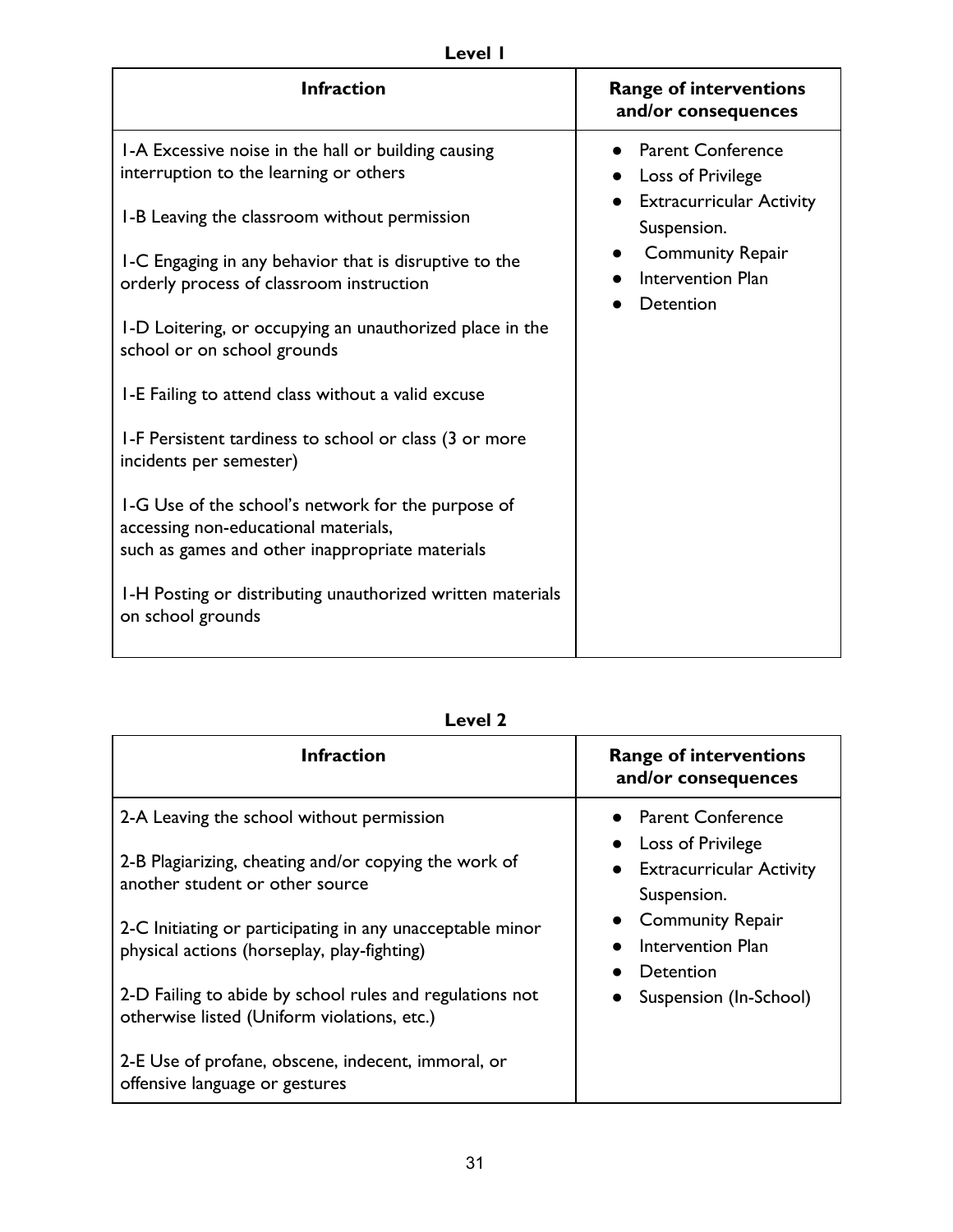| 2-F Repeated disregard for the instructions or direction of<br>school personnel causing interruption<br>to other students' participation in school activities |  |
|---------------------------------------------------------------------------------------------------------------------------------------------------------------|--|
| 2-G Unauthorized use or possession of cellular telephones<br>or other information<br>technology devices                                                       |  |

| <b>Infraction</b>                                                                                                                                                                                                                                                                      | <b>Range of interventions</b><br>and/or consequences                               |
|----------------------------------------------------------------------------------------------------------------------------------------------------------------------------------------------------------------------------------------------------------------------------------------|------------------------------------------------------------------------------------|
| 3-A Use of profane, obscene, indecent, immoral, or<br>offensive language or gestures directed at students, staff,<br>or visitors                                                                                                                                                       | <b>Parent Conference</b><br>• Loss of Privilege<br><b>Extracurricular Activity</b> |
| 3-B Disruptive behavior on the school bus                                                                                                                                                                                                                                              | Suspension.<br><b>Community Repair</b>                                             |
| 3-C Fighting – acts of physical contact between two<br>people with intent to harm, no injuries result                                                                                                                                                                                  | Intervention Plan<br>Detention<br>Suspension                                       |
| 3-D Profane, obscene, indecent, and immoral or seriously<br>offensive language and<br>gestures, propositions, behavior, or harassment based on<br>race, color, national origin, sex, gender, sexual orientation,<br>age, religion, gender identity, gender expression or<br>disability |                                                                                    |
| 3-E Second or more documented violation of a Group 1<br>or 2 behavior category                                                                                                                                                                                                         |                                                                                    |
| 3-F Forgery – false and fraudulent making or altering of a<br>document pertaining to student information, or falsely<br>representing any document on school letterhead/branding                                                                                                        |                                                                                    |
| 3-G Second or more documented act of plagiarizing,<br>cheating and/or copying the work of another student or<br>other source                                                                                                                                                           |                                                                                    |
| 3-H Overt display of gang affiliation                                                                                                                                                                                                                                                  |                                                                                    |
| 3-K Bullying behaviors - conduct directed towards a<br>student that can be reasonably predicted to cause fear of<br>physical or mental harm, harm to property, and/or                                                                                                                  |                                                                                    |

**Group 3**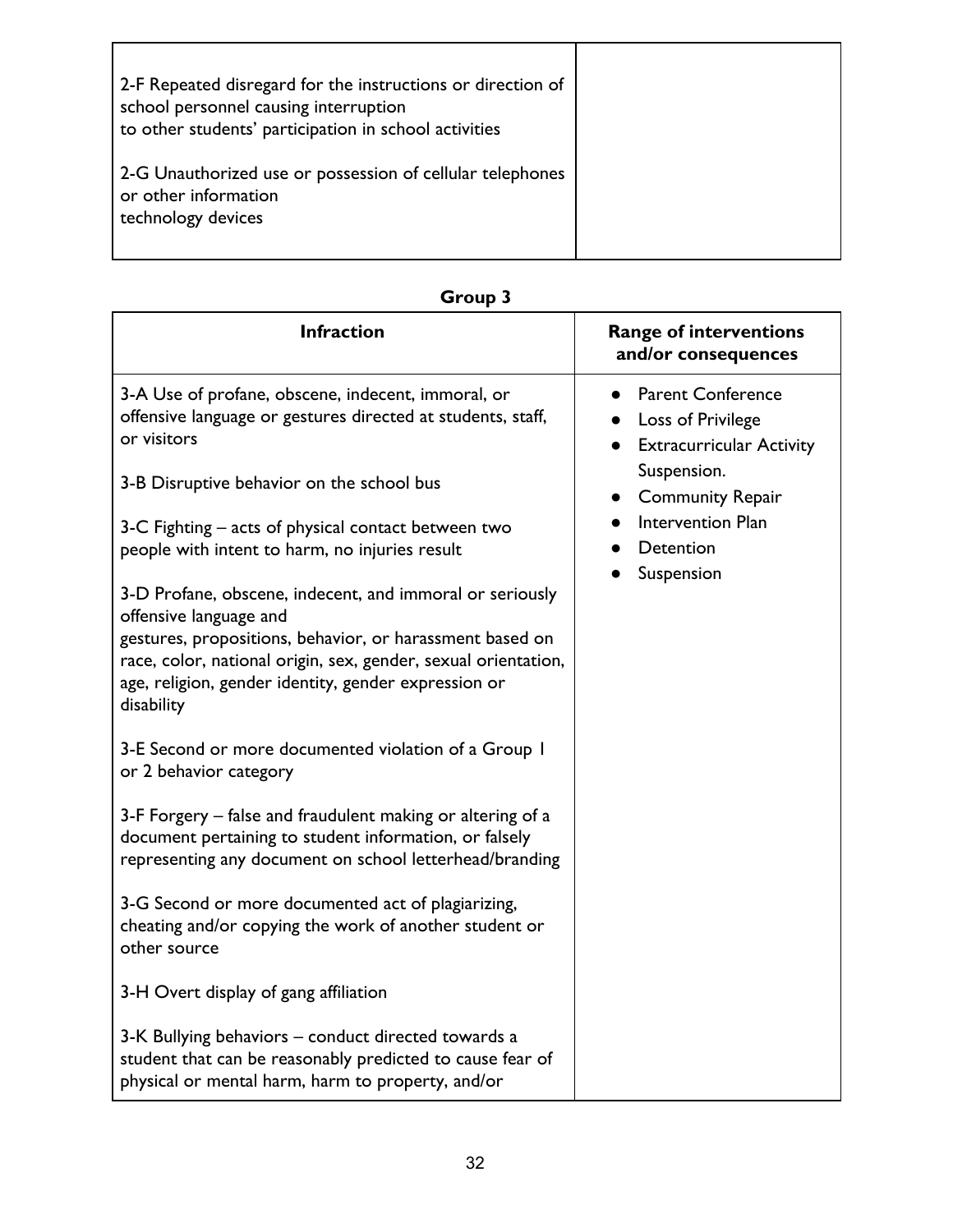| roun |  |
|------|--|
|------|--|

|                                                                                                                                                                                                                                                                                                                                                                                                                                                                                                                                                                                                                                                                                                                                                                                                                                                                                                                                                                                                                                                                                                                                                                                                                                                                                                                                                                                                                                         | • Parent Conference                                                                                                                                                                         |
|-----------------------------------------------------------------------------------------------------------------------------------------------------------------------------------------------------------------------------------------------------------------------------------------------------------------------------------------------------------------------------------------------------------------------------------------------------------------------------------------------------------------------------------------------------------------------------------------------------------------------------------------------------------------------------------------------------------------------------------------------------------------------------------------------------------------------------------------------------------------------------------------------------------------------------------------------------------------------------------------------------------------------------------------------------------------------------------------------------------------------------------------------------------------------------------------------------------------------------------------------------------------------------------------------------------------------------------------------------------------------------------------------------------------------------------------|---------------------------------------------------------------------------------------------------------------------------------------------------------------------------------------------|
| 4-A False activation of a fire alarm that does not cause a<br>school facility to be evacuated or does not cause<br>$\bullet$<br>emergency services to be notified<br>$\bullet$<br>4-B Obtaining money, goods, or services through means<br>$\bullet$<br>of coercion or intimidation<br>4-C Threatening behaviors – any written, verbal, or<br>physical action which may cause others to expect an<br>immediate physical altercation<br>4-D Purposeful or malicious destruction of others<br>(including school property) up to \$100<br>4-E Fighting – physical contact between more than two<br>people with intent to harm or physical contact between<br>two people with intent to harm that results in injury<br>4-F Unauthorized control over the physical property of<br>another or possession (physical control over, such as<br>contained in clothing, lockers or bags) of stolen<br>property that costs less than \$150<br>4-G Any extreme behavior not otherwise defined in<br>Groups 1 through 4 of this SCC that very seriously<br>disrupts the educational process<br>4-H Initiating or participating in inappropriate physical<br>contact with school personnel, with no intent to harm<br>school personnel<br>4-J Possession or use (physical control over, such as<br>contained in clothing, lockers, or bags) and/or use of<br>tobacco or nicotine products, e-cigarettes, vaporizers,<br>matches, or cigarette lighters | Loss of Privilege<br><b>Extracurricular Activity</b><br>Suspension<br><b>Community Repair</b><br><b>Intervention Plan</b><br>Detention<br>Suspension<br>Long-Term Suspension &<br>Expulsion |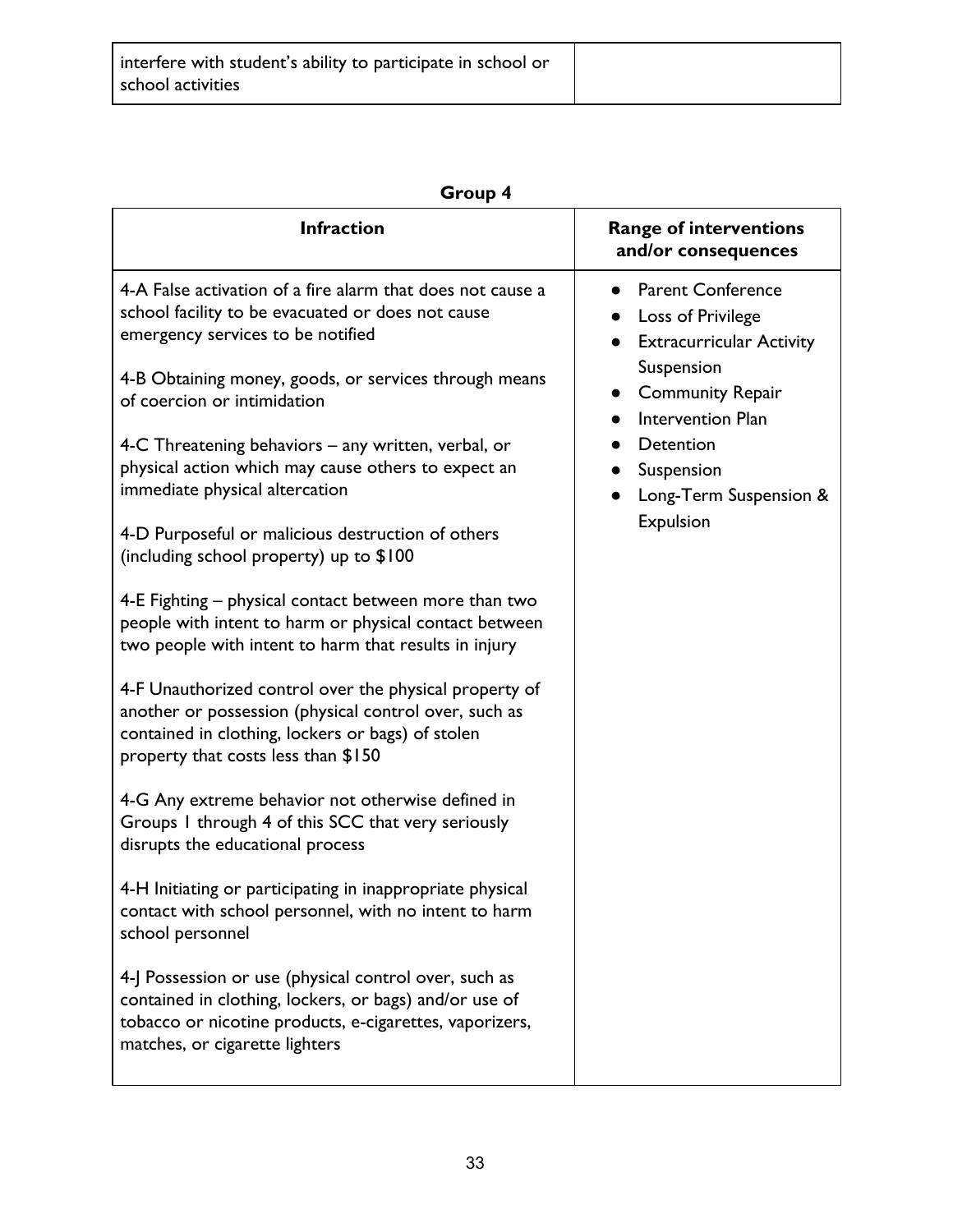| Group 5                                                                                                                                                                                                                                                                                                                                                                                                                                                                                                                                                                                                                                                                                                                                                                                                                                                                                                                                                                                                                                                                                                                                                                                                                                                                                                                                                                                                                                                                                                                                                                                                                    |                                                                                                                                                                                                                   |  |  |
|----------------------------------------------------------------------------------------------------------------------------------------------------------------------------------------------------------------------------------------------------------------------------------------------------------------------------------------------------------------------------------------------------------------------------------------------------------------------------------------------------------------------------------------------------------------------------------------------------------------------------------------------------------------------------------------------------------------------------------------------------------------------------------------------------------------------------------------------------------------------------------------------------------------------------------------------------------------------------------------------------------------------------------------------------------------------------------------------------------------------------------------------------------------------------------------------------------------------------------------------------------------------------------------------------------------------------------------------------------------------------------------------------------------------------------------------------------------------------------------------------------------------------------------------------------------------------------------------------------------------------|-------------------------------------------------------------------------------------------------------------------------------------------------------------------------------------------------------------------|--|--|
| <b>Infraction</b>                                                                                                                                                                                                                                                                                                                                                                                                                                                                                                                                                                                                                                                                                                                                                                                                                                                                                                                                                                                                                                                                                                                                                                                                                                                                                                                                                                                                                                                                                                                                                                                                          | <b>Range of interventions</b><br>and/or consequences                                                                                                                                                              |  |  |
| 5 - A Intentional use of force against school staff,<br>personnel, and/or visitors which results in harm or injury<br>5-B Engaging in or attempting any illegal behavior which<br>interferes with the school's educational process<br>5-C Burglary – knowingly and without authority entering<br>or remaining in a building or vehicle with intent to commit<br>a felony or theft therein<br>5-D Theft (obtaining or exerting unauthorized control<br>over) or possession (physical control over, including in<br>clothing, lockers, or bags) of stolen property that costs<br>more than \$150<br>5-E Use of intimidation, credible threats of violence,<br>coercion, or persistent severe bullying.<br>Intimidation is a behavior that prevents or discourages<br>another student from exercising his/her right to education<br>5-F Aggravated assault – assault with a deadly weapon or<br>done by a person who conceals his/her identity<br>5-G Inappropriate sexual conduct, including unwelcome<br>sexual contact, indecent exposure, transmitting sexually<br>suggestive images through information technology devices<br>5-H Use or possession of illegal drugs, narcotics,<br>controlled substances, "look-alikes" of such substances, or<br>use of any other substance for the purpose of intoxication<br>in or before school or a school-related function<br>5-J Use of any computer, including social networking<br>websites, or use of any information technology device to<br>threaten, stalk, harass, bully or otherwise intimidate<br>others<br>5-K Vandalism (willful or malicious destruction or defacing | <b>Parent Conference</b><br>Loss of Privilege<br><b>Extracurricular Activity</b><br>Suspension.<br><b>Community Repair</b><br>Intervention Plan<br>Detention<br>Suspension<br>Long-Term Suspension &<br>Expulsion |  |  |
| of property) or criminal damage to property that results<br>in damage exceeding \$500                                                                                                                                                                                                                                                                                                                                                                                                                                                                                                                                                                                                                                                                                                                                                                                                                                                                                                                                                                                                                                                                                                                                                                                                                                                                                                                                                                                                                                                                                                                                      |                                                                                                                                                                                                                   |  |  |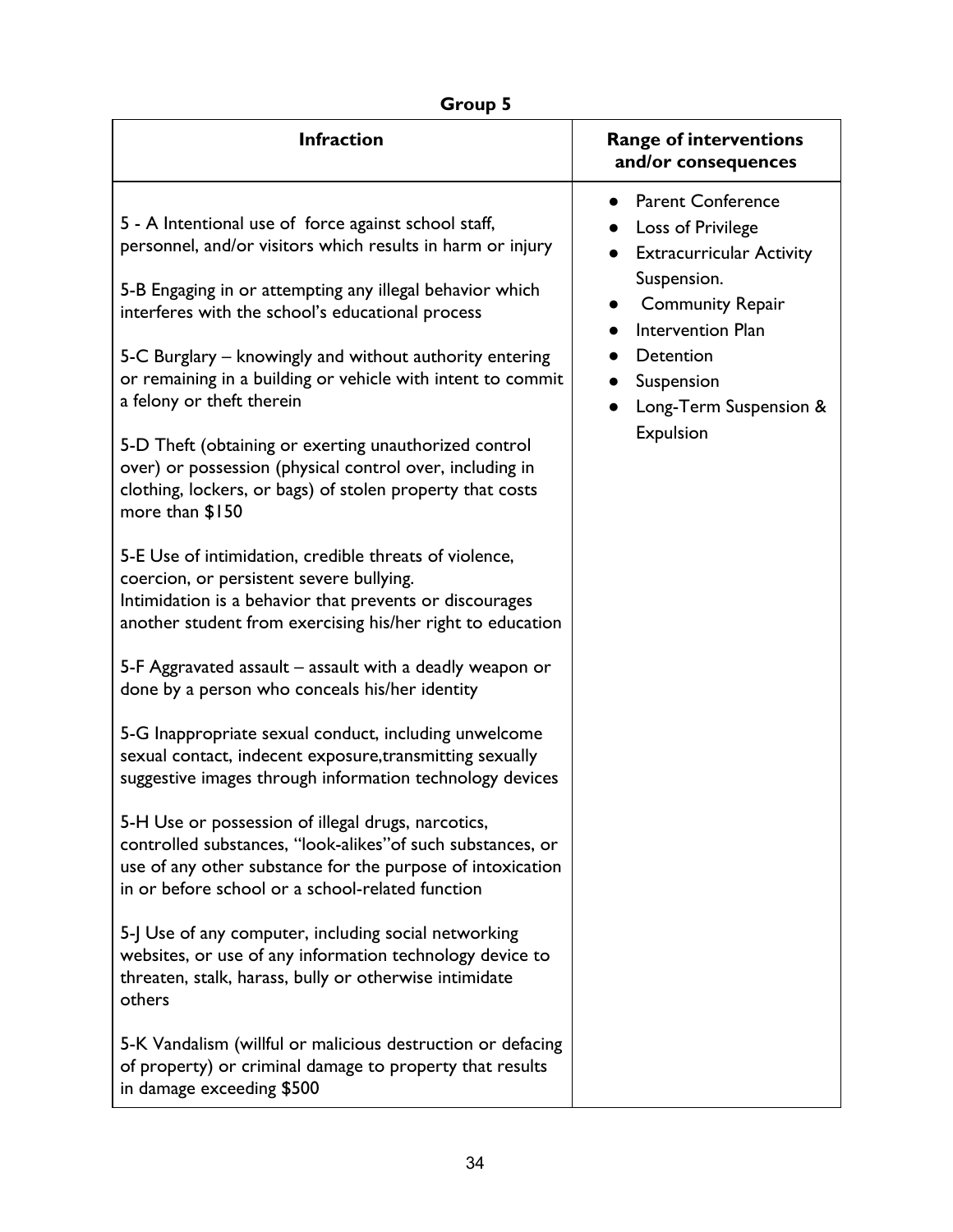| 5-L Inappropriate consensual sexual activity                                                   |  |
|------------------------------------------------------------------------------------------------|--|
| 5-M use or possession of alcohol in school or<br>at, before or after a school-related function |  |
| 5-N Gang activity or overt displays of gang affiliation                                        |  |
|                                                                                                |  |

# **Group 6**

| <b>Infraction</b>                                                                                                                                                                                                                        | <b>Range of interventions</b><br>and/or consequences |
|------------------------------------------------------------------------------------------------------------------------------------------------------------------------------------------------------------------------------------------|------------------------------------------------------|
| 6-A Use, possession, and/or concealment of a<br>firearm/destructive device or other weapons or<br>"look-alikes" of weapons                                                                                                               | • Short Term Suspension<br>Long-Term Suspension &    |
| 6-B Arson – knowingly damaging, by means of fire or<br>explosive, a building and/or the personal property of<br>others                                                                                                                   | Expulsion                                            |
| 6-C Bomb threat – a false indication that a bomb, or<br>other explosives of any nature, is concealed in a place that<br>would endanger human life if activated                                                                           |                                                      |
| 6-D Theft (obtaining or exerting unauthorized control<br>over) or possession (physical control over, including in<br>clothing, lockers, or bags) of stolen property that costs<br>more than \$1,000                                      |                                                      |
| 6-E Robbery – taking personal property in the possession<br>of another by the use of force or by threatening the<br>imminent use of force                                                                                                |                                                      |
| 6-F Sale, distribution, or intent to sell or distribute<br>alcohol, illegal drugs, narcotics, controlled<br>substances, "look-alikes" of such substances, contraband,<br>or any other substance used for the purpose of<br>intoxication, |                                                      |
| 6-G use or possession of alcohol in school or                                                                                                                                                                                            |                                                      |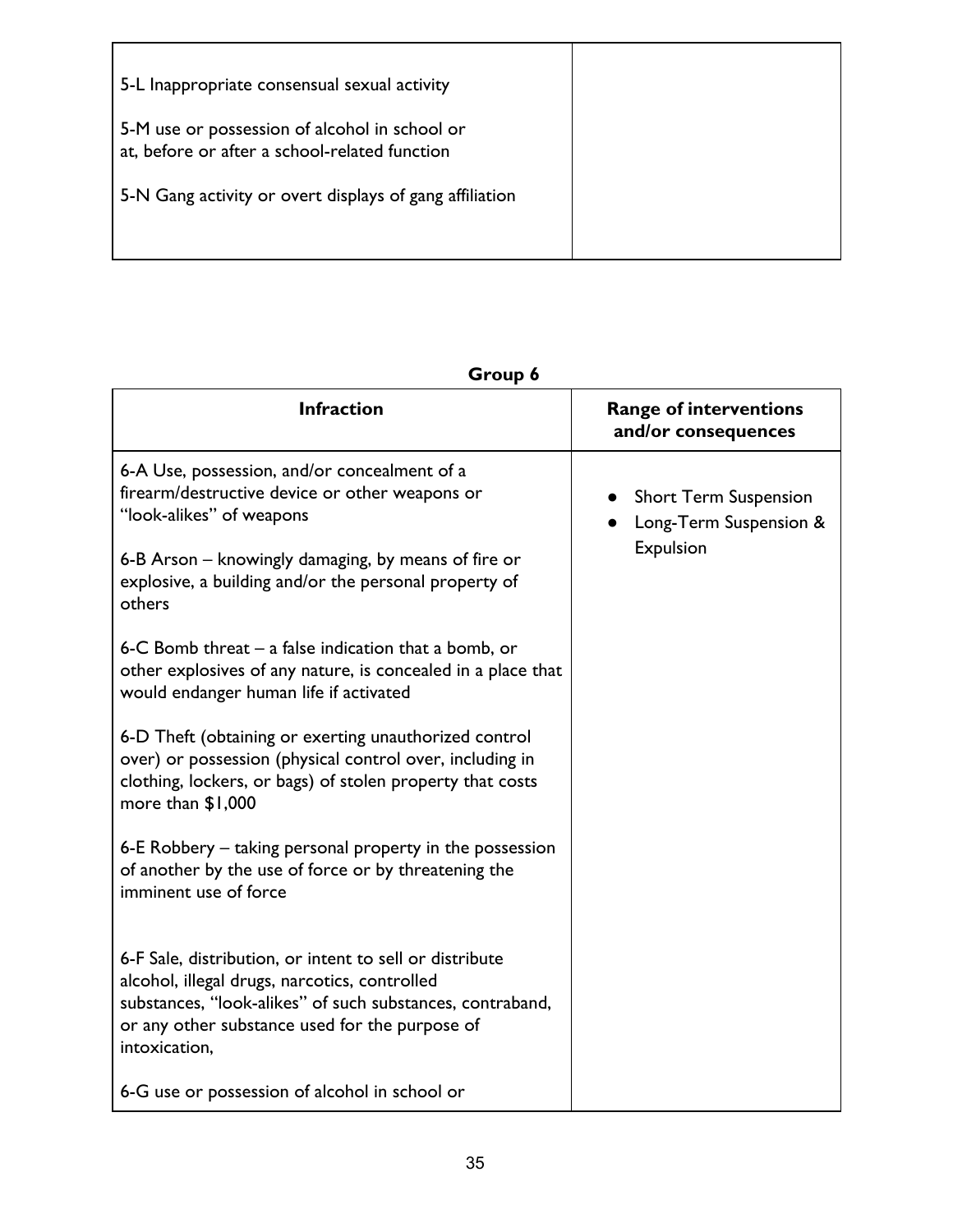| at, before or after a school-related function                                                                                                                                                                                           |  |
|-----------------------------------------------------------------------------------------------------------------------------------------------------------------------------------------------------------------------------------------|--|
| 6-H Sex acts which include the use of force                                                                                                                                                                                             |  |
| 6-J Battery that causes great harm, is done by a person<br>who conceals his/her identity, or aiding and abetting in the<br>commission of such battery                                                                                   |  |
| 6-H Sale, distribution, or intent to sell or distribute<br>alcohol, illegal drugs, narcotics, controlled<br>substances, "look-alikes" of such substances, contraband,<br>or any other substance<br>used for the purpose of intoxication |  |

**Please note that behavior violations in Level 5 and 6 typically involve serious and potentially illegal incidents of misbehavior. These violations may result in more severe consequences such as short term suspension, long term suspension or expulsion. School officials will report student behavior to law enforcement authorities wherever they are required to do so by law or to maintain the safety and security of the School and its students and staff.**

# **C. Firearm Violations**

Federal and New York law require the expulsion from school for a period of not less than one year of a student who is determined to have brought a firearm to the school, or to have possessed a firearm at school, except that the Head of school may modify such expulsion requirement for a student on a case-by-case basis, if such modification is in writing, in accordance with the Federal Gun-Free schools Act of 1994 (as amended). "Weapon," as used in this law means a "firearm," as defined by 18 USC § 921, and includes firearms and explosives. (New York Education Law §3214 effectuates this federal law.) The following are included within this definition: (a) Any device, instrument, material, or substance that is used for or is readily capable of causing death or serious bodily injury. Knives with a blade of two and a half inches or more in length fall within this definition; (b) Any weapon (including a starter gun) which will or is designed to or may readily be converted to expel a projectile by the action of an explosive; (c) The frame or receiver of any weapon described above; (d) Any firearm muffler or firearm silencer; (e) Any destructible device, which is defined as any explosive, incendiary, or poison gas, such as a bomb, grenade, rocket having a propellant charge of more than four ounces, a missile having an explosive or incendiary charge of more than one-quarter ounce, a mine, or other similar device.

The Head of school shall refer a student under the age of 16 who has been determined to have brought a weapon or firearm to school to a presentment agency for a juvenile delinquency proceeding consistent with Article 3 of the Family Court Act except a student 14 or 15 years of age who qualifies for juvenile offender status under Criminal Procedure Law § 1.20(42). The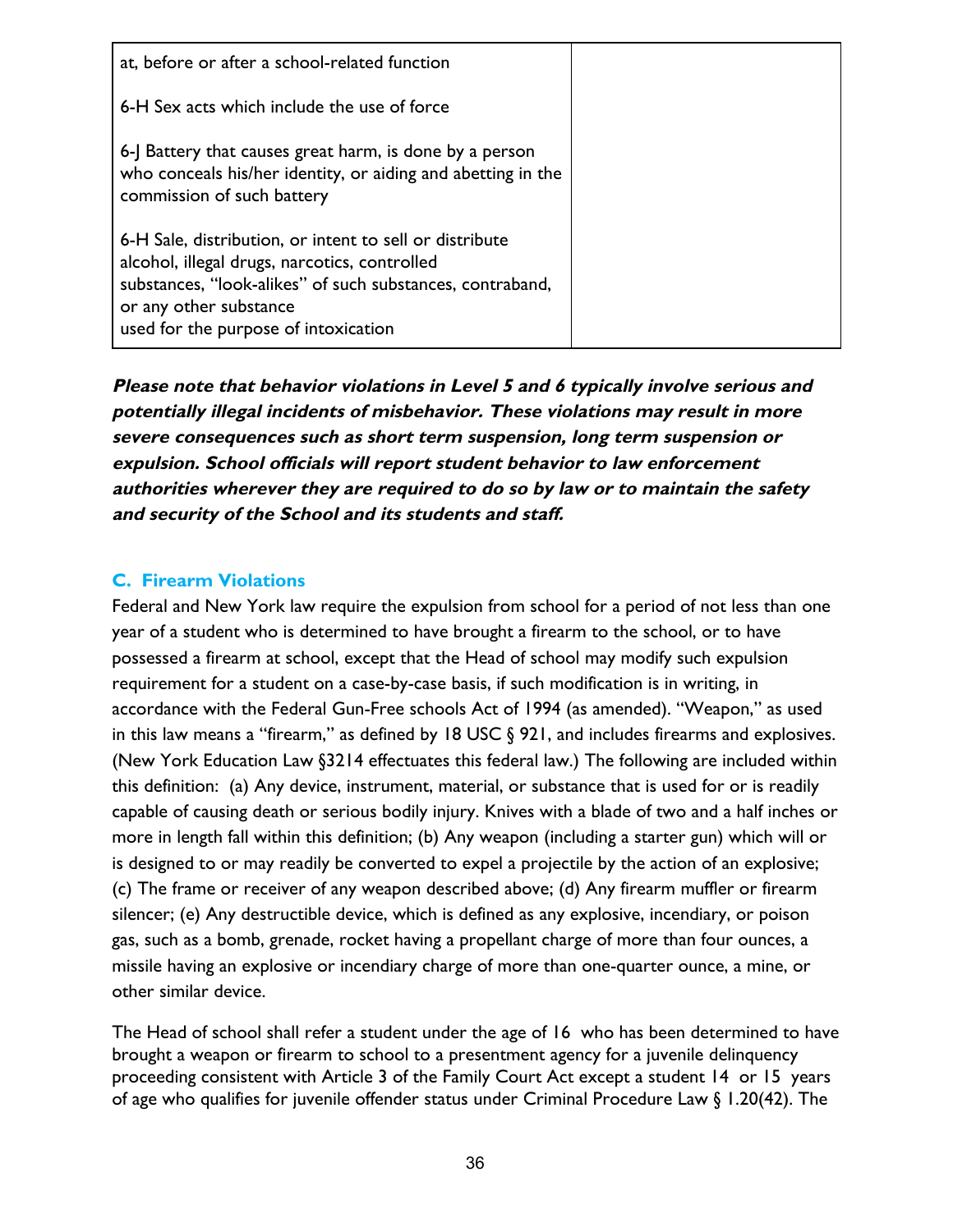Head of school shall refer any student 16 years of age or older or a student 14 or 15 years of age who qualifies for juvenile offender status under Criminal Procedure Law § 1.20(42), who has been determined to have brought a weapon or firearm to school, to the appropriate law enforcement officials.

# **D. Levels of Suspension & Due Process Procedures**

# **Short-Term Suspension**

A short-term suspension refers to an in-school removal or out-of-school removal of a student for disciplinary reasons for a period of five or fewer days.

The Head of school may impose a short-term suspension and shall follow due process procedures consistent with federal case law pursuant to Goss v. Lopez (419 U.S. 565). Before imposing a short-term suspension, or other, less serious discipline, the Head of school shall provide notice to inform the student of the charges against him or her, and if the student denies the charges, provide an explanation of the evidence against the student. A chance to present the student's version of events shall also be provided.

Before imposing a short-term suspension, the Head of school shall immediately notify the guardians in writing that the student may be suspended from school. Written notice of the decision to impose suspension shall be provided by personal delivery or express mail delivery within 24 hours at the last known address(es) of the guardian. Where possible, the notification also shall be provided by telephone. Such notice shall provide a description of the incident(s) for which suspension is proposed and shall inform the guardian of their right to request an immediate informal conference with the Head of school. Such notice and informal conference shall be in the dominant language or mode of communication used by the guardians.

The guardians of the student and the student shall have the opportunity to present the student's version of the incident and to ask questions of the complaining witnesses. Such notice and opportunity for an informal conference shall take place prior to the suspension of the student unless the student's presence in the school poses a continuing danger to persons or property or an ongoing threat of disruption to the academic process, in which case the notice and opportunity for an informal conference shall take place as soon as possible after the suspension as is reasonably practicable.

The Head of School's decision to impose a short-term suspension may be challenged by the guardian in accordance with the school's complaint policy.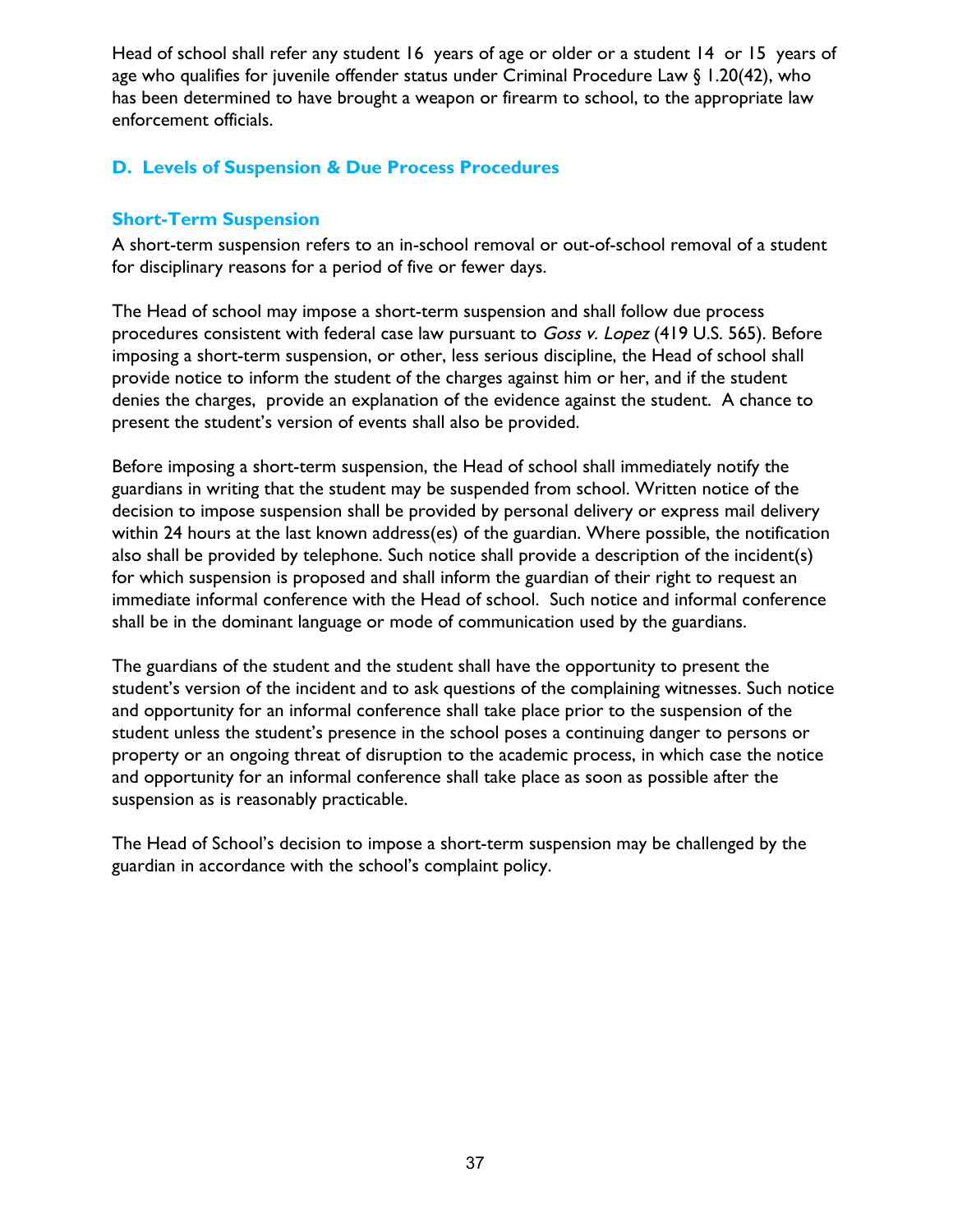# **Long-Term Suspension & Expulsion**

A long-term suspension refers to the removal of a student from school for disciplinary reasons for a period of more than five days. Expulsion refers to the permanent removal of a student from school for disciplinary reasons.

The Head of school may impose a long-term suspension. Such a suspension may be imposed only after the student has been found guilty at a formal suspension hearing. In extreme circumstances, the Head of school may expel the student from school. Upon determining that a student's action warrants a possible long-term suspension, the Head of school shall verbally inform the student that he or she is being suspended and is being considered for a long-term suspension (or expulsion) and state the reasons for such actions. The Head of school also shall immediately notify the student's guardian(s) in writing. Written notice shall be provided by personal delivery, express mail delivery, or equivalent means reasonably calculated to assure receipt of such notice within 24 hours of suspension at the last known address. Where possible, the notification also shall be provided by telephone if the school has been provided with a contact telephone number for the guardian(s). Such notice shall provide a description of the incident or incidents that resulted in the suspension and shall indicate that a formal hearing will be held on the matter that may result in a long-term suspension (or expulsion). The notification provided shall be in the dominant language used by the guardian(s). At the formal hearing, the student shall have the right to be represented by counsel, question witnesses, and present evidence.

If the Head of school initiates the suspension proceeding, he or she shall personally hear and determine the proceedings or may, in his or her discretion, designate a hearing officer to conduct the hearing. The hearing officer's report shall be advisory only and the Head of school may accept or reject all or part of it. The Head of School's decision to impose a long-term suspension or expulsion may be challenged by the guardian through an appeal to the Board of Trustees. NOTE: In any instance where the Head of school is directly involved in the instance(s) at issue for a suspension or expulsion (for example, an assault upon the Head of school), the Head of school shall appoint a designee to handle any investigation, hearing, and determination.

## **Provision of Services During Removal**

The school will ensure that alternative educational services are provided to a student who has been suspended or removed to help that child progress in the school's general curriculum. For a student who has been suspended, alternative instruction will be provided to the extent required by applicable law. For a student who has been expelled, alternative instruction will be provided in like manner as that for a suspended student until the student enrolls in another school for a reasonable period thereafter or until the end of the school year.

Alternative instructions will be provided to students suspended or expelled in a way that best suits the needs of the student. Instruction for such students shall be sufficient to enable the student to make adequate academic progress and shall provide them the opportunity to complete the assignments, learn the curriculum, and participate in assessments. Instruction will take place in one of the following locations: the child's home, a contracted facility (e.g., in the school district of location), or a suspension room or other room at the school. During any removal for drug or weapon offenses, additional services shall include strategies designed to prevent such behavior from recurring. Instruction will be provided by one or more of the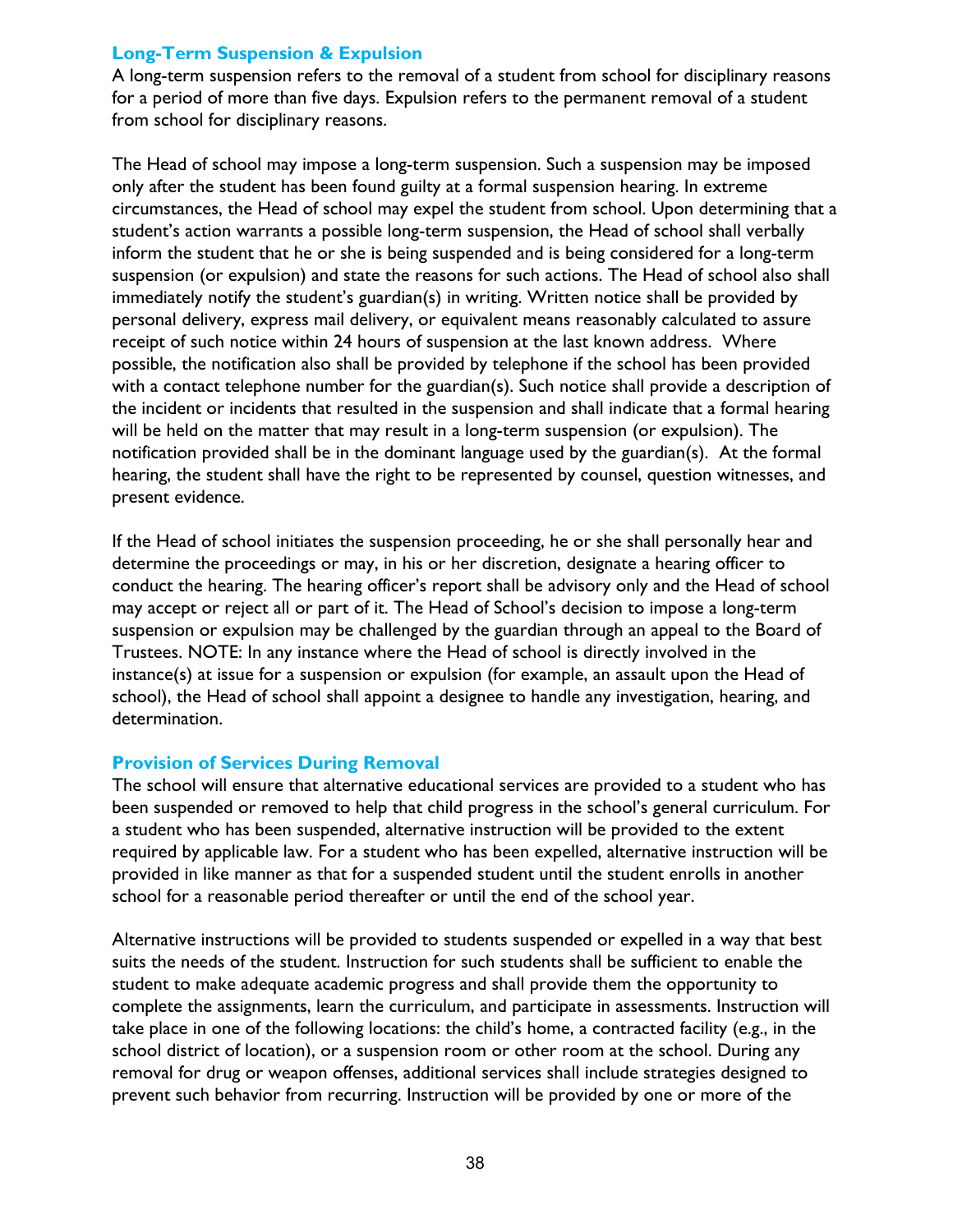following individuals who shall be certified or qualified in accordance with  $\S$  2854(3)(a-1) of the Education Law and the federal No Child Left Behind Act: the student's teacher(s), aides or trained volunteers, individuals within a contracted facility, and/or a tutor hired for this purpose.

# **E. Student Disciplinary Records**

The school will maintain written records of all suspensions and expulsions including the name of the student, a description of the behavior engaged in, the disciplinary action is taken, and a record of the number of days a student has been suspended or removed for disciplinary reasons. The school will comply with the New York State Department of Education's data collection requirements for disciplinary data and submit that information to NYSED by required deadlines.

Charter schools are subject to the federal Family Education Rights and Privacy Act of 1974 (FERPA), which requires a school to protect a student's privacy. The school will not disclose any information from the student's permanent records except as authorized pursuant to FERPA, or in response to a subpoena, as required by law. The guardian(s) of a student under 18 years of age, or a student 18 years of age or older, are entitled to access the student's apostrophe school records by submitting a written request to the Head of school. Further information concerning the disclosure of student information and limitations on such disclosure may be found in FERPA and the school's FERPA policy.

# **F. Disciplinary Policies for Students with Special Needs**

In addition to the discipline procedures applicable to all students, the school shall implement the following disciplinary policy procedures with respect to students with disabilities. A student not specifically identified as having a disability but whose school district of residence or charter school, prior to the behavior which is the subject of disciplinary action, has a basis of knowledge—in accordance with 34 CFR 300.527(b)—that a disability exists may request to be disciplined in accordance with these provisions. HLA2 shall comply with sections 300.519- 300.529 of the Code of Federal Regulations (CFR) and the following procedures, except that in the event that the following procedures are inconsistent with federal law and regulations, such federal law and regulations shall govern.

If a student violates the school's Code of Conduct and is being considered for a suspension or removal, the school must ensure the following due process protections are provided to the student and to the student's guardians (s) in addition to those set forth in the regular education discipline code. For suspensions of five school days or less, the student's guardian must be provided with a written notice, and a follow-up telephone call if possible, within 24 hours of the incident leading up to the suspension, which describes the basis for the suspension and explains that the parent or guardian has the right to request an informal conference with the Head of school and appropriate staff to discuss the incident and question any complaining witness against the student. For suspensions in excess of five consecutive school days, the student's parent(s) or guardian must receive a written notice which indicates that the district proposes to suspend the student from school in excess of five consecutive school days, describes the basis for the proposed suspension, explains that the student has an opportunity for a fair hearing conducted by the Head of school or his or her designee at which the student will have a right to question any witnesses accusing him/her of committing the misconduct charge and to present witnesses on his/her behalf. Where possible, the notification must also be provided by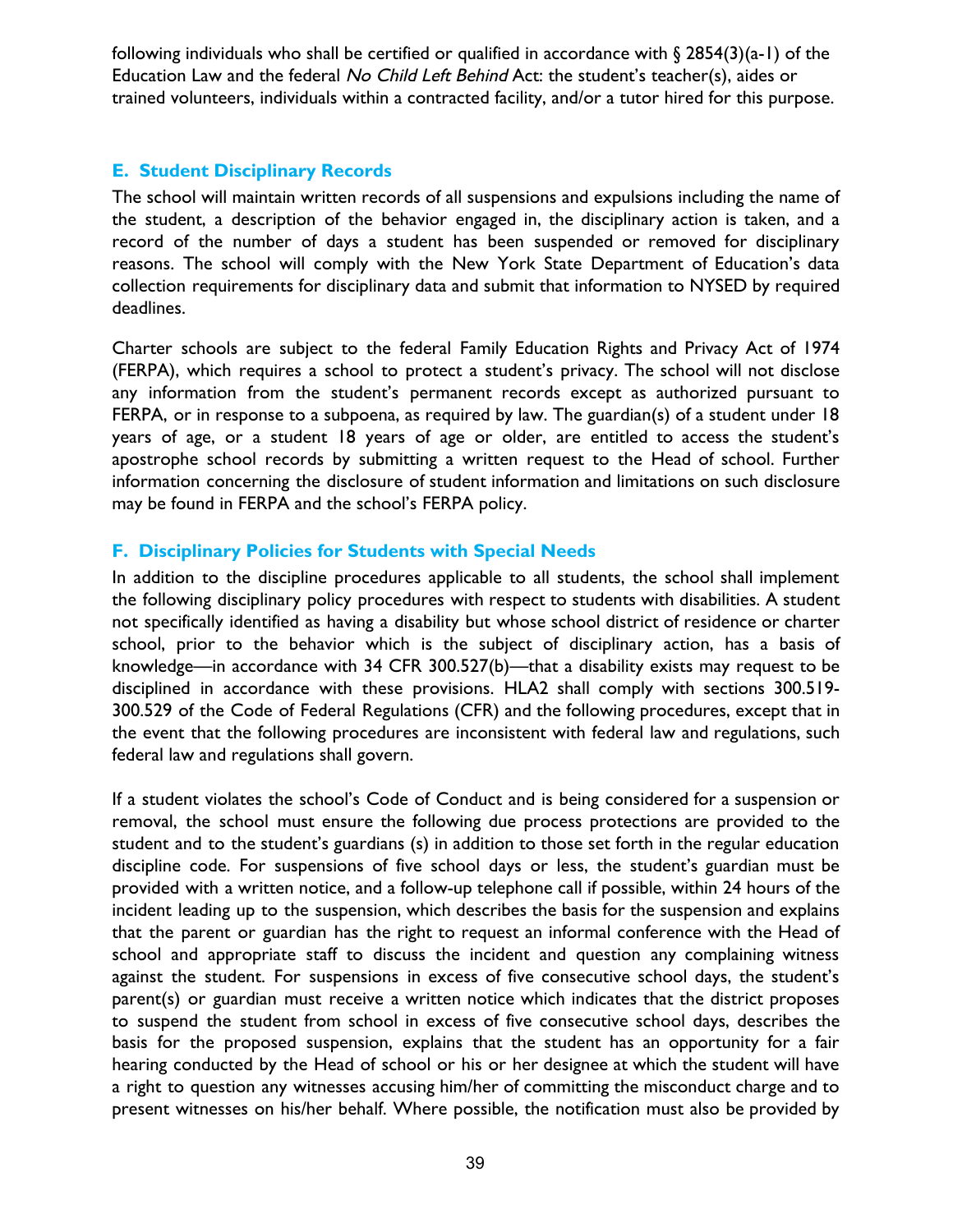telephone. In addition, the school must provide the student with the option of alternative education during the suspension as set forth below, including any special services required by the Individualized Education Program (IEP) prepared by the student's Committee on Special Education (CSE) of their district of residence. Final determination on a suspension or removal of a student, following due process, shall be made by the Head of school.

The school shall maintain written records of all incident reports, suspensions, and expulsions of students with a disability including the name of the student, a description of the behavior engaged in, the disciplinary action, and a record of the number of days a student has been suspended or removed for disciplinary reasons. The school will also provide a copy of this documentation to its Committee on Special Education.

Students for whom the IEP includes a Behavior Intervention Plan (BIP) will be disciplined in accordance with the BIP. If the BIP appears not to be effective or if there is a concern for the health and safety of the student or others if the BIP is followed with respect to the infraction, the matter will be immediately referred to the CSE of the student's district of residence for consideration of a change in the guidelines.

If a student identified as having a disability is suspended during the course of the school year for a total of eight days, such a student will immediately be referred to the CSE of the student's district of residence for reconsideration of the student's educational placement. Such a student shall not be suspended for a total of more than 10 days during the school year without the specific involvement of the CSE of the student's district of residence prior to the 11th day of suspension, because such suspensions may be considered to be a change in placement. In considering the placement of students referred because of disciplinary problems, the CSE of the student's district of residence is expected to follow its ordinary policies with respect to parental notification and involvement.

The school shall work with the district to ensure that the CSE of the student's district of residence meets within seven days of notification of any of the following: (1) The commission of an infraction by a student with a disability who has previously been suspended for the maximum allowable number of days; (2) The commission of any infraction resulting from the student's disability; (3) The commission of any infraction by a disabled student, regardless of whether the student has previously been suspended during the school year if, had such infraction committed by a non-disabled student, the Head of school would seek to impose a suspension in excess of five days.

Also, the school will ensure that when the suspension or removal of a student with a disability will constitute a disciplinary change of placement, the CSE will be immediately notified so that the CSE can meet its required obligations to:

- 1. Convene a CSE meeting within 10 school days to make a manifestation determination.
- 2. Convene a CSE meeting within 10 business days to develop a plan to conduct a functional behavioral assessment or review an existing functional behavioral assessment or behavioral intervention plan.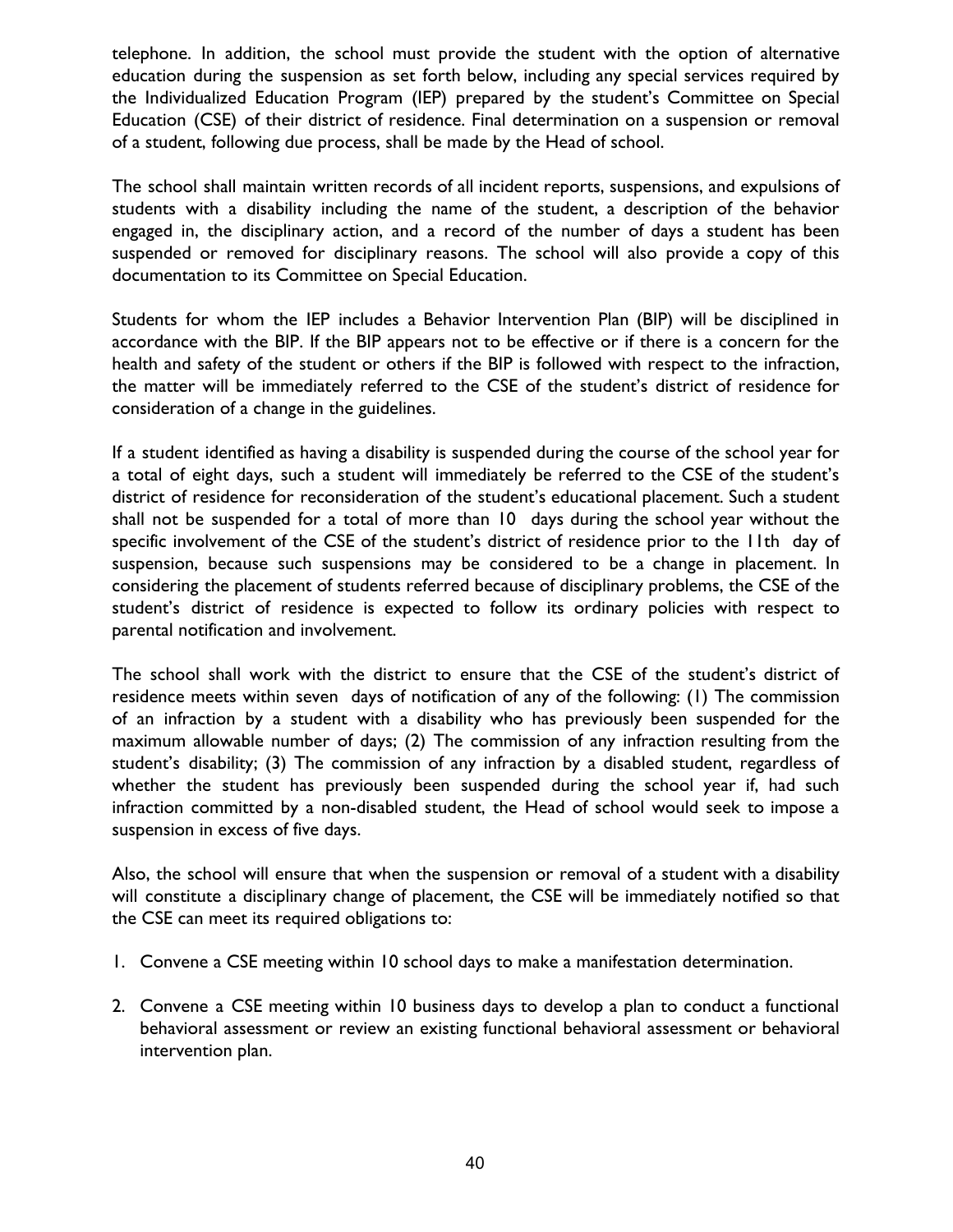- 3. Provide the student's parent or guardian with a copy of their procedural due process rights.
- 4. Work closely with the CSE of the student's district of residence in determining education services or the interim alternative educational setting consistent with the FAPE requirements.

## **Provision of Services During Removal of a Student With a Disability**

Those students removed for a period of fewer than 10 days will receive all classroom assignments and a schedule to complete such assignments during the time of his or her suspension. Provisions will be made to permit a suspended student to make up assignments or tests missed as a result of such suspension. The school also shall provide additional alternative instruction with reasonable promptness and by appropriate means to assist the student, so that the student is given full opportunity to complete assignments and master curriculum, including additional instructions, phone assistance, computer instruction, and/or home visits and one-on-one tutoring.

During any subsequent removal that, combined with previous removals equals 10 or more school days during the school year, but does not constitute a change in placement, services must be provided to the extent determined necessary to enable the child to appropriately progress in the general curriculum and in achieving the goals of his or her IEP. In these cases, school personnel, in consultation with the child's special education teacher, shall make the service determination.

During any removal for weapon, drug, or infliction of serious bodily injury-related offenses pursuant to 34 CFR  $\S 300.530(g)(1)$ , (2), and (3), respectively, services will be provided to the extent necessary to enable the child to appropriately progress in the general curriculum and in achieving the goals of his or her IEP. These service determinations will be made by the CSE of the student's district of residence.The school will place students in interim alternative educational settings as appropriate and mandated by the IDEA.

During any subsequent removal that does constitute a change in placement, but where the behavior is not a manifestation of the disability, the services must be provided to the extent necessary to enable the student to appropriately progress in the general curriculum and in achieving the goals of his or her IEP. The CSE of the student's district of residence will make the service determination.

## **CSE Meetings**

Meetings of the CSE of the student's district of residence to either develop a behavioral assessment plan or, if the child has one, to review such plan are required when: (1) the child is first removed from his or her current placement for more than 10 school days in a school year; and (2) when commencing a removal which constitutes a change in placement. The student's special education teacher (or coordinator) and the general classroom teacher will be invited to attend all meetings regarding the student initiated by the CSE from the student's home district.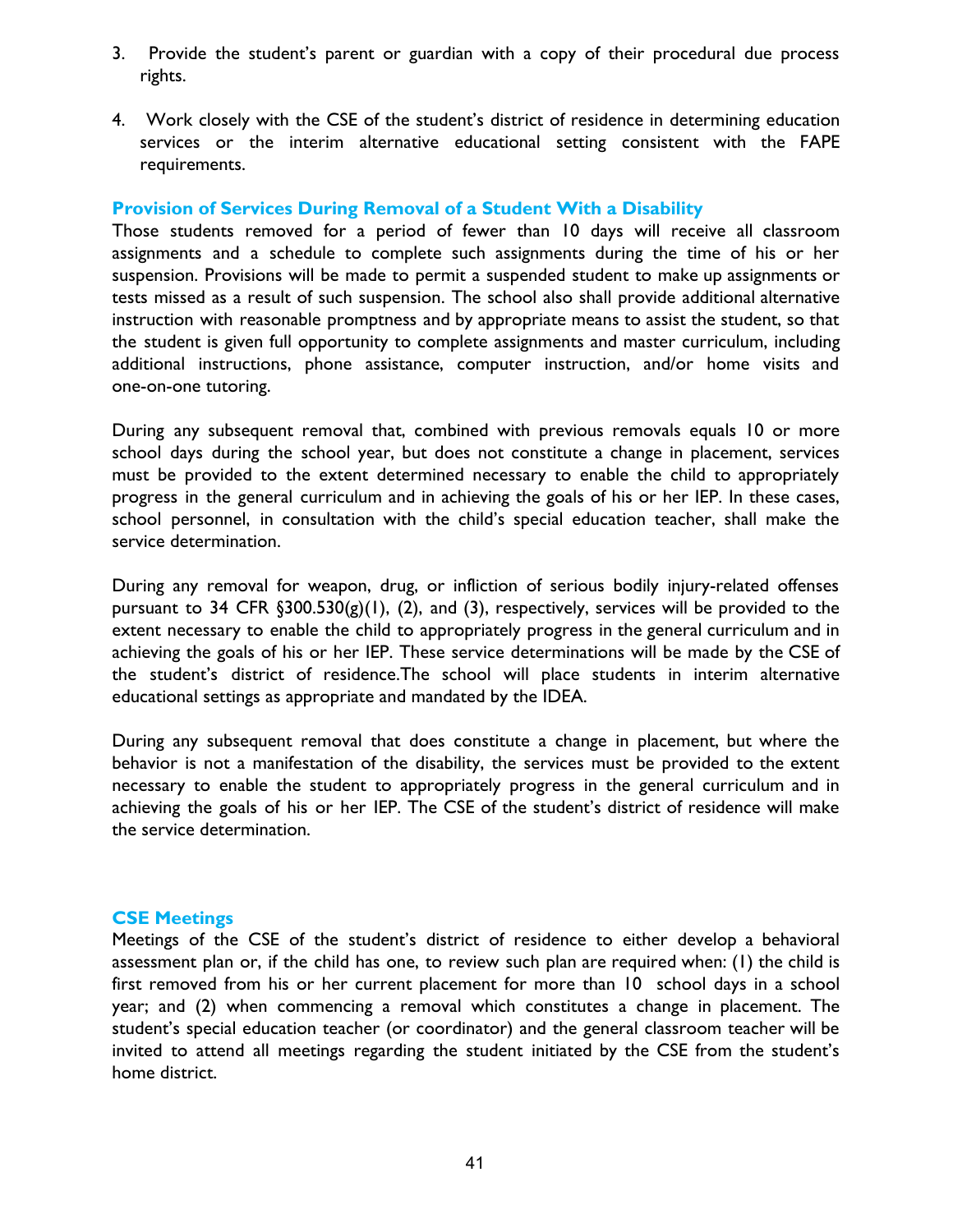Subsequently, if other removals occur which do not constitute a change in placement, the school will work with the CSE of the student's district of residence to review the child's apostrophe assessment plan and its implementation to determine if modifications are necessary. If one or more members of the CSE of the student's district of residence believe that modifications are needed, then the CSE is expected to meet to modify the plan and/or its implementation.

## **Due Process**

If discipline that would constitute a change in placement is contemplated for any student, the following steps shall be taken: (1) not later than the date on which the decision to take such action is made, the parent or guardian of the student with a disability shall be notified of that decision and provided the procedural safeguards notice described in 34 CFR §300.504; and (2) immediately, if possible, but in no case later than 10 school days after the date on which such decision is made, the CSE of the student's district of residence and other qualified personnel shall meet and review the relationship between the child's disability and the behavior subject to disciplinary action.

If, upon review, it is determined that the child's behavior was not a manifestation of his or her disability, then the child may be disciplined in the same manner as a child without a disability, except as provided in 34 CFR §300.121(d), which relates to the provision of services to students with disabilities during periods of removal.

Parents or guardians may request a hearing to challenge the manifestation determination. Except as provided below, the child will remain in his or her current educational placement pending the determination of the hearing.

If a parent or guardian requests a hearing or an appeal to challenge the interim alternative educational setting or the manifestation determination resulting from a disciplinary action relating to weapons or drugs, the child shall remain in any interim alternative educational setting pending the decision of the hearing officer or until the expiration of the time period provided for in the disciplinary action, whichever occurs first, unless the parent or guardian and the school agree otherwise.

## **G. Prohibition on Corporal Punishment**

No employee or agent of the school shall inflict corporal punishment upon a student as a penalty for unacceptable conduct. The term "corporal punishment" means any act of physical force upon a student for the purpose of punishing that student. The term does not mean the use of reasonable physical force by a teacher or staff member to protect himself or herself from physical injury; to protect another person from physical injury; to protect property; or to restrain or remove a student whose behavior is interfering with school functions, provided that alternative methods not involving the use of physical force cannot reasonably be employed.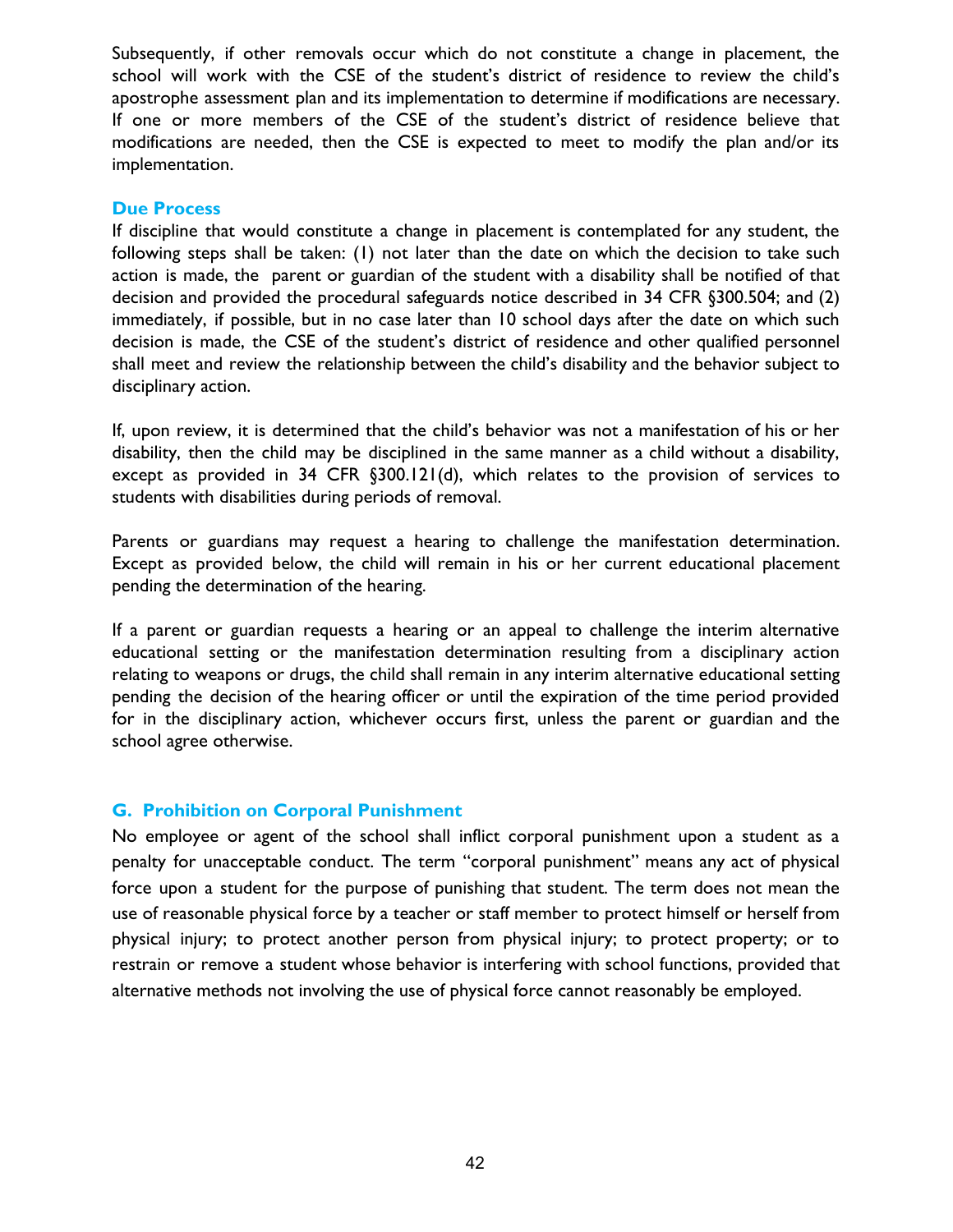#### **H. Searches**

The school reserves the right to conduct occasional searches of school property (including desks and lockers) and students' personal possessions to protect the safety of students and staff and to enforce school rules and all applicable laws and regulations.

The Head of School or designee may conduct searches of students and their belongings if there is a reasonable suspicion that the search will result in evidence that the student violated school policy or the Code of Conduct. Before conducting a search, the school will question the student regarding whether he/she possesses physical evidence indicating that he/she violated school policy or the Code; and attempt to obtain voluntary consent to the search from the student. If consent is not obtained, but reasonable suspicion exists, the search may proceed. Searches will be limited to the extent necessary to locate the evidence sought.

Given the intrusive nature of a search that requires a student to remove any clothing other than outer clothing, the Head of school will notify law enforcement if such a search is necessary unless the school had evidence that failure to conduct an immediate search would pose an imminent danger to health or safety.

Students will be present when their possessions are searched, if possible.

## **Part VI: Additional school Policies**

## **A. Internet Usage, Email and Social Media**

#### **Internet usage**

Hebrew Public charter schools are not liable for the actions of anyone connecting to the Internet; all users shall assume full liability, legal, financial or otherwise, for their actions. Further, each school takes no responsibility for any information or materials transferred through the Internet and makes no guarantees, implied or otherwise, regarding the reliability of the data connection. The school is not liable for any loss or corruption of data while users are on the Internet. The school reserves the right to examine all data stored in the computers with Internet capability to ensure that all users are in compliance with all applicable rules and regulations.

If you do not wish for your child to access the Internet as an educational resource, please speak with your child's teacher directly.

#### **Inappropriate Internet use**

The following uses of the Internet are unacceptable:

- Use for activities unrelated to the school
- Use in violation of federal, state, or local laws, including sending or receiving copyrighted material without permission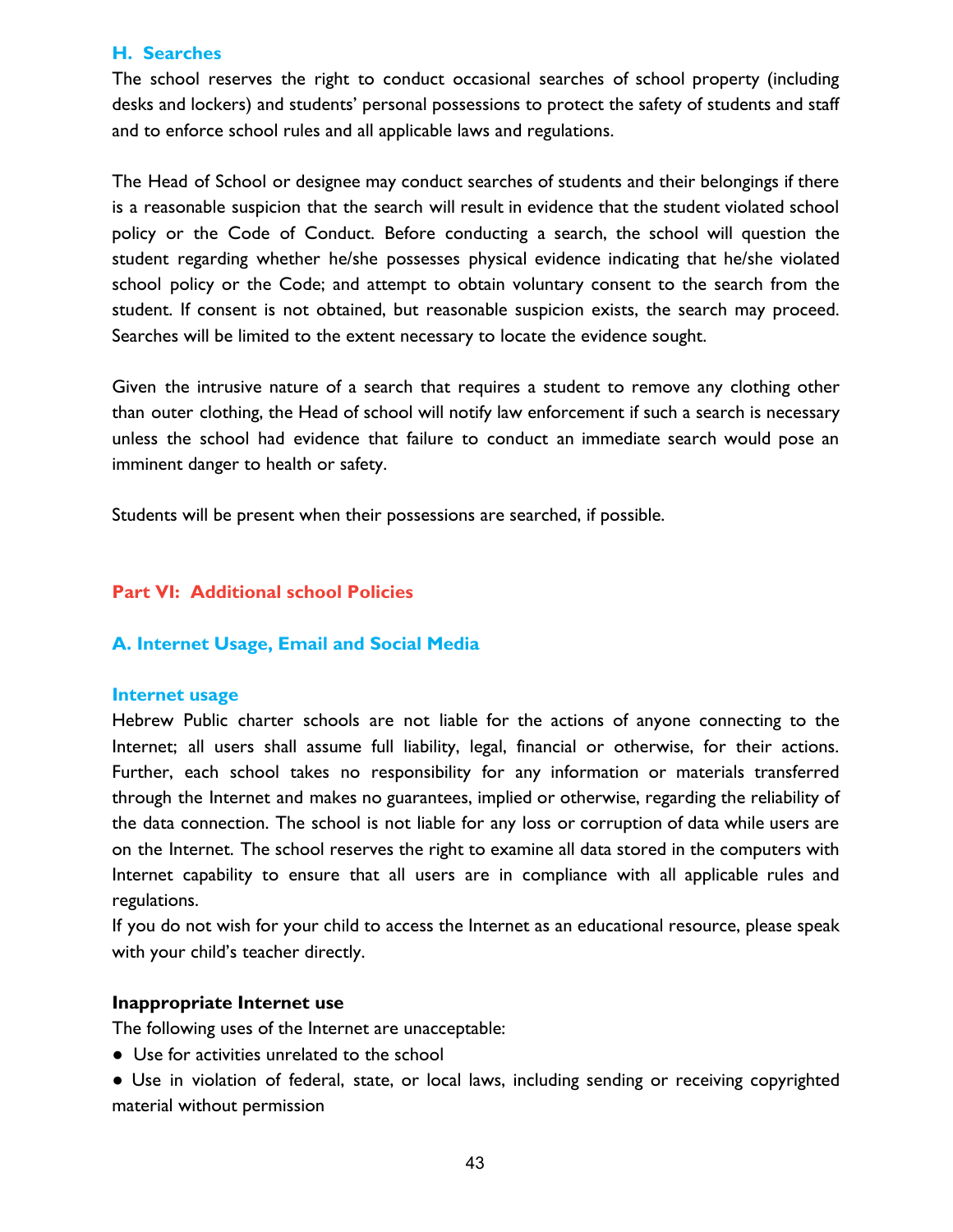- Commercial use
- Sending patently harassing, intimidating, abusive, or offensive material to or about others, in messages public or private

● Sending chain letters or pyramid schemes, "broadcasting" inappropriate messages to lists or individuals, and any other use that would congest the Internet or otherwise interfere with the work of others

● Sending or receiving pornographic material, inappropriate text files, or files dangerous to the integrity of the network

● Vandalizing, defined as any deliberate attempt to change files not belonging to the user or to harm or destroy the work, systems, or data of another user, including uploading or creating computer viruses

- Engaging in the illegal distribution of software ("pirating")
- Knowingly using another person's password, misrepresenting one's identity, or giving one's own password to others
- Failing, when downloading information, to comply with any associated terms or conditions specified by the supplier of that information
- Expressing personal views or opinions and failing to identify them as one's own and not those of the school
- Circumventing security measures on school or remote computers or networks

# **Social media**

Social networking has become an integral part of many lives, and we recognize and respect the value of such outlets for receiving and sharing information and developing personal and professional connections. Whether to permit a child to access social media is a family decision, but most social media sites prohibit those younger than 13 from participating and students may not connect with any such sites at school. Should your student engage in social networking outside of school, he or she should espouse the same values and behaviors online as offline in the school building:

- Be a friend not a bully, and keep things positive
- Be honest
- Accept responsibility for mistakes and try to make them right
- Remember that quality matters and it is difficult if not impossible to erase an online footprint fully
- Think about the consequences of your actions, including your posts. All members of the school community are asked to abide by the following guidelines in the use of social media:
	- Be clear that you are speaking for yourself, and not on behalf of the school
	- Respect copyright, fair use, and other disclosure laws
	- Use respectful language, and be careful to avoid language that could be viewed as insulting by readers
	- Do not share confidential or proprietary information of the school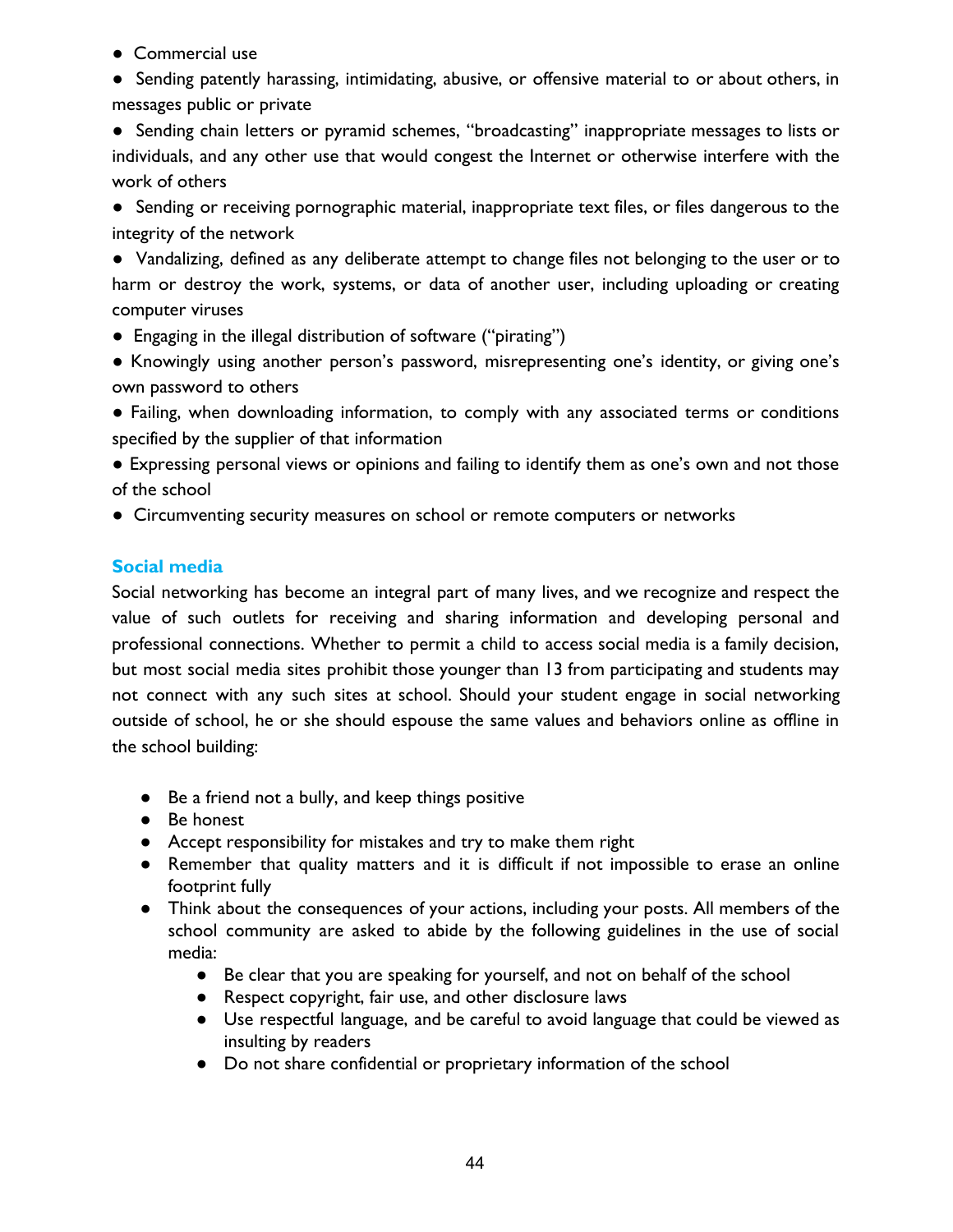- Do not share any information about students, including photographs, contact information, names of family members, or anything else specific to any student enrolled in the network
- Do not disparage the school or the school community

# **General Protections**

Staff members are not permitted to "friend" or "follow" students via social media.

Students should bear in mind the risks of the online realm, never share secrets online, and keep passwords and all personal information private.

There are two important federal laws designed to protect children online. The Children's Online Privacy Protection Act (COPPA) was enacted in 1998 to protect students under 13 from having their personal information collected without the consent of a parent or guardian. COPPA is the reason many social networking sites require participants to be 13 or older. The Children's Internet Protection Act (CIPA) was enacted in 2000, and it requires that schools provide Internet filtering to prevent student access to offensive content. The school has a filter, and a CIPA-compliant Internet safety policy. For a copy of the policy, please contact the Main Office.

# **B. Dignity for all Students Act (DASA) Policy**

The school, its Board of Trustees and Hebrew Public are committed to providing a safe and productive learning environment within the charter school. In accordance with New York State's Dignity for All Students Act (DASA), the school is committed to promptly addressing incidents of harassment and/or discrimination of students that impede students' ability to learn. This includes bullying, taunting, or intimidation in all their myriad forms.

**Student Rights:** No student shall be subjected to harassment by employees or students on school property or at a school function, nor shall any student be subjected to discrimination based on the student's actual or perceived race, color, weight, national origin, ethnic group, religion, religious practice, disability, sexual orientation, gender, or sex, by school employees or students on school property or at a school function.

In addition, the school reserves the right to discipline students, consistent with our Code of Conduct, who engage in harassment of students off school property under circumstances where such off-campus conduct 1) affects the educative process; 2) actually endangers the health and safety of the school's students within the educational system; or 3) is reasonably believed to pose a danger to the health and safety of the school's students within the educational system. This includes written and/or verbal harassment which materially and substantially disrupts the work and discipline of the school and/or which school officials reasonably forecast as being likely to materially and substantially disrupt the work and discipline of the school.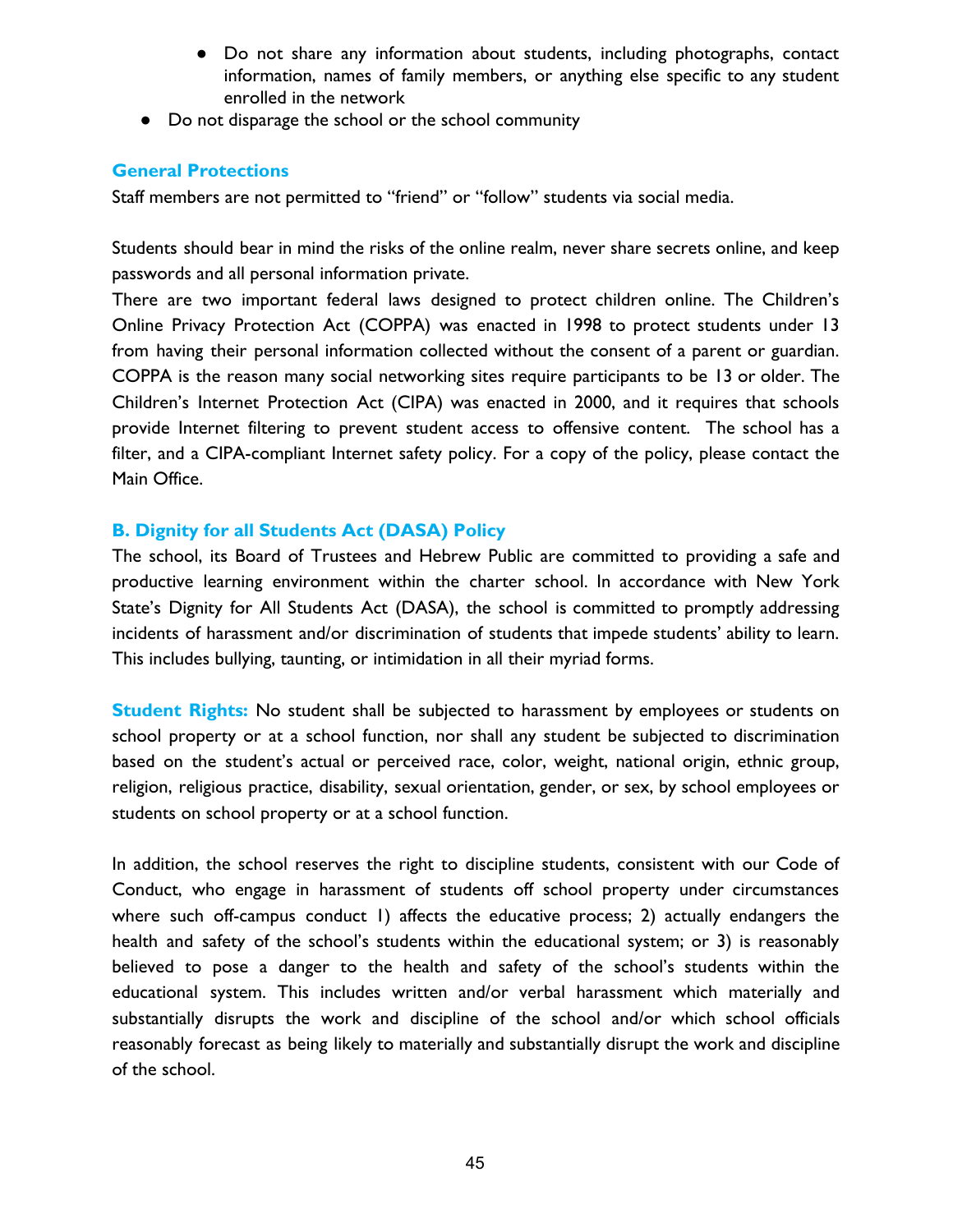**Dignity Act Coordinator (DAC):** The school designates the Head of school as the Dignity Act Coordinator (DAC) for the school. The DAC is trained to handle human relations in the areas of race, color, weight, national origin, ethic group, religion, religious practice, disability, sexual orientation, gender, and sex. The DAC will be accessible to students and other employees for consultation and advice.

**Reporting and Investigating:** Personnel at all levels are responsible for reporting harassment of which they have been made aware to their immediate supervisor. Any student who believes that she/he is being subjected to harassment, as well as any other person who has knowledge of or witnesses any possible occurrence of harassment, shall report the harassment to any staff member or to the Head of school. A staff member who witnesses harassment or who receives a report of harassment shall inform the Head of school. The Head of school shall promptly investigate the complaint and take appropriate action to include, as necessary, referral to the next level of supervisory authority (e.g.,, the Board of Trustees) and/or other official designated by the Board to investigate allegations of harassment. Follow-up inquiries and/or appropriate monitoring of the alleged harasser and victim shall be made to ensure that harassment has not resumed and that those involved in the investigation of allegations of harassment have not suffered retaliation. Material incidents of discrimination and harassment on school grounds or at a school function will be reported to the State Education Department as required by law.

**No Retaliation:** The school prohibits any retaliatory behavior directed against complainants, victims, witnesses, and/or any other individuals who participate in the investigation of allegations of harassment. All complainants and those who participate in the investigation of a complaint in conformity with state law and school policies, who have acted reasonably and in good faith, have the right to be free from retaliation of any kind.

## **C. Health Policies and Procedures**

#### **School Nurse**

The school nurse is a direct employee of the NYC Department of Education. The nurse is contracted to be on-site during school hours, daily. If a student is injured, the faculty member in charge will bring him or her to the school nurse. In a medical emergency in school, the school nurse will be notified immediately. The school nurse may determine if a child must go home for medical reasons. In the event that the school nurse is not present, the school must receive permission from a child's guardian to allow the child to go home for medical reasons.

The school nurse will request health records from each student in addition to the immunization information requested at registration. The nurse will maintain health records for each student enrolled at the school.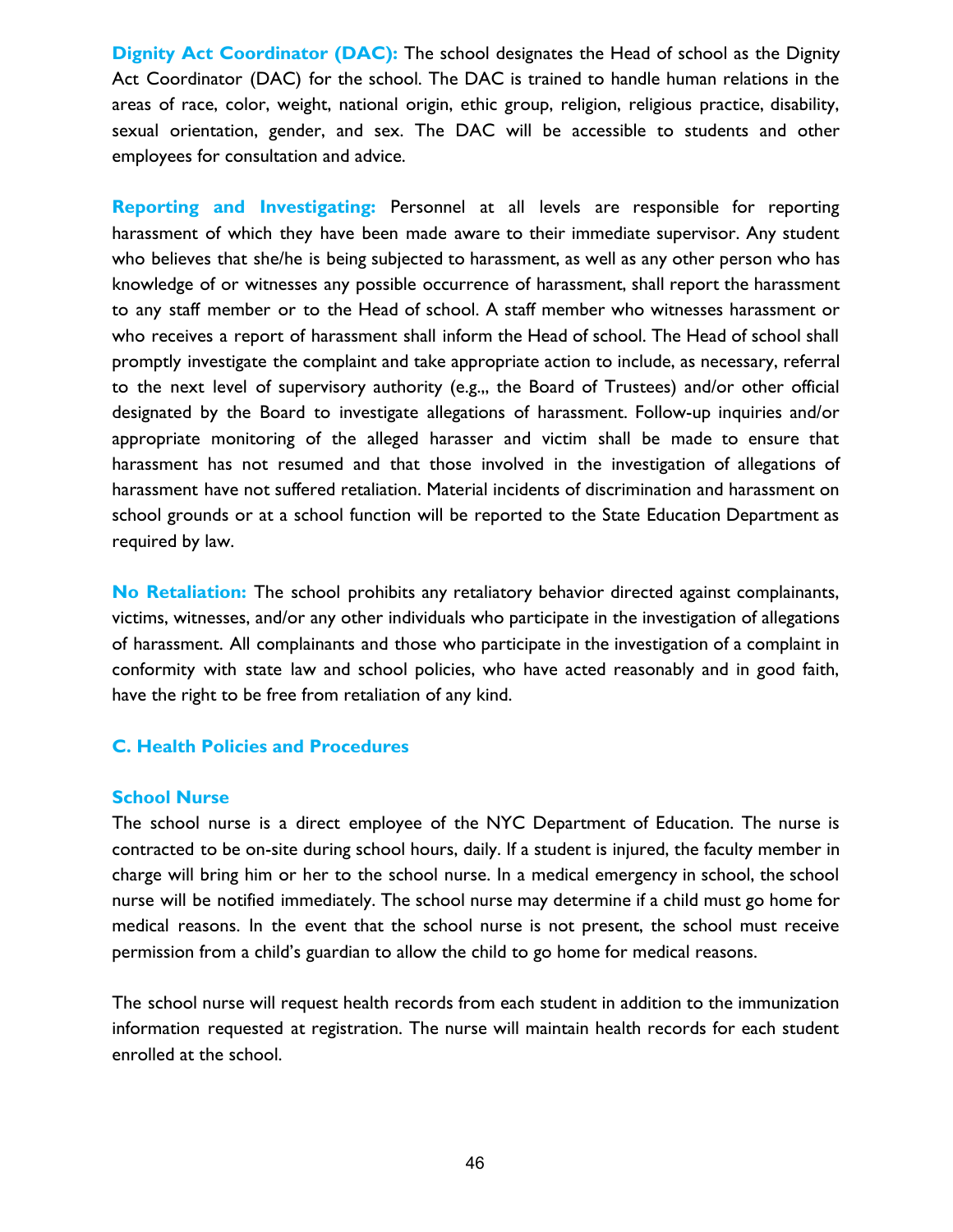## **Medication Administration**

Students are not permitted to self-medicate, and Hebrew Public charter schools do not issue any form of medication to students, including over-the-counter drugs such as aspirin or Tylenol, except at the direction of a doctor.

The school nurse must administer all medication, unless requested and provided by a physician and only when the following requirements are met:

• The school has received written authorization from the parent or legal guardian for each medication in the form of a complete and signed Parental Request for Administration of Prescribed Medication form (available in the school office).

● The school has received a doctor's written permission to administer prescribed medication. (For prescription medication, the pharmacy label serves as the doctor's permission.)

● The medication label states all of the following: the student's name, directions for use, the name of the drug, the physician's name, the prescribed dosage, and the expiration date.

● Medication is stored in its original container in the Nurse's office with the corresponding signed Parental Request for Administration of Prescribed Medication form.

#### **CPR and Defibrillation**

The school has access to an Automatic External Defibrillators ("AED") for emergency purposes. An AED is a portable, lightweight automatic external defibrillator that is used to shock the heart of a person who is undergoing sudden cardiac arrest. The use of this piece of equipment requires training and is an essential part of administering emergency first aid immediately to a heart attack victim. The AED enables a trained individual to provide potentially lifesaving assistance in an emergency. Since sudden cardiac arrest can strike anyone at any time, it is vital to know what to do and who to call to perform CPR and defibrillation.

#### **Immunization Requirements**

Hebrew Public charter schools comply with state laws governing students' health, immunization, and health records. The law requires that a student's immunization records are obtained before permitting him or her to attend school, and that these records are updated every year.

#### **Illness and Exclusion Policy**

If a student shows any symptoms of illness, such as a high temperature, nausea, diarrhea, sore throat, or rashes, he or she should not come to school until the seriousness of the condition has been determined or the symptoms have disappeared. Such precaution hastens the student's recovery and helps reduce the spread of infections at school.

The school removes any student who shows such symptoms from the regular program, and contacts the parent or guardian to make arrangements for the student to be picked up as soon as possible. If the parent or guardian cannot be reached, the school will call the person(s) designated as the emergency contact(s). It is essential that you list people as emergency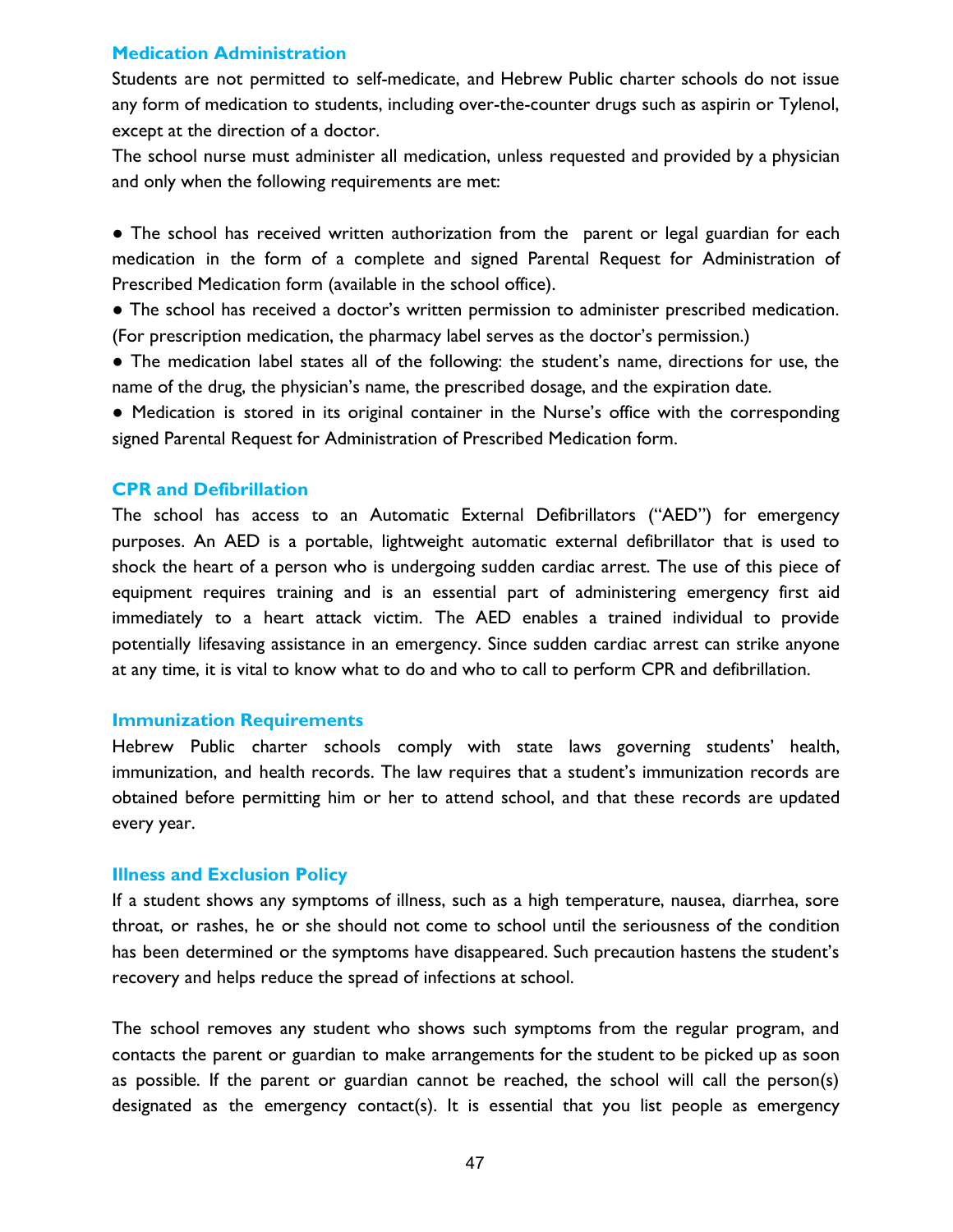contacts who are able to pick up your student if we cannot reach you. It is also critically important that we have accurate phone numbers of parents and guardians and all secondary contacts. **An ill or injured student must be picked up within one hour of our call.** If a student's condition warrants immediate medical attention, the school will contact the student's healthcare provider or our local emergency resource.

#### **Communicable Diseases**

The parent or guardian must notify the school immediately if a student has contracted a communicable disease (i.e., strep throat, or pink eye) so the school may take action to protect other students by notifying families of those potentially at risk. If more than one case of a communicable disease occurs in a single homeroom, the school would contact our consultant from the local health department to seek advice and ensure that appropriate actions are taken. In the event of an epidemic, special precautions or exclusion policies may be necessary.

Contact your doctor about when it is appropriate to return to school if your student has a communicable disease. The doctor's note returning the student to school should identify when the student is allowed to come back.

#### **Reporting Suspected Child Abuse or Neglect**

If any employee of the school has reasonable cause to suspect on the basis of his/her professional or other training and experience that a student enrolled at the school is being abused and/or neglected, the employee is required by law to call and file an oral report with state authorities. All members of the faculty take this responsibility seriously and are committed to executing their legal obligations accordingly.

#### **D. Emergency Procedures**

#### **Emergency contacts**

Parents or guardians of all students are required to complete an emergency form that contains a medical release statement giving the school permission to seek medical attention for the student in case of an emergency. This information is kept with the school receptionist, the school nurse, and the homeroom teacher. In the event of an emergency, the school uses a "one-call" system to notify families of any emergencies via phone or text. It is essential that parents or guardians notify the school immediately if their addresses or phone numbers change.

#### **Accidents**

The school notifies parents or guardians immediately of any accidents involving more than minor bruises or scrapes. Such accidents are recorded in an accident report form and filed in the school office for future reference. For minor injuries, a certified staff member administers first aid on site as appropriate. If it appears the accident is more serious, first aid would be administered immediately; and a school official would contact the student's parent, guardian, or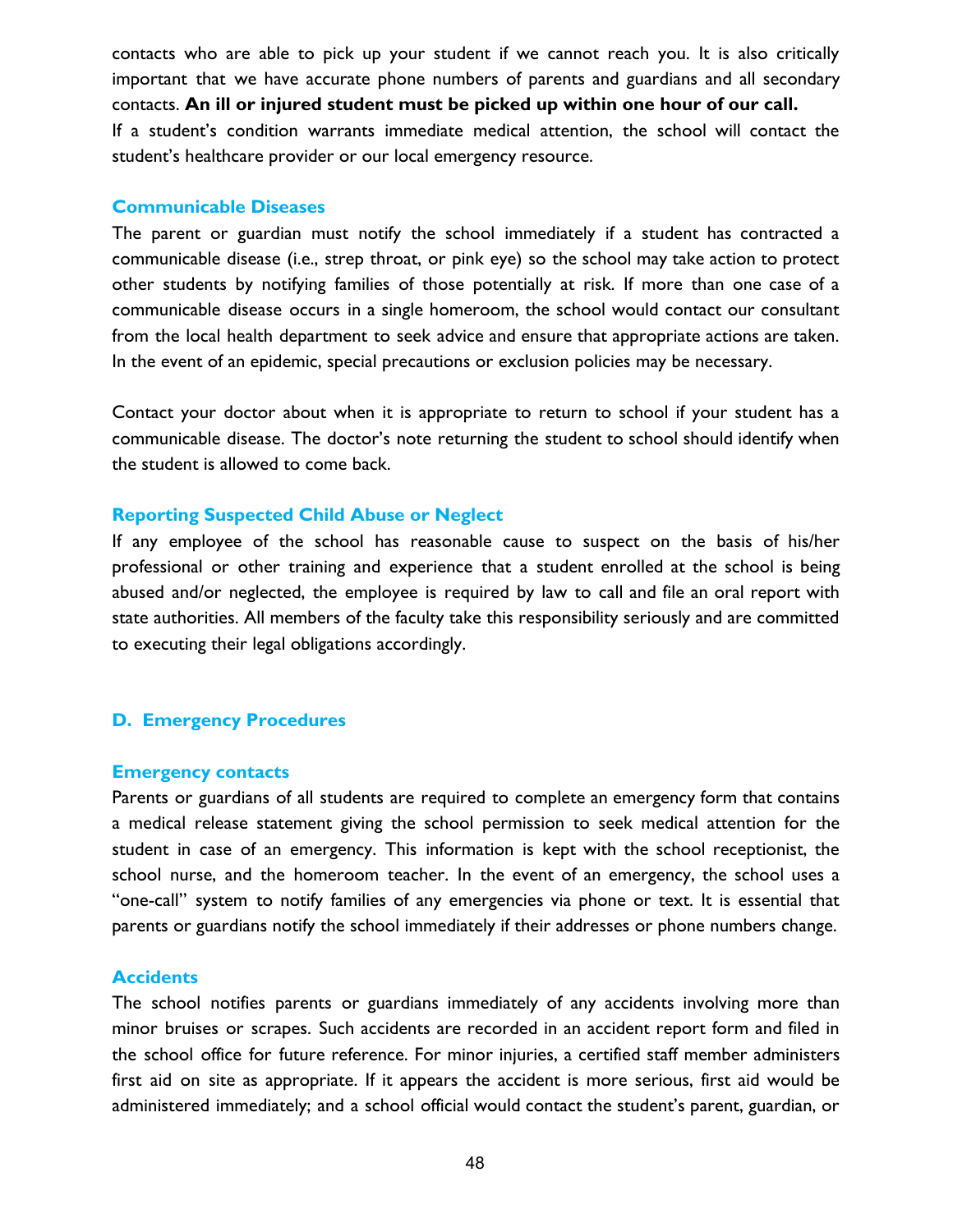designated emergency contact to pick up the student for medical care. In cases where the parents or guardians or the designated emergency persons cannot be reached and immediate medical attention is needed, a school official would call 911 for treatment and/or transportation to a hospital. A staff person would accompany the student and stay until the parent or guardian arrives. In some emergency situations, the staff may contact 911 before calling the guardian.

#### **E. Distribution of Materials Unrelated to School**

Hebrew Public charter schools recognize that students and employees have the right to express themselves on school property, which includes the right to distribute, at a reasonable time and place and in a reasonable manner, material that is not sponsored by the school. To protect these individual rights, while preserving the integrity of the educational objectives and responsibilities of the school, all guardians, students, and employees must adhere to the following regulations and procedures regarding distribution of non-school-sponsored material on school property and at school activities:

- The school administration reviews requests for distribution of materials that are not sponsored by the school on a case-by-case basis
- Distribution of materials deemed inappropriate by the school is prohibited

● The school administration determines the time, place, and manner of the distribution of materials not sponsored by the school, and such materials may not be distributed during a normal school activity

## **F. Solicitation on School Property**

Staff members of Hebrew Public and our network schools and the families of our students should not feel compelled to donate money or participate in unwanted solicitation. Therefore, we do not allow solicitation on school property without the permission of the school director or an officer of Hebrew Public. Non-employees, including guardians, and other family members, may not solicit on school property at any time.

#### **G. Family Educational Rights and Privacy Act**

The Family Educational Rights and Privacy Act (FERPA) (20 U.S.C. §1232g; 34 CFR Part 99) is a federal law that protects the privacy of students' education records. The law applies to all schools that receive funds under an applicable program of the U.S. Department of Education. FERPA gives guardians certain rights with respect to their children's education records. These rights transfer to the student when they reach the age of 18 or attend a school beyond the high school level. Students to whom the rights have transferred are "eligible students."

Guardians, or eligible students have the right to inspect and review the student's education records maintained by the school. Schools are not required to provide copies of records unless, for reasons such as great distance, it is impossible for guardians, or eligible students to review the records. schools may charge a fee for copies.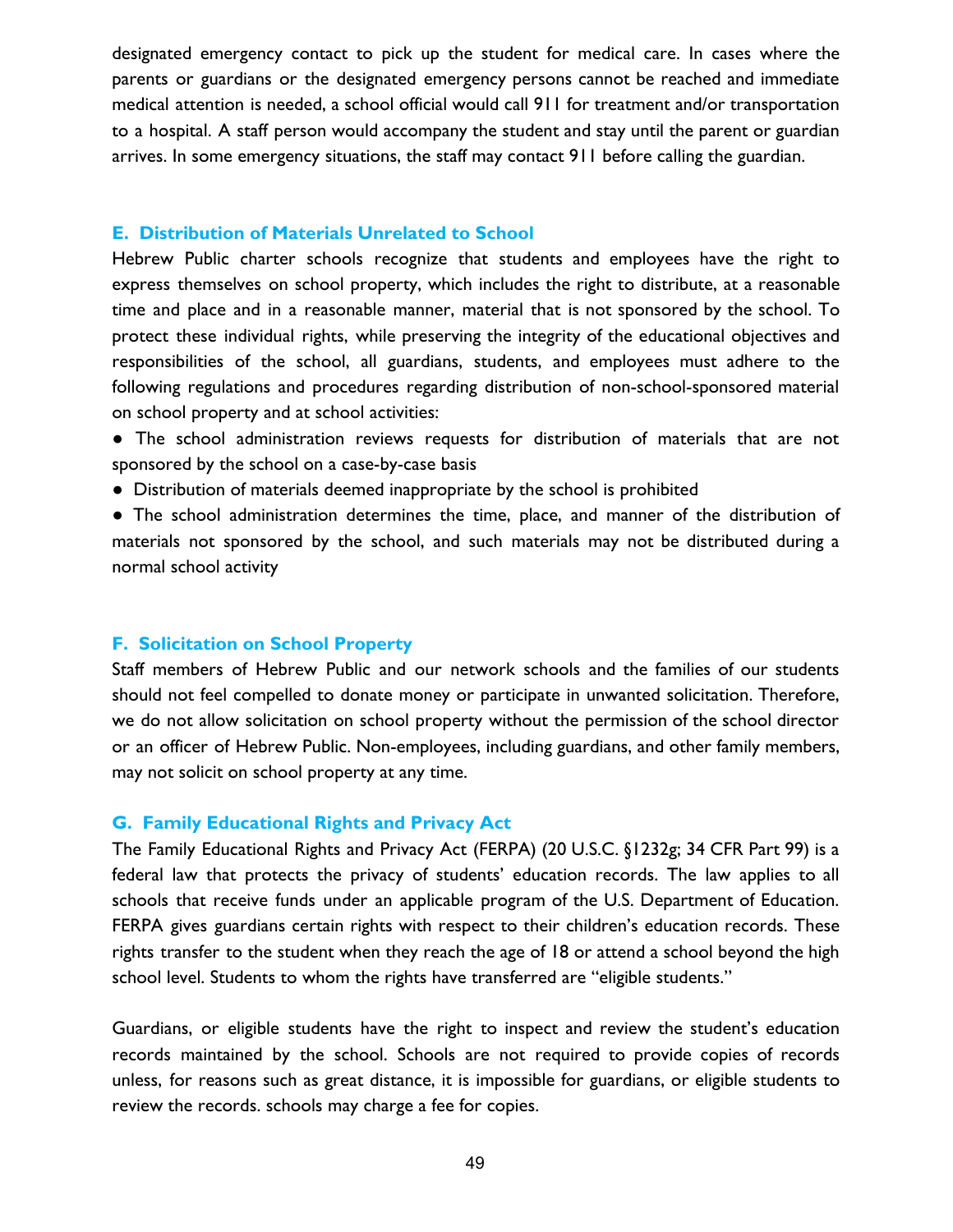● Guardians or eligible students have the right to request that a school correct records that they believe to be inaccurate or misleading. If the school decides not to amend the record, the guardian or eligible student then has the right to a formal hearing. After the hearing, if the school still decides not to amend the record, the guardian or eligible student has the right to place a statement with the record setting forth his or her view about the contested information.

● Generally, schools must have written permission from the guardian or eligible student to release any information from a student's education record. However, FERPA allows schools to disclose those records, without consent, to the following parties or under the following conditions (34 CFR §99.31):

- School officials with legitimate educational interest
- Other schools to which a student is transferring
- Specified officials for audit or evaluation purposes
- Appropriate parties in connection with financial aid to a student
- Organizations conducting certain studies for or on behalf of the school
- Accrediting organizations
- To comply with a judicial order or lawfully issued subpoena
- Appropriate officials in cases of health and safety emergencies
- State and local authorities, within a juvenile justice system, pursuant to specific state law

# **Directory Information**

schools may disclose, without consent, "directory" information such as a student's name, address, telephone number, date and place of birth, honors and awards, and dates of attendance. However, schools must tell guardians, and eligible students about directory information and allow guardians, and eligible students a reasonable amount of time to request that the school not disclose directory information about them. schools must notify, guardians, and eligible students annually of their rights under FERPA. The actual means of notification (special letter, inclusion in a bulletin, student handbook, or newspaper article) is left to the discretion of each school.

For additional information, you may call 1-800-USA-LEARN (1-800-872-5327) (voice). Individuals who use TDD may call 1-800-437-0833. Or you may contact the following address:

Family Policy Compliance Office, U.S. Department of Education, 400 Maryland Avenue SW, Washington, DC 20202-8520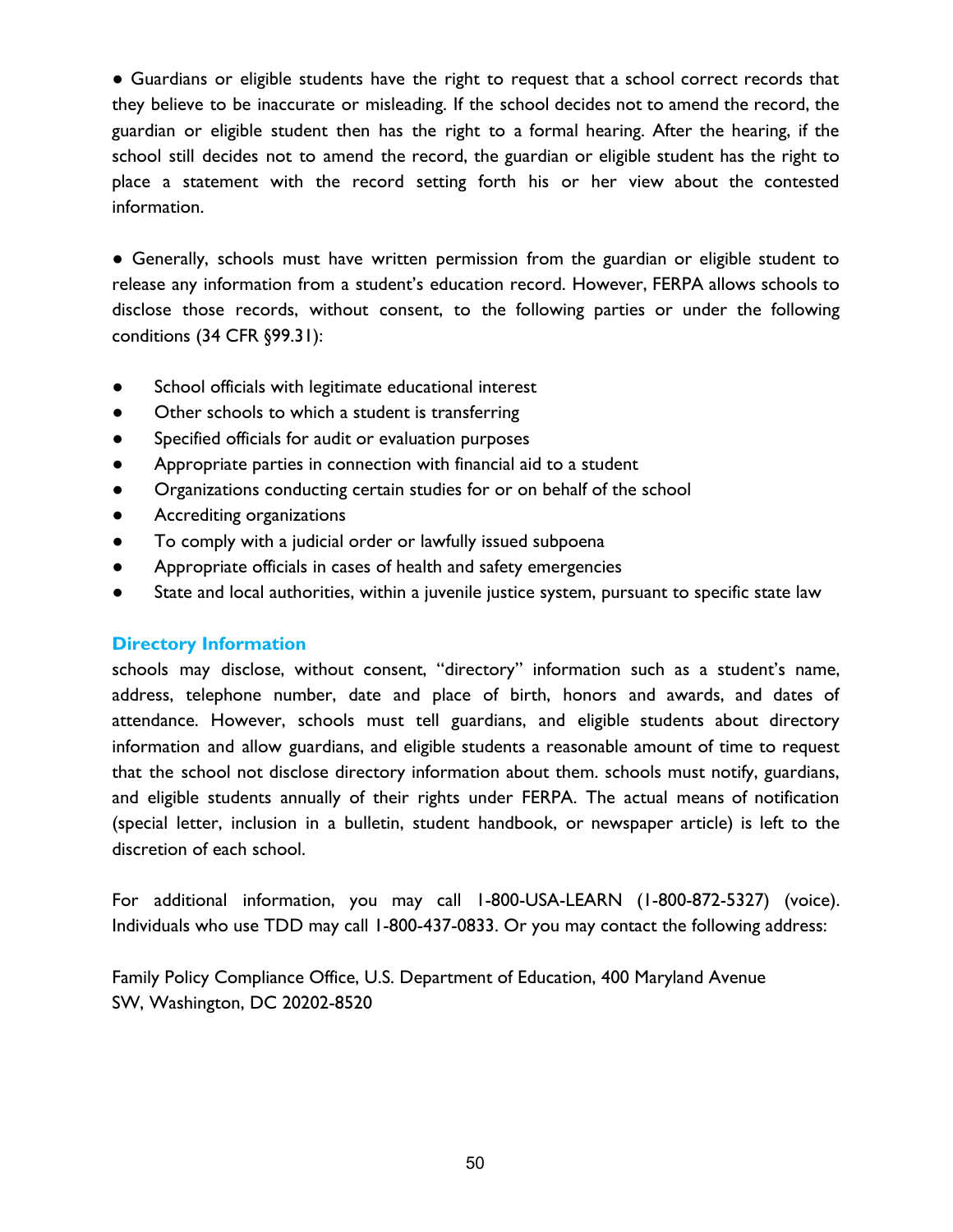## **H. Notice of Intent to Disclose Student Directory Information**

Pursuant to the Family Educational Rights and Privacy Act and/or Part B of the Individuals with Disabilities Education Act, adult students and the parents/legal guardians of minor students may request that a school refrain from publishing directory information regarding the student. Directory information includes but is not limited to name, class, date of birth, and home address. If a school provides notice that it intends to publish directory information, it may do so if no written objection is filed with the school after a reasonable period of time after notice is provided.

You are hereby notified that the school may possibly publish the directory information indicated on the attached form. If you object to the publication of some or all of this information, please use the attached form to indicate your objection. For those items that you object to being published, please put a checkmark in the space to the right of those items and then return the form to the school office no later than **October <sup>1</sup> of the current school year.** Please also be sure to fill out the information at the bottom of the attached form (student's name, your name, the date, and your signature). Please note that if you do not return the attached form to the school by **October <sup>1</sup>** we will assume that you have no objection to the publication of this information.

If you have any questions, please contact the main office at  $info@hla2.org$ .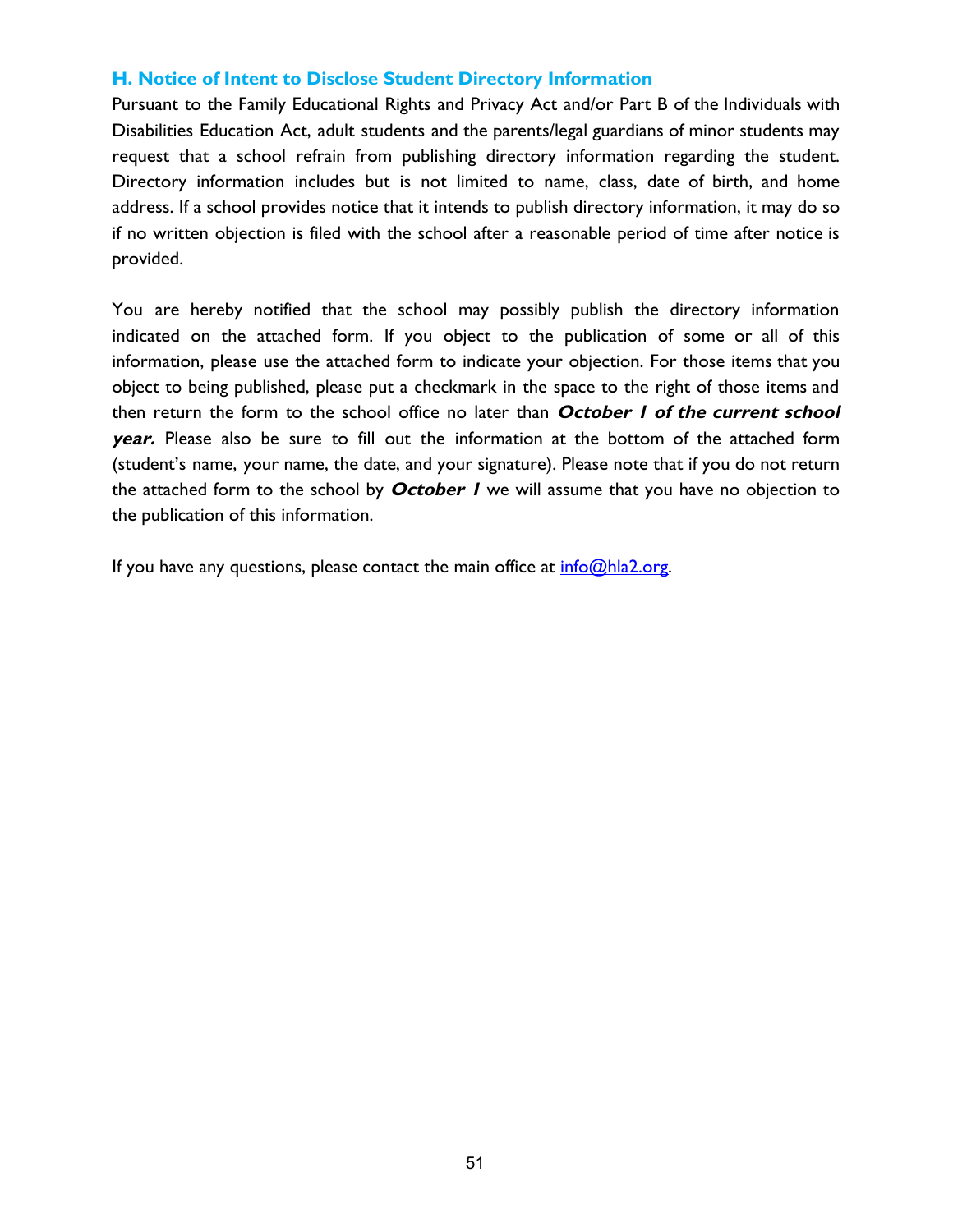# **Directory Information Form Hebrew Language Academy 2 Charter School 2019-20**

Please put an "X" next to those items you do NOT want placed in a Directory. Please return to school no later than October 1, 2019. If you do not return the form by this date, we will assume you do not object to these items being in a Directory if we do publish one.

| Name                    |                                                                                                                                                                                                                                      |
|-------------------------|--------------------------------------------------------------------------------------------------------------------------------------------------------------------------------------------------------------------------------------|
| Parent/Guardians        | .                                                                                                                                                                                                                                    |
| Date of Birth           | <u> 1989 - Johann John Harry Harry Harry Harry Harry Harry Harry Harry Harry Harry Harry Harry Harry Harry Harry Harry Harry Harry Harry Harry Harry Harry Harry Harry Harry Harry Harry Harry Harry Harry Harry Harry Harry Har</u> |
| <b>Address</b>          |                                                                                                                                                                                                                                      |
| <b>Telephone Number</b> |                                                                                                                                                                                                                                      |
| Email Address           |                                                                                                                                                                                                                                      |
| Student's Name:         | the control of the control of the control of the                                                                                                                                                                                     |
| Print Your Name:        |                                                                                                                                                                                                                                      |
| Signature:              |                                                                                                                                                                                                                                      |
| Date:                   |                                                                                                                                                                                                                                      |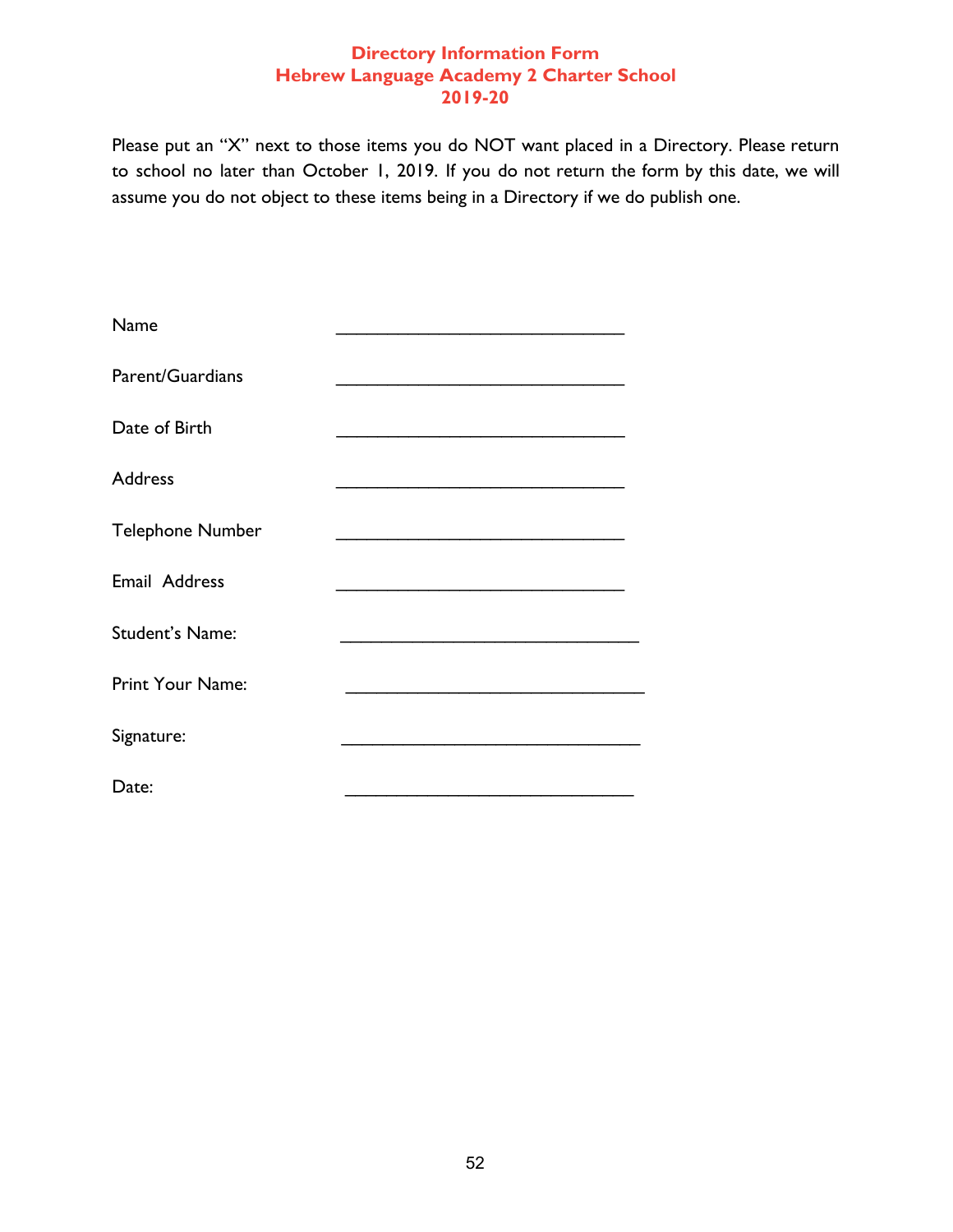## **I. Freedom of Information Law**

Any requests for school records or information from the school must be in writing and submitted to the Director of Operations. Within five business days of receipt of a written request, the school, depending on the requested information, will respond by making the information available at the school itself during normal business hours to the person requesting it; denying the request in writing; or providing a written acknowledgment of receipt of the request that supplies an approximate date for when the request will be granted or denied. If the person requesting information is denied access to a record, she/he may, within 30 days, appeal such denial to the school director.

Upon timely receipt of such an appeal, the school, within 10 business days of the receipt of the appeal, will fully explain the reasons for further denial or will provide access to the record(s) sought. The school will also forward a copy of the appeal, as well as its ultimate determination, to the Committee on Open Government. If further denied, the person requesting information may appeal through an Article 78 proceeding.

The school may deny access to requested records if any of the following conditions apply:

- Such records are specifically exempted from disclosure by state or federal statute
- Such access would constitute an unwarranted invasion of personal privacy
- Such records, if disclosed, would impair present or imminent contract awards or collective bargaining negotiations
- Such records are trade secrets that, if disclosed, would cause substantial injury to the competitive position of a commercial enterprise
- Such records are compiled for law enforcement purposes and, if disclosed, would meet the conditions set forth in Public Officers Law §87(2)(e)
- Such records, if disclosed, would endanger the life or safety of any person
- Such records are computer access codes

# **J. Special Events**

## **Birthday Celebrations**

We delight in celebrating your child's birthday at our school with his or her friends and teachers! Each classroom teacher will acknowledge your child's birthday in an appropriate and joyful way within the school day. **The school is a nut-free facility** and provides snacks for grades K-2 during snack time through the school's food vendor in accordance with State Education Department guidelines. **The school requests that guardians do not provide any cakes, cupcakes, edible items, or gift bags for birthday celebrations.** We have students with severe allergies, and bringing in items that could potentially put a student's life in danger is prohibited for this purpose. To ensure continuity of the classroom's schedule, we will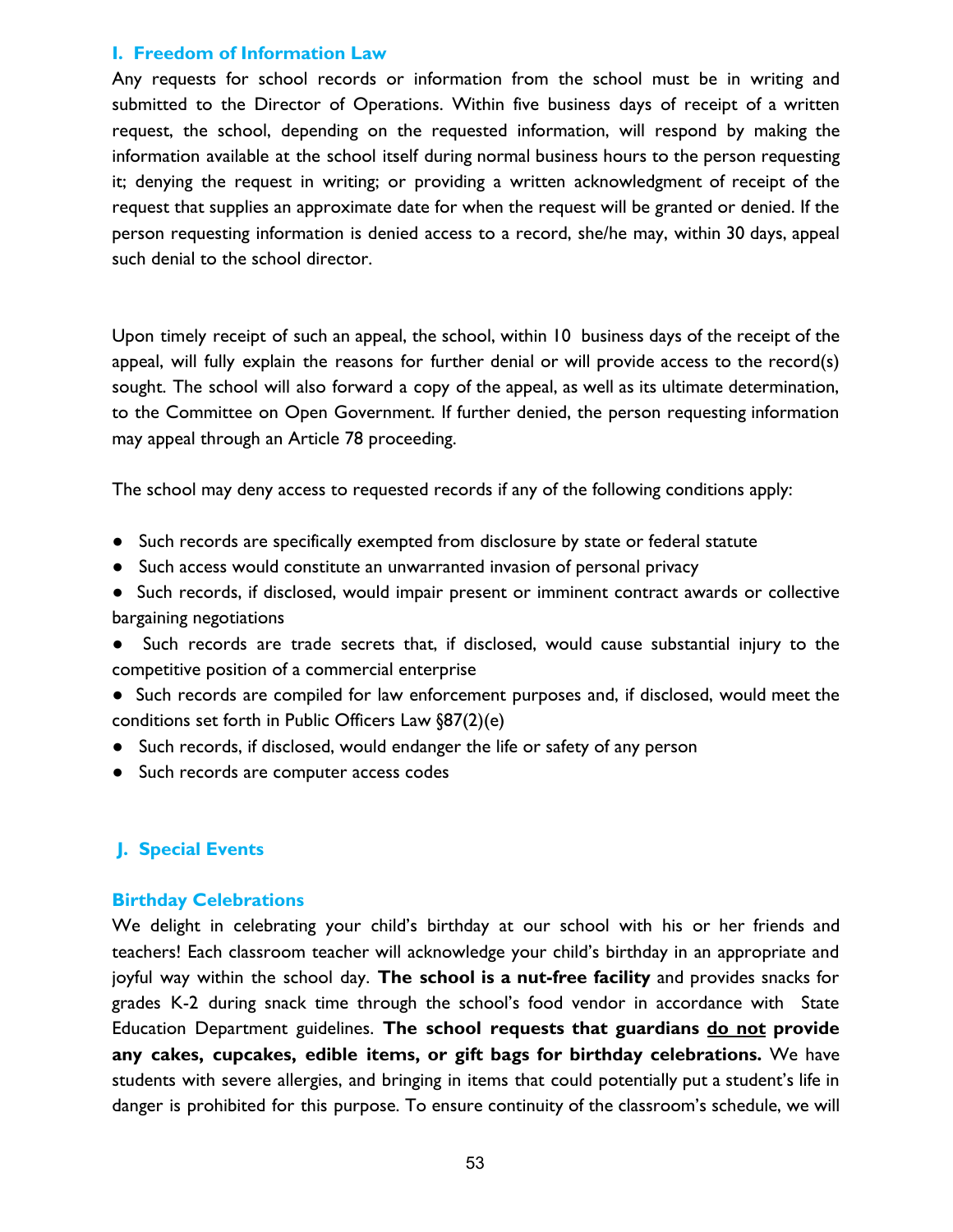serve the daily snack each day as per SED food guidelines. We ask that guardians and relatives not visit the class for birthday celebrations. Please note that birthday party invitations may not be distributed in school facilities. We need your full cooperation in this matter and we appreciate your understanding of the nutrition guidelines we adhere to in the best interest of all students.

# **Field Trips**

Field trips are off-campus activities that extend and enhance classroom learning. All students are expected to participate in field trips since they are curriculum-based. These trips occur during the school day. General requirements for field trips:

- Written permission is required for all field trips to sites other than the school property.
- Generally, the Walking Trip Parent Permission form is signed at the beginning of the school year and covers all walking trips.

● Permission Slips for trips throughout the year will be issued for each trip. Guardians must be informed as to the activities involved in the trip.

- **No child will leave school premises on a trip without the school having obtained express written permission from the guardian.**
- Vehicular seat belts must be worn on all field trips.

● Your child's teacher will send home advance notice of planned field trips. These notices will give you more detailed information about these trips. If you plan to volunteer as a chaperone for a field trip, it is expected that you adhere to the following:

- a) You may not bring your other children with you.
- b) You assist the teacher in charge on the trip.
- c) You supervise a small group of students.
- d) You adhere to our 'no sharing' policy (food, candy, liquids).

d) You should not post on personal social media photos of children other than your own child.

The school reserves the right to select chaperone volunteers at its discretion.

# **K. School Meals**

# **School Meals**

The school serves breakfast and lunch daily, and snack for grades K-2. Guardians are required to complete a family school meals application. These forms are a way for the school to claim federal and state reimbursements for meals served and a basis for claiming other school funding sources. There is no charge to families at this time. Monthly menus are backpacked home with students. If you have any questions, please contact the Director of Operations.